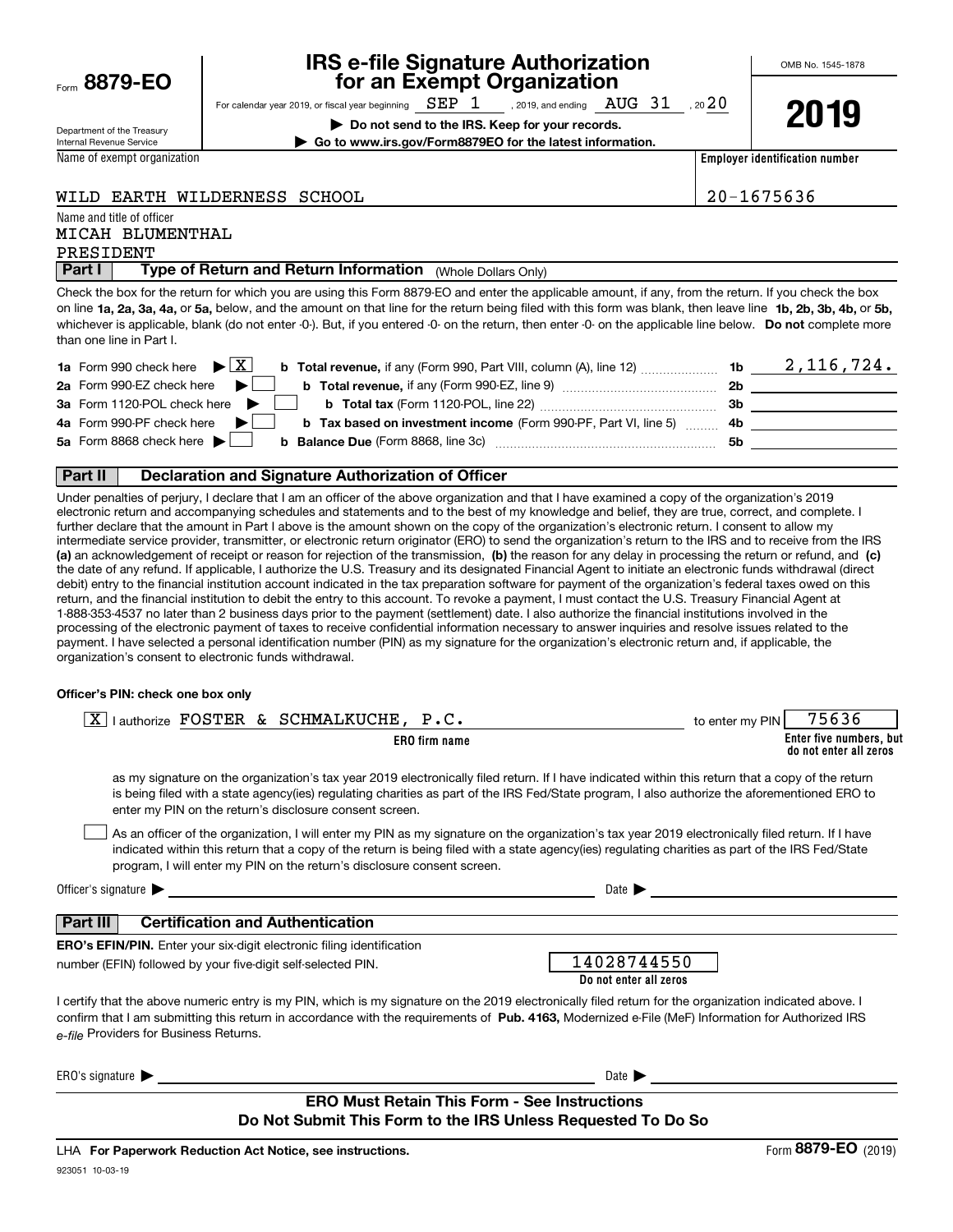|                                                                                                                                  |                                                                                                    |                                                   | EXTENDED TO JULY 15, 2021                                                                                                                                                  |            |                                                     |                                                           |
|----------------------------------------------------------------------------------------------------------------------------------|----------------------------------------------------------------------------------------------------|---------------------------------------------------|----------------------------------------------------------------------------------------------------------------------------------------------------------------------------|------------|-----------------------------------------------------|-----------------------------------------------------------|
|                                                                                                                                  |                                                                                                    |                                                   | <b>Return of Organization Exempt From Income Tax</b>                                                                                                                       |            |                                                     | OMB No. 1545-0047                                         |
| Form                                                                                                                             |                                                                                                    |                                                   | Under section 501(c), 527, or 4947(a)(1) of the Internal Revenue Code (except private foundations)                                                                         |            |                                                     |                                                           |
|                                                                                                                                  | (Rev. January 2020)<br>Do not enter social security numbers on this form as it may be made public. |                                                   |                                                                                                                                                                            |            |                                                     |                                                           |
| Department of the Treasury<br>Go to www.irs.gov/Form990 for instructions and the latest information.<br>Internal Revenue Service |                                                                                                    |                                                   |                                                                                                                                                                            |            | <b>Open to Public</b><br>Inspection                 |                                                           |
|                                                                                                                                  |                                                                                                    |                                                   | 2019<br>A For the 2019 calendar year, or tax year beginning $\mathbb{S}EP$ 1,                                                                                              |            | 2020<br>and ending AUG 31,                          |                                                           |
|                                                                                                                                  | <b>B</b> Check if<br>applicable:                                                                   |                                                   | C Name of organization                                                                                                                                                     |            | D Employer identification number                    |                                                           |
|                                                                                                                                  | Address                                                                                            |                                                   | WILD EARTH WILDERNESS SCHOOL                                                                                                                                               |            |                                                     |                                                           |
|                                                                                                                                  | change<br>Name                                                                                     |                                                   | Doing business as                                                                                                                                                          |            | 20-1675636                                          |                                                           |
|                                                                                                                                  | change<br>Initial                                                                                  |                                                   | Number and street (or P.O. box if mail is not delivered to street address)                                                                                                 | Room/suite | E Telephone number                                  |                                                           |
|                                                                                                                                  | return<br>Final<br>return/                                                                         |                                                   | 2307 LUCAS TURNPIKE                                                                                                                                                        |            | (845)                                               | $256 - 9830$                                              |
|                                                                                                                                  | termin-<br>ated                                                                                    |                                                   | City or town, state or province, country, and ZIP or foreign postal code                                                                                                   |            | G Gross receipts \$                                 | 2, 123, 847.                                              |
|                                                                                                                                  | Amended<br>return                                                                                  |                                                   | 12440<br>HIGH FALLS, NY                                                                                                                                                    |            | H(a) Is this a group return                         |                                                           |
|                                                                                                                                  | Applica-<br>tion                                                                                   |                                                   | F Name and address of principal officer: MICAH BLUMENTHAL                                                                                                                  |            | for subordinates?                                   | $\sqrt{}$ Yes $\sqrt{}$ X $\sqrt{}$ No                    |
|                                                                                                                                  | pending                                                                                            |                                                   | SAME AS C ABOVE                                                                                                                                                            |            | $H(b)$ Are all subordinates included? $\Box$ Yes    | <b>No</b>                                                 |
|                                                                                                                                  |                                                                                                    | Tax-exempt status: $\boxed{\mathbf{X}}$ 501(c)(3) | $501(c)$ (<br>$\sqrt{\bullet}$ (insert no.)<br>4947(a)(1) or                                                                                                               | 527        |                                                     | If "No," attach a list. (see instructions)                |
|                                                                                                                                  |                                                                                                    |                                                   | J Website: WWW.WILDEARTH.ORG                                                                                                                                               |            | $H(c)$ Group exemption number $\blacktriangleright$ |                                                           |
|                                                                                                                                  |                                                                                                    |                                                   | K Form of organization: X Corporation<br>Trust<br>Association<br>Other $\blacktriangleright$                                                                               |            |                                                     | L Year of formation: $2005$ M State of legal domicile: NY |
|                                                                                                                                  | Part I                                                                                             | <b>Summary</b>                                    |                                                                                                                                                                            |            |                                                     |                                                           |
|                                                                                                                                  | 1                                                                                                  |                                                   | Briefly describe the organization's mission or most significant activities: SEE SCHEDULE O                                                                                 |            |                                                     |                                                           |
| Governance                                                                                                                       |                                                                                                    |                                                   |                                                                                                                                                                            |            |                                                     |                                                           |
|                                                                                                                                  | 2                                                                                                  |                                                   | Check this box $\blacktriangleright$ $\Box$ if the organization discontinued its operations or disposed of more than 25% of its net assets.                                |            |                                                     |                                                           |
|                                                                                                                                  | з                                                                                                  |                                                   | Number of voting members of the governing body (Part VI, line 1a)                                                                                                          |            | 3                                                   | 11                                                        |
|                                                                                                                                  | 4                                                                                                  |                                                   |                                                                                                                                                                            |            | $\overline{\mathbf{4}}$                             | $\overline{11}$                                           |
| <b>Activities &amp;</b>                                                                                                          | 5                                                                                                  |                                                   | Total number of individuals employed in calendar year 2019 (Part V, line 2a) manufacture controller to intervent                                                           |            | 5                                                   | 107<br>$\overline{2}$                                     |
|                                                                                                                                  |                                                                                                    |                                                   |                                                                                                                                                                            |            | 6                                                   |                                                           |
|                                                                                                                                  |                                                                                                    |                                                   |                                                                                                                                                                            |            | 7a                                                  | 0.<br>$\overline{0}$ .                                    |
|                                                                                                                                  |                                                                                                    |                                                   |                                                                                                                                                                            |            | 7 <sub>b</sub>                                      |                                                           |
|                                                                                                                                  |                                                                                                    |                                                   |                                                                                                                                                                            |            | <b>Prior Year</b><br>1,376,615.                     | <b>Current Year</b><br>1,331,236.                         |
|                                                                                                                                  | 8                                                                                                  |                                                   | Contributions and grants (Part VIII, line 1h)                                                                                                                              |            | 865,920.                                            | 775,302.                                                  |
| Revenue                                                                                                                          | 9<br>10                                                                                            |                                                   | Program service revenue (Part VIII, line 2g)                                                                                                                               |            | 6,001.                                              | 593.                                                      |
|                                                                                                                                  | 11                                                                                                 |                                                   | Other revenue (Part VIII, column (A), lines 5, 6d, 8c, 9c, 10c, and 11e)                                                                                                   |            | $-1,926.$                                           | 9,593.                                                    |
|                                                                                                                                  | 12                                                                                                 |                                                   | Total revenue - add lines 8 through 11 (must equal Part VIII, column (A), line 12)                                                                                         |            | 2, 246, 610.                                        | 2,116,724.                                                |
|                                                                                                                                  | 13                                                                                                 |                                                   | Grants and similar amounts paid (Part IX, column (A), lines 1-3)                                                                                                           |            | 0.                                                  | 0.                                                        |
|                                                                                                                                  |                                                                                                    |                                                   | Benefits paid to or for members (Part IX, column (A), line 4)                                                                                                              |            | 0.                                                  | 0.                                                        |
|                                                                                                                                  | 15                                                                                                 |                                                   | Salaries, other compensation, employee benefits (Part IX, column (A), lines 5-10)                                                                                          |            | 997,848.                                            | 1,120,147.                                                |
|                                                                                                                                  |                                                                                                    |                                                   |                                                                                                                                                                            |            | 0.                                                  | 0.                                                        |
| Expenses                                                                                                                         |                                                                                                    |                                                   | 84,588.<br><b>b</b> Total fundraising expenses (Part IX, column (D), line 25)                                                                                              |            |                                                     |                                                           |
|                                                                                                                                  |                                                                                                    |                                                   |                                                                                                                                                                            |            | 730,657.                                            | 718,249.                                                  |
|                                                                                                                                  | 18                                                                                                 |                                                   | Total expenses. Add lines 13-17 (must equal Part IX, column (A), line 25)                                                                                                  |            | 1,728,505.                                          | 1,838,396.                                                |
|                                                                                                                                  | 19                                                                                                 |                                                   | Revenue less expenses. Subtract line 18 from line 12                                                                                                                       |            | 518,105.                                            | 278,328.                                                  |
| Net Assets or<br>Eund Balances                                                                                                   |                                                                                                    |                                                   |                                                                                                                                                                            |            | <b>Beginning of Current Year</b>                    | <b>End of Year</b>                                        |
|                                                                                                                                  | 20                                                                                                 | Total assets (Part X, line 16)                    |                                                                                                                                                                            |            | 1,700,363.                                          | 2,171,225.                                                |
|                                                                                                                                  | 21                                                                                                 |                                                   | Total liabilities (Part X, line 26)                                                                                                                                        |            | 672,927.                                            | 865,461.                                                  |
|                                                                                                                                  | 22                                                                                                 |                                                   |                                                                                                                                                                            |            | 1,027,436.                                          | 1,305,764.                                                |
|                                                                                                                                  | Part II                                                                                            | <b>Signature Block</b>                            |                                                                                                                                                                            |            |                                                     |                                                           |
|                                                                                                                                  |                                                                                                    |                                                   | Under penalties of perjury, I declare that I have examined this return, including accompanying schedules and statements, and to the best of my knowledge and belief, it is |            |                                                     |                                                           |
|                                                                                                                                  |                                                                                                    |                                                   | true, correct, and complete. Declaration of preparer (other than officer) is based on all information of which preparer has any knowledge.                                 |            |                                                     |                                                           |
|                                                                                                                                  |                                                                                                    |                                                   | Signature of officer                                                                                                                                                       |            | Date                                                |                                                           |
| Sign                                                                                                                             |                                                                                                    |                                                   | MICAH BLUMENTHAL, PRESIDENT                                                                                                                                                |            |                                                     |                                                           |
| Here                                                                                                                             |                                                                                                    |                                                   | Type or print name and title                                                                                                                                               |            |                                                     |                                                           |
|                                                                                                                                  |                                                                                                    |                                                   |                                                                                                                                                                            |            |                                                     |                                                           |

|          | Type or print name and title                                                                          |                      |      |                                            |  |  |
|----------|-------------------------------------------------------------------------------------------------------|----------------------|------|--------------------------------------------|--|--|
|          | Print/Type preparer's name                                                                            | Preparer's signature | Date | PTIN<br>Check                              |  |  |
| Paid     | FREDERICK W. SCHMALKUCHE                                                                              |                      |      | P01264079<br>self-employed                 |  |  |
| Preparer | Firm's name FOSTER & SCHMALKUCHE, P.C.                                                                |                      |      | $I$ Firm's EIN $\triangleright$ 14-1650555 |  |  |
| Use Only | Firm's address PO BOX 300                                                                             |                      |      |                                            |  |  |
|          | GARDINER, NY 12525                                                                                    |                      |      | Phone no. (845) 255-1813                   |  |  |
|          | <b>No</b><br>May the IRS discuss this return with the preparer shown above? (see instructions)<br>Yes |                      |      |                                            |  |  |
|          | $000 \div 100$<br>$\sim$                                                                              |                      |      |                                            |  |  |

932001 01-20-20 LHA **For Paperwork Reduction Act Notice, see the separate instructions.** Form 990 (2019)

Form 990 (2019)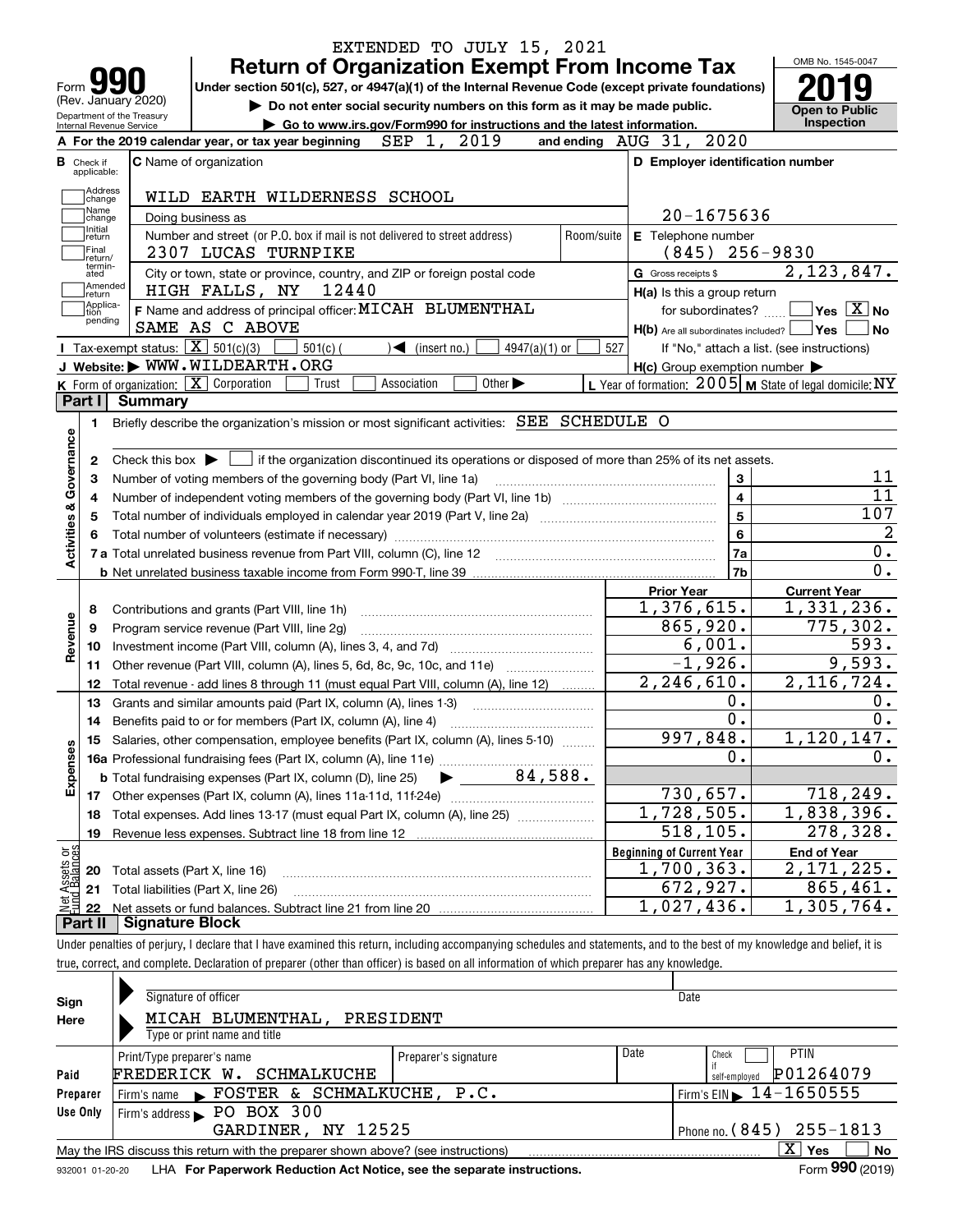|              | WILD EARTH WILDERNESS SCHOOL<br>Form 990 (2019)                                                                                                                      | $20 - 1675636$ | Page 2                                    |
|--------------|----------------------------------------------------------------------------------------------------------------------------------------------------------------------|----------------|-------------------------------------------|
|              | <b>Part III Statement of Program Service Accomplishments</b>                                                                                                         |                |                                           |
|              |                                                                                                                                                                      |                |                                           |
| 1            | Briefly describe the organization's mission:                                                                                                                         |                |                                           |
|              | WILD EARTH LEADS TRANSFORMATIVE NATURE IMMERSION EXPERIENCES THAT                                                                                                    |                |                                           |
|              | CULTIVATE CHARACTER, CONFIDENCE, PASSION AND PERSEVERANCE IN NEW                                                                                                     |                |                                           |
|              | YORK'S YOUTH.                                                                                                                                                        |                |                                           |
|              |                                                                                                                                                                      |                |                                           |
| $\mathbf{2}$ | Did the organization undertake any significant program services during the year which were not listed on the                                                         |                | $\overline{\ }$ Yes $\overline{\ \ X}$ No |
|              | prior Form 990 or 990-EZ?                                                                                                                                            |                |                                           |
|              | If "Yes," describe these new services on Schedule O.<br>Did the organization cease conducting, or make significant changes in how it conducts, any program services? |                | $\sqrt{}$ Yes $\sqrt{}$ X $\sqrt{}$ No    |
| 3            | If "Yes," describe these changes on Schedule O.                                                                                                                      |                |                                           |
| 4            | Describe the organization's program service accomplishments for each of its three largest program services, as measured by expenses.                                 |                |                                           |
|              | Section 501(c)(3) and 501(c)(4) organizations are required to report the amount of grants and allocations to others, the total expenses, and                         |                |                                           |
|              | revenue, if any, for each program service reported.                                                                                                                  |                |                                           |
| 4a           | $1,529,281$ . including grants of \$<br>) (Expenses \$<br>) (Revenue \$<br>(Code:                                                                                    |                | 789, 230.                                 |
|              | WILD EARTH ENGAGES YOUTH, TEENS, ADULTS AND FAMILIES IN EMPOWERING                                                                                                   |                |                                           |
|              | YEAR-ROUND NATURE IMMERSION EXPERIENCES IN NEW YORK'S HUDSON VALLEY.                                                                                                 |                |                                           |
|              | AT WILD EARTH, CHILDREN AND ADULTS HEAD INTO THE WOODS AND OFF THE                                                                                                   |                |                                           |
|              | TRAILS, WHERE THEY MEET PLANTS AND ANIMALS, LEARN WILDERNESS SKILLS,                                                                                                 |                |                                           |
|              | CREATE NATURAL CRAFTS, AND BUILD DEEP CONNECTIONS WITH FRIENDS AND                                                                                                   |                |                                           |
|              | THESE PROGRAMS BUILD CURIOSITY, PASSION AND<br>INSPIRING MENTORS.                                                                                                    |                |                                           |
|              | PURPOSE, AND FOSTER AN ORIENTATION TOWARD SERVICE AND A SENSE OF                                                                                                     |                |                                           |
|              | BELONGING TO COMMUNITY AND TO THE EARTH.<br>WITH STRONG CHARACTER AND                                                                                                |                |                                           |
|              | MEANINGFUL CONNECTIONS, WILD EARTH YOUTH ARE WELL PREPARED TO ACHIEVE<br>INDIVIDUAL EXCELLENCE, BECOME AGENTS OF POSITIVE CHANGE AND THRIVE                          |                |                                           |
|              | WILD EARTH SERVES APPROXIMATELY 3,400<br>INDIVIDUALLY AND IN SOCIETY.                                                                                                |                |                                           |
|              | PEOPLE.                                                                                                                                                              |                |                                           |
| 4b           |                                                                                                                                                                      |                | $\rightarrow$                             |
|              |                                                                                                                                                                      |                |                                           |
|              |                                                                                                                                                                      |                |                                           |
|              |                                                                                                                                                                      |                |                                           |
|              |                                                                                                                                                                      |                |                                           |
|              |                                                                                                                                                                      |                |                                           |
|              |                                                                                                                                                                      |                |                                           |
|              |                                                                                                                                                                      |                |                                           |
|              |                                                                                                                                                                      |                |                                           |
|              |                                                                                                                                                                      |                |                                           |
|              |                                                                                                                                                                      |                |                                           |
|              |                                                                                                                                                                      |                |                                           |
| 4c           | (Code: ) (Expenses \$<br>including grants of \$                                                                                                                      |                |                                           |
|              |                                                                                                                                                                      |                |                                           |
|              |                                                                                                                                                                      |                |                                           |
|              |                                                                                                                                                                      |                |                                           |
|              |                                                                                                                                                                      |                |                                           |
|              |                                                                                                                                                                      |                |                                           |
|              |                                                                                                                                                                      |                |                                           |
|              |                                                                                                                                                                      |                |                                           |
|              |                                                                                                                                                                      |                |                                           |
|              |                                                                                                                                                                      |                |                                           |
|              |                                                                                                                                                                      |                |                                           |
|              |                                                                                                                                                                      |                |                                           |
| 4d           | Other program services (Describe on Schedule O.)                                                                                                                     |                |                                           |
|              | (Expenses \$<br>(Revenue \$<br>including grants of \$                                                                                                                |                |                                           |
| 4е           | 1,529,281.<br>Total program service expenses                                                                                                                         |                |                                           |
|              |                                                                                                                                                                      |                | $\sim$                                    |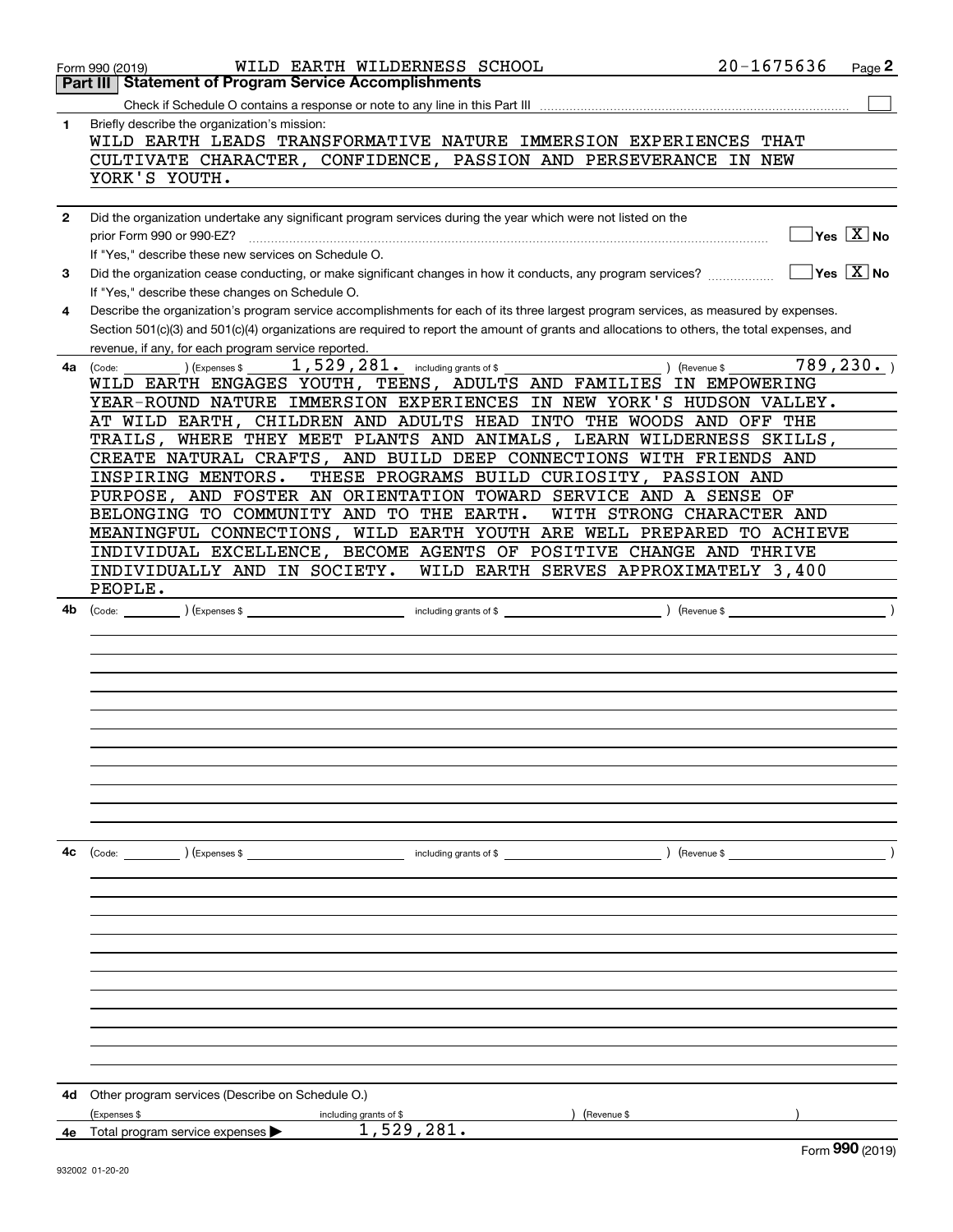| Form 990 (2019) |  |  |
|-----------------|--|--|

Part IV | Checklist of Required Schedules

Form 990 (2019) WILDERATHE WILDERNESS SCHOOL 2U-I6 / 5 6 3 6 Page WILD EARTH WILDERNESS SCHOOL 20-1675636

|     |                                                                                                                                       |                 | Yes $ $     | No       |
|-----|---------------------------------------------------------------------------------------------------------------------------------------|-----------------|-------------|----------|
| 1   | Is the organization described in section 501(c)(3) or 4947(a)(1) (other than a private foundation)?                                   |                 |             |          |
|     |                                                                                                                                       | 1               | х           |          |
| 2   |                                                                                                                                       | $\mathbf{2}$    | $\mathbf X$ |          |
| 3   | Did the organization engage in direct or indirect political campaign activities on behalf of or in opposition to candidates for       |                 |             |          |
|     |                                                                                                                                       | 3               |             | X.       |
| 4   | Section 501(c)(3) organizations. Did the organization engage in lobbying activities, or have a section 501(h) election in effect      |                 |             |          |
|     |                                                                                                                                       | 4               |             | X.       |
| 5   | Is the organization a section 501(c)(4), 501(c)(5), or 501(c)(6) organization that receives membership dues, assessments, or          |                 |             |          |
|     |                                                                                                                                       | 5               |             | x        |
| 6   | Did the organization maintain any donor advised funds or any similar funds or accounts for which donors have the right to             |                 |             |          |
|     | provide advice on the distribution or investment of amounts in such funds or accounts? If "Yes," complete Schedule D, Part I          | 6               |             | X.       |
| 7   | Did the organization receive or hold a conservation easement, including easements to preserve open space,                             |                 |             |          |
|     |                                                                                                                                       | $\overline{7}$  |             | X.       |
| 8   | Did the organization maintain collections of works of art, historical treasures, or other similar assets? If "Yes," complete          |                 |             |          |
|     |                                                                                                                                       | 8               |             | X.       |
| 9   | Did the organization report an amount in Part X, line 21, for escrow or custodial account liability, serve as a custodian for         |                 |             |          |
|     | amounts not listed in Part X; or provide credit counseling, debt management, credit repair, or debt negotiation services?             |                 |             | x        |
|     |                                                                                                                                       | 9               |             |          |
| 10  | Did the organization, directly or through a related organization, hold assets in donor-restricted endowments                          |                 |             | х        |
|     |                                                                                                                                       | 10              |             |          |
| 11  | If the organization's answer to any of the following questions is "Yes," then complete Schedule D, Parts VI, VII, VIII, IX, or X      |                 |             |          |
|     | as applicable.                                                                                                                        |                 |             |          |
|     | a Did the organization report an amount for land, buildings, and equipment in Part X, line 10? If "Yes," complete Schedule D,         |                 | х           |          |
|     | <b>b</b> Did the organization report an amount for investments - other securities in Part X, line 12, that is 5% or more of its total | 11a             |             |          |
|     |                                                                                                                                       | 11b             | X           |          |
|     | c Did the organization report an amount for investments - program related in Part X, line 13, that is 5% or more of its total         |                 |             |          |
|     |                                                                                                                                       | 11c             |             | X.       |
|     | d Did the organization report an amount for other assets in Part X, line 15, that is 5% or more of its total assets reported in       |                 |             |          |
|     |                                                                                                                                       | 11d             | x           |          |
|     | Did the organization report an amount for other liabilities in Part X, line 25? If "Yes," complete Schedule D, Part X                 | <b>11e</b>      |             | X        |
| f   | Did the organization's separate or consolidated financial statements for the tax year include a footnote that addresses               |                 |             |          |
|     | the organization's liability for uncertain tax positions under FIN 48 (ASC 740)? If "Yes," complete Schedule D, Part X                | 11f             |             | x        |
|     | 12a Did the organization obtain separate, independent audited financial statements for the tax year? If "Yes," complete               |                 |             |          |
|     |                                                                                                                                       | 12a             | x           |          |
|     | <b>b</b> Was the organization included in consolidated, independent audited financial statements for the tax year?                    |                 |             |          |
|     | If "Yes," and if the organization answered "No" to line 12a, then completing Schedule D, Parts XI and XII is optional                 | 12 <sub>b</sub> |             | <u>x</u> |
| 13  | Is the organization a school described in section 170(b)(1)(A)(ii)? If "Yes," complete Schedule E                                     | 13              |             | X        |
| 14a | Did the organization maintain an office, employees, or agents outside of the United States?                                           | 14a             |             | x        |
| b   | Did the organization have aggregate revenues or expenses of more than \$10,000 from grantmaking, fundraising, business,               |                 |             |          |
|     | investment, and program service activities outside the United States, or aggregate foreign investments valued at \$100,000            |                 |             |          |
|     |                                                                                                                                       | 14b             |             | X.       |
| 15  | Did the organization report on Part IX, column (A), line 3, more than \$5,000 of grants or other assistance to or for any             |                 |             |          |
|     |                                                                                                                                       | 15              |             | X.       |
| 16  | Did the organization report on Part IX, column (A), line 3, more than \$5,000 of aggregate grants or other assistance to              |                 |             |          |
|     |                                                                                                                                       | 16              |             | X.       |
| 17  | Did the organization report a total of more than \$15,000 of expenses for professional fundraising services on Part IX,               |                 |             |          |
|     |                                                                                                                                       | 17              |             | X.       |
| 18  | Did the organization report more than \$15,000 total of fundraising event gross income and contributions on Part VIII, lines          |                 |             |          |
|     |                                                                                                                                       | 18              |             | X.       |
| 19  | Did the organization report more than \$15,000 of gross income from gaming activities on Part VIII, line 9a? If "Yes."                |                 |             |          |
|     |                                                                                                                                       | 19              |             | X        |
| 20a |                                                                                                                                       | 20a             |             | X        |
|     | b If "Yes" to line 20a, did the organization attach a copy of its audited financial statements to this return?                        | 20 <sub>b</sub> |             |          |
| 21  | Did the organization report more than \$5,000 of grants or other assistance to any domestic organization or                           |                 |             |          |
|     |                                                                                                                                       | 21              |             | X.       |

Form 990 (2019)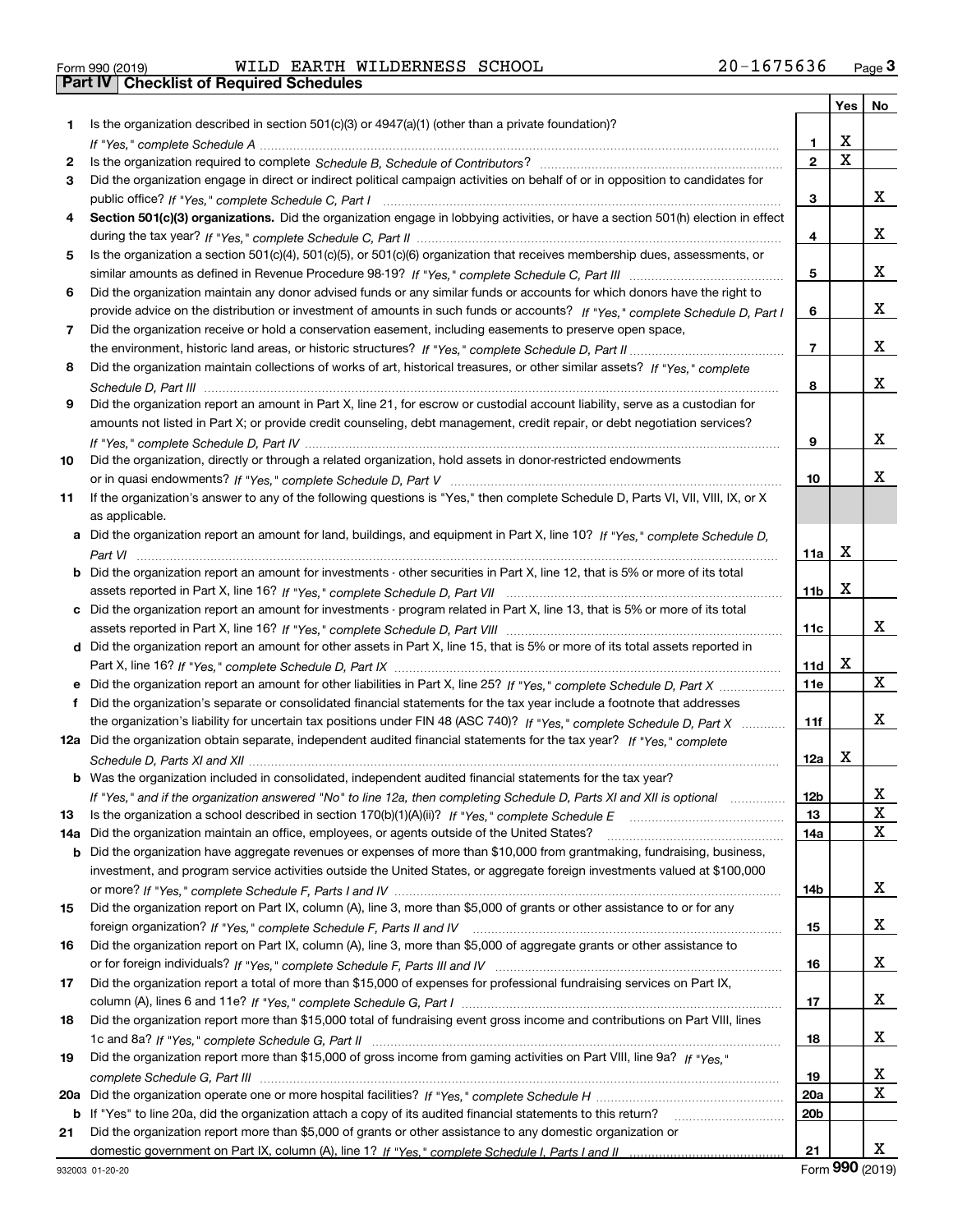Part IV | Checklist of Required Schedules

Form 990 (2019) WILDERATHE WILDERNESS SCHOOL 2U-I6 / 5 6 3 6 Page WILD EARTH WILDERNESS SCHOOL 20-1675636

(continued)

|        |                                                                                                                                   |                 | Yes | No                      |
|--------|-----------------------------------------------------------------------------------------------------------------------------------|-----------------|-----|-------------------------|
| 22     | Did the organization report more than \$5,000 of grants or other assistance to or for domestic individuals on                     |                 |     |                         |
|        |                                                                                                                                   | 22              |     | x                       |
| 23     | Did the organization answer "Yes" to Part VII, Section A, line 3, 4, or 5 about compensation of the organization's current        |                 |     |                         |
|        | and former officers, directors, trustees, key employees, and highest compensated employees? If "Yes," complete                    |                 |     |                         |
|        |                                                                                                                                   | 23              |     | x                       |
|        | 24a Did the organization have a tax-exempt bond issue with an outstanding principal amount of more than \$100,000 as of the       |                 |     |                         |
|        | last day of the year, that was issued after December 31, 2002? If "Yes," answer lines 24b through 24d and complete                |                 |     |                         |
|        |                                                                                                                                   | 24a             |     | x                       |
|        | <b>b</b> Did the organization invest any proceeds of tax-exempt bonds beyond a temporary period exception?                        | 24 <sub>b</sub> |     |                         |
|        | c Did the organization maintain an escrow account other than a refunding escrow at any time during the year to defease            |                 |     |                         |
|        |                                                                                                                                   | 24c             |     |                         |
|        |                                                                                                                                   | 24d             |     |                         |
|        | 25a Section 501(c)(3), 501(c)(4), and 501(c)(29) organizations. Did the organization engage in an excess benefit                  |                 |     |                         |
|        |                                                                                                                                   | 25a             |     | x                       |
|        | b Is the organization aware that it engaged in an excess benefit transaction with a disqualified person in a prior year, and      |                 |     |                         |
|        | that the transaction has not been reported on any of the organization's prior Forms 990 or 990-EZ? If "Yes," complete             |                 |     |                         |
|        |                                                                                                                                   |                 |     | x                       |
|        | Schedule L. Part I                                                                                                                | 25b             |     |                         |
| 26     | Did the organization report any amount on Part X, line 5 or 22, for receivables from or payables to any current                   |                 |     |                         |
|        | or former officer, director, trustee, key employee, creator or founder, substantial contributor, or 35%                           |                 |     |                         |
|        | controlled entity or family member of any of these persons? If "Yes," complete Schedule L, Part II                                | 26              |     | x                       |
| 27     | Did the organization provide a grant or other assistance to any current or former officer, director, trustee, key employee,       |                 |     |                         |
|        | creator or founder, substantial contributor or employee thereof, a grant selection committee member, or to a 35% controlled       |                 |     |                         |
|        | entity (including an employee thereof) or family member of any of these persons? If "Yes," complete Schedule L, Part III          | 27              |     | x                       |
| 28     | Was the organization a party to a business transaction with one of the following parties (see Schedule L, Part IV                 |                 |     |                         |
|        | instructions, for applicable filing thresholds, conditions, and exceptions):                                                      |                 |     |                         |
|        | a A current or former officer, director, trustee, key employee, creator or founder, or substantial contributor? If                |                 |     |                         |
|        |                                                                                                                                   | 28a             |     | x                       |
|        |                                                                                                                                   | 28 <sub>b</sub> |     | X                       |
|        | c A 35% controlled entity of one or more individuals and/or organizations described in lines 28a or 28b? If                       |                 |     |                         |
|        | "Yes," complete Schedule L, Part IV …………………………………………………………………                                                                     | 28c             |     | х                       |
| 29     |                                                                                                                                   | 29              |     | $\overline{\mathbf{x}}$ |
| 30     | Did the organization receive contributions of art, historical treasures, or other similar assets, or qualified conservation       |                 |     |                         |
|        |                                                                                                                                   | 30              |     | x                       |
| 31     | Did the organization liquidate, terminate, or dissolve and cease operations? If "Yes," complete Schedule N, Part I                | 31              |     | $\mathbf X$             |
| 32     | Did the organization sell, exchange, dispose of, or transfer more than 25% of its net assets? If "Yes," complete                  |                 |     |                         |
|        |                                                                                                                                   | 32              |     | х                       |
| 33     | Did the organization own 100% of an entity disregarded as separate from the organization under Regulations                        |                 |     |                         |
|        |                                                                                                                                   | 33              |     | x                       |
| 34     | Was the organization related to any tax-exempt or taxable entity? If "Yes," complete Schedule R, Part II, III, or IV, and         |                 |     |                         |
|        |                                                                                                                                   | 34              |     | X                       |
|        | 35a Did the organization have a controlled entity within the meaning of section 512(b)(13)?                                       | <b>35a</b>      |     | X                       |
|        | b If "Yes" to line 35a, did the organization receive any payment from or engage in any transaction with a controlled entity       |                 |     |                         |
|        |                                                                                                                                   |                 |     |                         |
| 36     | Section 501(c)(3) organizations. Did the organization make any transfers to an exempt non-charitable related organization?        | 35b             |     |                         |
|        |                                                                                                                                   |                 |     | x                       |
|        | Did the organization conduct more than 5% of its activities through an entity that is not a related organization                  | 36              |     |                         |
| 37     |                                                                                                                                   |                 |     |                         |
|        |                                                                                                                                   | 37              |     | x                       |
| 38     | Did the organization complete Schedule O and provide explanations in Schedule O for Part VI, lines 11b and 19?                    |                 |     |                         |
| Part V | Note: All Form 990 filers are required to complete Schedule O<br><b>Statements Regarding Other IRS Filings and Tax Compliance</b> | 38              | х   |                         |
|        |                                                                                                                                   |                 |     |                         |
|        | Check if Schedule O contains a response or note to any line in this Part V                                                        |                 |     |                         |
|        |                                                                                                                                   |                 | Yes | No                      |
|        | 22<br>1a Enter the number reported in Box 3 of Form 1096. Enter -0- if not applicable<br>1a                                       |                 |     |                         |
| b      | 0<br>Enter the number of Forms W-2G included in line 1a. Enter -0- if not applicable<br>1b                                        |                 |     |                         |
| c      | Did the organization comply with backup withholding rules for reportable payments to vendors and reportable gaming                |                 |     |                         |
|        | (gambling) winnings to prize winners?                                                                                             | 1c              | X   |                         |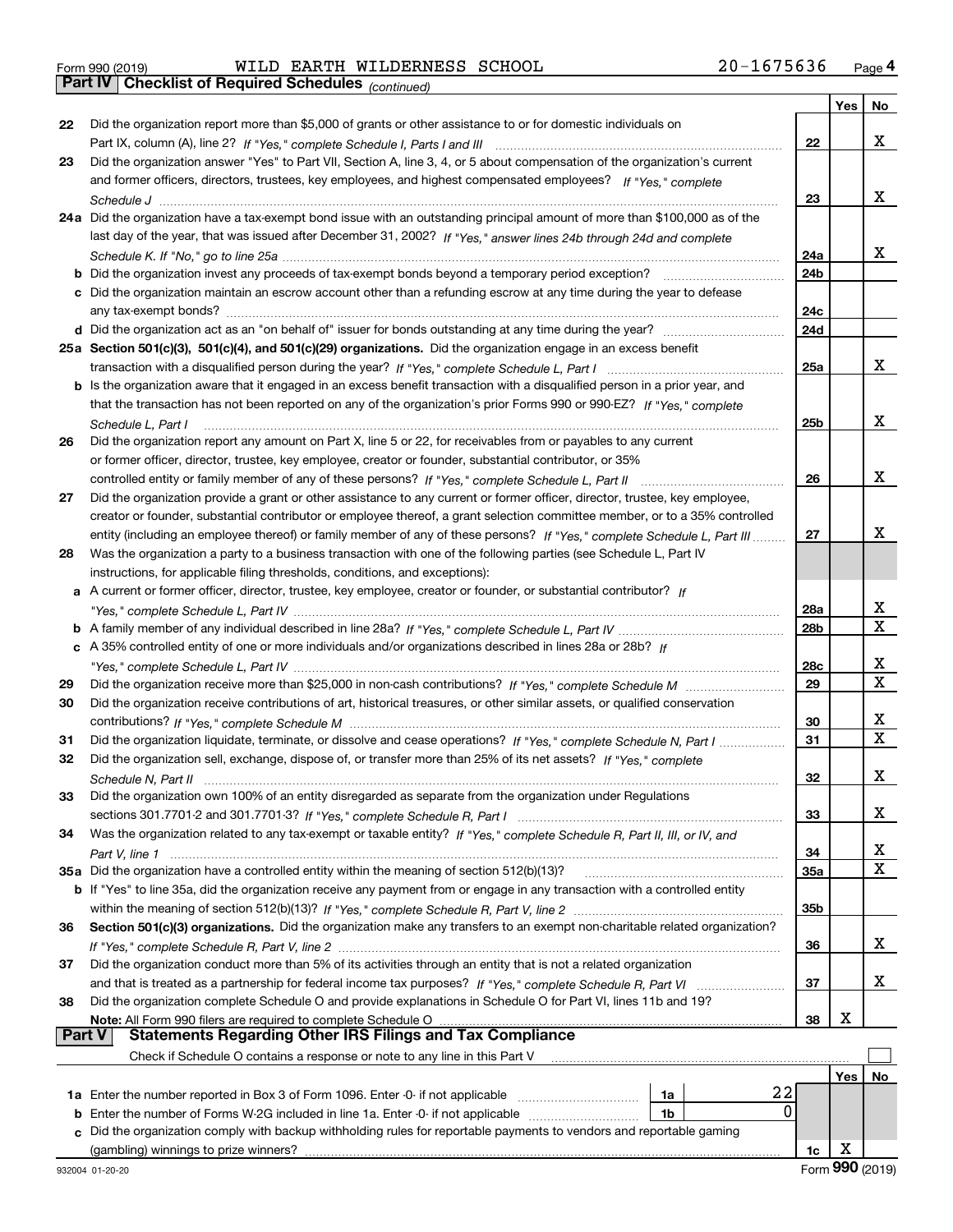|        | 20-1675636<br>EARTH WILDERNESS<br>SCHOOL<br>WILD                                                                                                                                              |                |     |          |
|--------|-----------------------------------------------------------------------------------------------------------------------------------------------------------------------------------------------|----------------|-----|----------|
| Part V | Form 990 (2019)<br><b>Statements Regarding Other IRS Filings and Tax Compliance</b><br>(continued)                                                                                            |                |     | Page $5$ |
|        |                                                                                                                                                                                               |                | Yes | No       |
| 2а     | Enter the number of employees reported on Form W-3, Transmittal of Wage and Tax Statements,<br>107<br>filed for the calendar year ending with or within the year covered by this return<br>2а |                |     |          |
|        | <b>b</b> If at least one is reported on line 2a, did the organization file all required federal employment tax returns?                                                                       | 2 <sub>b</sub> | х   |          |
|        | <b>Note:</b> If the sum of lines 1a and 2a is greater than 250, you may be required to $e$ -file (see instructions)                                                                           |                |     |          |
| За     | Did the organization have unrelated business gross income of \$1,000 or more during the year?                                                                                                 | 3a             |     | x        |
|        | b If "Yes," has it filed a Form 990-T for this year? If "No" to line 3b, provide an explanation on Schedule O                                                                                 | 3b             |     |          |
| 4a     | At any time during the calendar year, did the organization have an interest in, or a signature or other authority over, a                                                                     |                |     |          |
|        | financial account in a foreign country (such as a bank account, securities account, or other financial account)?                                                                              | 4a             |     |          |

|                                           | 4a At any time during the calendar year, did the organization have an interest in, or a signature or other authority over, a                          |     |   |
|-------------------------------------------|-------------------------------------------------------------------------------------------------------------------------------------------------------|-----|---|
|                                           |                                                                                                                                                       | 4a  | х |
|                                           | <b>b</b> If "Yes," enter the name of the foreign country                                                                                              |     |   |
|                                           | See instructions for filing requirements for FinCEN Form 114, Report of Foreign Bank and Financial Accounts (FBAR).                                   |     |   |
| 5a                                        |                                                                                                                                                       | 5a  | х |
| b                                         |                                                                                                                                                       | 5b  | X |
| c                                         |                                                                                                                                                       | 5c  |   |
|                                           | 6a Does the organization have annual gross receipts that are normally greater than \$100,000, and did the organization solicit                        |     |   |
|                                           | any contributions that were not tax deductible as charitable contributions?                                                                           | 6a  | x |
|                                           | <b>b</b> If "Yes," did the organization include with every solicitation an express statement that such contributions or gifts                         |     |   |
|                                           | were not tax deductible?                                                                                                                              | 6b  |   |
| 7                                         | Organizations that may receive deductible contributions under section 170(c).                                                                         |     |   |
| а                                         | Did the organization receive a payment in excess of \$75 made partly as a contribution and partly for goods and services provided to the payor?       | 7a  | X |
| b                                         |                                                                                                                                                       | 7b  |   |
|                                           | c Did the organization sell, exchange, or otherwise dispose of tangible personal property for which it was required                                   |     |   |
|                                           | to file Form 8282?                                                                                                                                    | 7c  | х |
|                                           | 7d<br>d If "Yes," indicate the number of Forms 8282 filed during the year [11,111] The set response to the number of Forms 8282 filed during the year |     |   |
| е                                         | Did the organization receive any funds, directly or indirectly, to pay premiums on a personal benefit contract?                                       | 7e  | х |
| Ť.                                        | Did the organization, during the year, pay premiums, directly or indirectly, on a personal benefit contract?                                          | 7f  | х |
| g                                         | If the organization received a contribution of qualified intellectual property, did the organization file Form 8899 as required?                      | 7g  |   |
| h.                                        | If the organization received a contribution of cars, boats, airplanes, or other vehicles, did the organization file a Form 1098-C?                    | 7h  |   |
| 8                                         | Sponsoring organizations maintaining donor advised funds. Did a donor advised fund maintained by the                                                  |     |   |
|                                           | sponsoring organization have excess business holdings at any time during the year?                                                                    | 8   |   |
| 9                                         | Sponsoring organizations maintaining donor advised funds.                                                                                             |     |   |
| а                                         | Did the sponsoring organization make any taxable distributions under section 4966?                                                                    | 9а  |   |
| b                                         | Did the sponsoring organization make a distribution to a donor, donor advisor, or related person?                                                     | 9b  |   |
| 10                                        | Section 501(c)(7) organizations. Enter:                                                                                                               |     |   |
| а                                         | 10a<br>Initiation fees and capital contributions included on Part VIII, line 12 [100] [100] [100] [100] [100] [100] [                                 |     |   |
| b                                         | Gross receipts, included on Form 990, Part VIII, line 12, for public use of club facilities<br>10 <sub>b</sub>                                        |     |   |
| 11                                        | Section 501(c)(12) organizations. Enter:                                                                                                              |     |   |
| а                                         | 11a                                                                                                                                                   |     |   |
| b                                         | Gross income from other sources (Do not net amounts due or paid to other sources against                                                              |     |   |
|                                           | 11b                                                                                                                                                   |     |   |
|                                           | 12a Section 4947(a)(1) non-exempt charitable trusts. Is the organization filing Form 990 in lieu of Form 1041?                                        | 12a |   |
| b                                         | If "Yes," enter the amount of tax-exempt interest received or accrued during the year<br>12b                                                          |     |   |
| 13                                        | Section 501(c)(29) qualified nonprofit health insurance issuers.                                                                                      |     |   |
|                                           |                                                                                                                                                       | 13a |   |
|                                           | <b>Note:</b> See the instructions for additional information the organization must report on Schedule O.                                              |     |   |
|                                           | <b>b</b> Enter the amount of reserves the organization is required to maintain by the states in which the                                             |     |   |
|                                           | 13 <sub>b</sub>                                                                                                                                       |     |   |
|                                           | 13с                                                                                                                                                   |     |   |
| 14a                                       | Did the organization receive any payments for indoor tanning services during the tax year?                                                            | 14a | X |
|                                           | b If "Yes," has it filed a Form 720 to report these payments? If "No," provide an explanation on Schedule O                                           | 14b |   |
| 15                                        | Is the organization subject to the section 4960 tax on payment(s) of more than \$1,000,000 in remuneration or                                         |     |   |
|                                           |                                                                                                                                                       | 15  | х |
|                                           | If "Yes," see instructions and file Form 4720, Schedule N.                                                                                            |     |   |
| 16                                        | Is the organization an educational institution subject to the section 4968 excise tax on net investment income?<br>.                                  | 16  | х |
| If "Yes," complete Form 4720, Schedule O. |                                                                                                                                                       |     |   |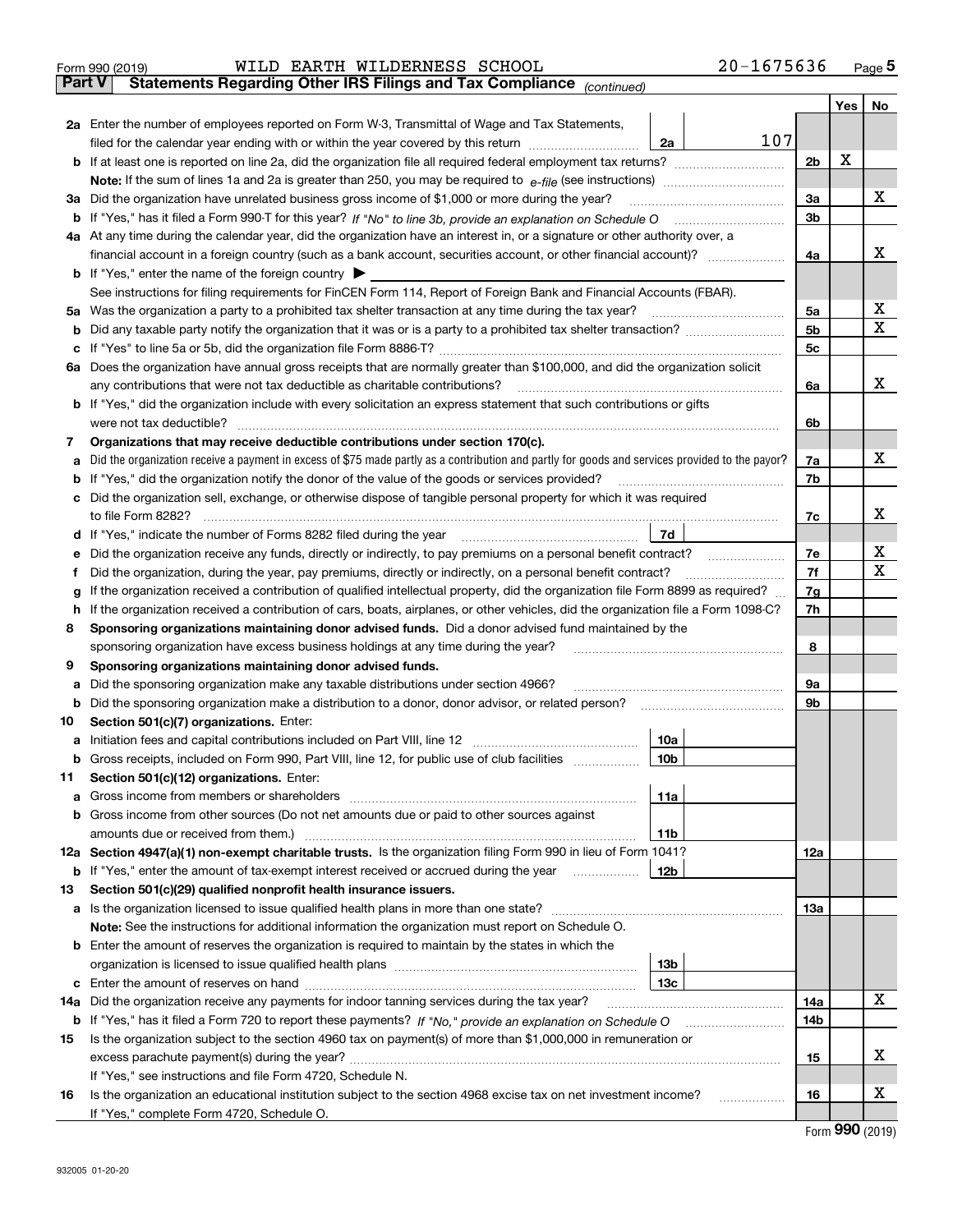|  | Form 990 (2019) |  |
|--|-----------------|--|
|  |                 |  |

Form 990 (2019) WILDERATHE WILDERNESS SCHOOL 2U-I6 / 5 6 3 6 Page WILD EARTH WILDERNESS SCHOOL 20-1675636

Page 6

For each "Yes" response to lines 2 through 7b below, and for a "No" response to line 8a, 8b, or 10b below, describe the circumstances, processes, or changes on Schedule O. See instructions. Check if Schedule O contains a response or note to any line in this Part VI Part VI Governance, Management, and Disclosure

|     | Check if Schedule O contains a response or note to any line in this Part VI                                                                                                   |          |                 |                  | $\boxed{\text{X}}$ |
|-----|-------------------------------------------------------------------------------------------------------------------------------------------------------------------------------|----------|-----------------|------------------|--------------------|
|     | <b>Section A. Governing Body and Management</b>                                                                                                                               |          |                 |                  |                    |
|     |                                                                                                                                                                               |          |                 | Yes <sub>1</sub> | No                 |
|     | <b>1a</b> Enter the number of voting members of the governing body at the end of the tax year                                                                                 | 11<br>1a |                 |                  |                    |
|     | If there are material differences in voting rights among members of the governing body, or if the governing                                                                   |          |                 |                  |                    |
|     | body delegated broad authority to an executive committee or similar committee, explain on Schedule O.                                                                         |          |                 |                  |                    |
| b   | Enter the number of voting members included on line 1a, above, who are independent                                                                                            | 11<br>1b |                 |                  |                    |
| 2   | Did any officer, director, trustee, or key employee have a family relationship or a business relationship with any other                                                      |          |                 |                  |                    |
|     | officer, director, trustee, or key employee?                                                                                                                                  |          | 2               |                  | х                  |
| 3   | Did the organization delegate control over management duties customarily performed by or under the direct supervision                                                         |          |                 |                  |                    |
|     | of officers, directors, trustees, or key employees to a management company or other person?                                                                                   |          | 3               |                  | x                  |
| 4   | Did the organization make any significant changes to its governing documents since the prior Form 990 was filed? ___________                                                  |          | 4               |                  | $\mathbf X$        |
| 5   |                                                                                                                                                                               |          | 5               |                  | $\mathbf X$        |
| 6   | Did the organization have members or stockholders?                                                                                                                            |          | 6               |                  | X                  |
| 7a  | Did the organization have members, stockholders, or other persons who had the power to elect or appoint one or                                                                |          |                 |                  |                    |
|     | more members of the governing body?                                                                                                                                           |          | 7a              |                  | х                  |
|     | <b>b</b> Are any governance decisions of the organization reserved to (or subject to approval by) members, stockholders, or                                                   |          |                 |                  |                    |
|     | persons other than the governing body?                                                                                                                                        |          | 7b              |                  | х                  |
| 8   | Did the organization contemporaneously document the meetings held or written actions undertaken during the year by the following:                                             |          |                 |                  |                    |
| a   |                                                                                                                                                                               |          | 8a              | х                |                    |
| b   |                                                                                                                                                                               |          | 8b              | X                |                    |
| 9   | Is there any officer, director, trustee, or key employee listed in Part VII, Section A, who cannot be reached at the                                                          |          |                 |                  |                    |
|     |                                                                                                                                                                               |          | 9               |                  | x                  |
|     | <b>Section B. Policies</b> (This Section B requests information about policies not required by the Internal Revenue Code.)                                                    |          |                 |                  |                    |
|     |                                                                                                                                                                               |          |                 | Yes              | No                 |
|     |                                                                                                                                                                               |          | 10a             |                  | х                  |
|     | <b>b</b> If "Yes," did the organization have written policies and procedures governing the activities of such chapters, affiliates,                                           |          |                 |                  |                    |
|     | and branches to ensure their operations are consistent with the organization's exempt purposes?                                                                               |          | 10 <sub>b</sub> |                  |                    |
|     | 11a Has the organization provided a complete copy of this Form 990 to all members of its governing body before filing the form?                                               |          | 11a             | X                |                    |
| b   | Describe in Schedule O the process, if any, used by the organization to review this Form 990.                                                                                 |          |                 |                  |                    |
| 12a |                                                                                                                                                                               |          | 12a             | х                |                    |
| b   |                                                                                                                                                                               |          | 12 <sub>b</sub> | X                |                    |
| с   | Did the organization regularly and consistently monitor and enforce compliance with the policy? If "Yes." describe                                                            |          |                 |                  |                    |
|     | in Schedule O how this was done encourance and the control of the control of the control of the control of the                                                                |          | 12c             | х                |                    |
| 13  | Did the organization have a written whistleblower policy?                                                                                                                     |          | 13              | X                |                    |
| 14  | Did the organization have a written document retention and destruction policy?                                                                                                |          | 14              |                  | X                  |
| 15  | Did the process for determining compensation of the following persons include a review and approval by independent                                                            |          |                 |                  |                    |
|     | persons, comparability data, and contemporaneous substantiation of the deliberation and decision?                                                                             |          |                 |                  |                    |
| а   | The organization's CEO, Executive Director, or top management official manufactured content content of the organization's CEO, Executive Director, or top management official |          | 15a             |                  | х<br>Χ             |
| b   |                                                                                                                                                                               |          | 15b             |                  |                    |
|     | If "Yes" to line 15a or 15b, describe the process in Schedule O (see instructions).                                                                                           |          |                 |                  |                    |
|     | 16a Did the organization invest in, contribute assets to, or participate in a joint venture or similar arrangement with a<br>taxable entity during the year?                  |          | 16a             |                  | х                  |
|     | b If "Yes," did the organization follow a written policy or procedure requiring the organization to evaluate its participation                                                |          |                 |                  |                    |
|     | in joint venture arrangements under applicable federal tax law, and take steps to safequard the organization's                                                                |          |                 |                  |                    |
|     | exempt status with respect to such arrangements?                                                                                                                              |          | 16b             |                  |                    |
|     | <b>Section C. Disclosure</b>                                                                                                                                                  |          |                 |                  |                    |
| 17  | List the states with which a copy of this Form 990 is required to be filed $\blacktriangleright$ NY                                                                           |          |                 |                  |                    |
| 18  | Section 6104 requires an organization to make its Forms 1023 (1024 or 1024-A, if applicable), 990, and 990-T (Section 501(c)(3)s only) available                              |          |                 |                  |                    |
|     | for public inspection. Indicate how you made these available. Check all that apply.                                                                                           |          |                 |                  |                    |
|     | $\lfloor X \rfloor$ Own website<br>$X$ Another's website<br>$\lfloor X \rfloor$ Upon request<br>Other (explain on Schedule O)                                                 |          |                 |                  |                    |
| 19  | Describe on Schedule O whether (and if so, how) the organization made its governing documents, conflict of interest policy, and financial                                     |          |                 |                  |                    |
|     | statements available to the public during the tax year.                                                                                                                       |          |                 |                  |                    |
| 20  | State the name, address, and telephone number of the person who possesses the organization's books and records                                                                |          |                 |                  |                    |
|     | DAVID BROWNSTEIN - (845)256-9830                                                                                                                                              |          |                 |                  |                    |
|     | 12440<br>2307 LUCAS TURNPIKE, HIGH FALLS, NY                                                                                                                                  |          |                 |                  |                    |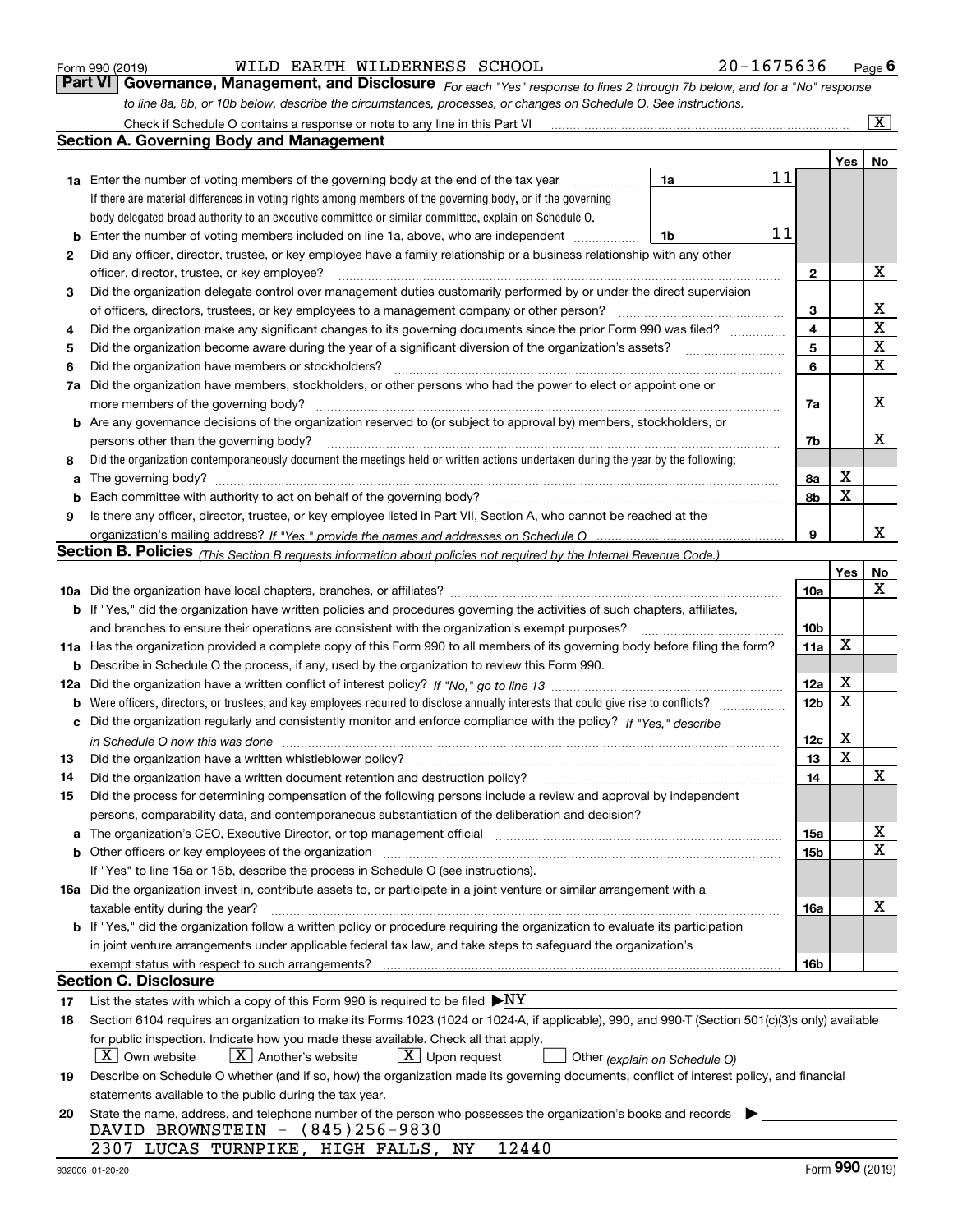$_{\rm Form}$   $_{990}$  (2019) <code>WILD</code> EARTH <code>WILDERNESS</code> SCHOOL  $20$   $-1675636$   $_{\rm Page}$ 

 $\begin{array}{c} \hline \end{array}$ 

#### Part VII Compensation of Officers, Directors, Trustees, Key Employees, Highest Compensated Employees, and Independent Contractors

Check if Schedule O contains a response or note to any line in this Part VII

Section A. Officers, Directors, Trustees, Key Employees, and Highest Compensated Employees

1a Complete this table for all persons required to be listed. Report compensation for the calendar year ending with or within the organization's tax year. Ist all of the organization's current officers, directors, trustees (whether individuals or organizations), regardless of amount of compensation.

Enter -0- in columns (D), (E), and (F) if no compensation was paid.

 $\bullet$  List all of the organization's current key employees, if any. See instructions for definition of "key employee."

● List the organization's five current highest compensated employees (other than an officer, director, trustee, or key employee) who received reportable compensation (Box 5 of Form W-2 and/or Box 7 of Form 1099-MISC) of more than \$100,000 from the organization and any related organizations.

List all of the organization's former officers, key employees, and highest compensated employees who received more than \$100,000 of reportable compensation from the organization and any related organizations.

• List all of the organization's former directors or trustees that received, in the capacity as a former director or trustee of the organization, more than \$10,000 of reportable compensation from the organization and any related organizations.

See instructions for the order in which to list the persons above.

Check this box if neither the organization nor any related organization compensated any current officer, director, or trustee.  $\Box$ 

| (A)                     | (B)                  |                                |                       |                         | (C)          |                                                                  |        | (D)                             | (E)             | (F)                         |
|-------------------------|----------------------|--------------------------------|-----------------------|-------------------------|--------------|------------------------------------------------------------------|--------|---------------------------------|-----------------|-----------------------------|
| Name and title          | Average              |                                |                       | Position                |              | (do not check more than one                                      |        | Reportable                      | Reportable      | Estimated                   |
|                         | hours per            |                                |                       |                         |              | box, unless person is both an<br>officer and a director/trustee) |        | compensation                    | compensation    | amount of                   |
|                         | week                 |                                |                       |                         |              |                                                                  |        | from                            | from related    | other                       |
|                         | (list any            |                                |                       |                         |              |                                                                  |        | the                             | organizations   | compensation                |
|                         | hours for<br>related |                                |                       |                         |              |                                                                  |        | organization<br>(W-2/1099-MISC) | (W-2/1099-MISC) | from the                    |
|                         | organizations        |                                |                       |                         |              |                                                                  |        |                                 |                 | organization<br>and related |
|                         | below                |                                |                       |                         |              |                                                                  |        |                                 |                 | organizations               |
|                         | line)                | Individual trustee or director | Institutional trustee | Officer                 | Key employee | Highest compensated<br>  employee                                | Former |                                 |                 |                             |
| MICAH BLUMENTHAL<br>(1) | 5.00                 |                                |                       |                         |              |                                                                  |        |                                 |                 |                             |
| PRESIDENT               |                      | $\mathbf x$                    |                       | $\mathbf X$             |              |                                                                  |        | 0.                              | 0.              | 0.                          |
| (2) MATT ELKIN          | 3.00                 |                                |                       |                         |              |                                                                  |        |                                 |                 |                             |
| <b>SECRETARY</b>        |                      | $\mathbf X$                    |                       | $\overline{\textbf{X}}$ |              |                                                                  |        | 0.                              | 0.              | $\mathbf 0$ .               |
| ANNE LINNEMAN<br>(3)    | 3.00                 |                                |                       |                         |              |                                                                  |        |                                 |                 |                             |
| <b>TREASURER</b>        |                      | $\mathbf X$                    |                       | $\mathbf X$             |              |                                                                  |        | 0.                              | $\mathbf 0$ .   | $\mathbf 0$ .               |
| MISCHA COHN<br>(4)      | 3.00                 |                                |                       |                         |              |                                                                  |        |                                 |                 |                             |
| <b>BOARD MEMBER</b>     |                      | $\mathbf x$                    |                       | $\overline{\textbf{X}}$ |              |                                                                  |        | 0.                              | $\mathbf 0$ .   | $\mathbf 0$ .               |
| (5) LAURA DENEY         | 3.00                 |                                |                       |                         |              |                                                                  |        |                                 |                 |                             |
| <b>BOARD MEMBER</b>     |                      | $\mathbf X$                    |                       |                         |              |                                                                  |        | 0.                              | $\mathbf 0$ .   | $0_{.}$                     |
| STEVENSON ESTIME<br>(6) | 3.00                 |                                |                       |                         |              |                                                                  |        |                                 |                 |                             |
| <b>BOARD MEMBER</b>     |                      | $\mathbf X$                    |                       |                         |              |                                                                  |        | 0.                              | $\mathbf 0$ .   | $\mathbf 0$ .               |
| AJA HUDSON<br>(7)       | 3.00                 |                                |                       |                         |              |                                                                  |        |                                 |                 |                             |
| BOARD MEMBER            |                      | $\mathbf X$                    |                       |                         |              |                                                                  |        | 0.                              | $\mathbf 0$ .   | $\mathbf 0$ .               |
| JOEL OPPENHEIMER<br>(8) | 3.00                 |                                |                       |                         |              |                                                                  |        |                                 |                 |                             |
| BOARD MEMBER            |                      | $\mathbf x$                    |                       |                         |              |                                                                  |        | 0.                              | $\mathbf 0$ .   | $\mathbf 0$ .               |
| (9) ROVIKA RAJKISHUN    | 3.00                 |                                |                       |                         |              |                                                                  |        |                                 |                 |                             |
| BOARD MEMBER            |                      | $\mathbf X$                    |                       |                         |              |                                                                  |        | 0.                              | $\mathbf 0$ .   | $0_{.}$                     |
| (10) JASON STERN        | 3.00                 |                                |                       |                         |              |                                                                  |        |                                 |                 |                             |
| BOARD MEMBER            |                      | $\overline{\mathbf{X}}$        |                       |                         |              |                                                                  |        | 0.                              | $\mathbf 0$ .   | $0_{.}$                     |
| (11) DOREE LIPSON       | 3.00                 |                                |                       |                         |              |                                                                  |        |                                 |                 |                             |
| VICE-PRESIDENT          |                      | $\mathbf X$                    |                       |                         |              |                                                                  |        | 0.                              | $\mathbf 0$ .   | $\mathbf 0$ .               |
| (12) DAVID BROWNSTEIN   | 40.00                |                                |                       |                         |              |                                                                  |        |                                 |                 |                             |
| EXECUTIVE DIRECTOR      |                      |                                |                       | X                       |              |                                                                  |        | 79,472.                         | $\mathbf 0$ .   | 0.                          |
|                         |                      |                                |                       |                         |              |                                                                  |        |                                 |                 |                             |
|                         |                      |                                |                       |                         |              |                                                                  |        |                                 |                 |                             |
|                         |                      |                                |                       |                         |              |                                                                  |        |                                 |                 |                             |
|                         |                      |                                |                       |                         |              |                                                                  |        |                                 |                 |                             |
|                         |                      |                                |                       |                         |              |                                                                  |        |                                 |                 |                             |
|                         |                      |                                |                       |                         |              |                                                                  |        |                                 |                 |                             |
|                         |                      |                                |                       |                         |              |                                                                  |        |                                 |                 |                             |
|                         |                      |                                |                       |                         |              |                                                                  |        |                                 |                 |                             |
|                         |                      |                                |                       |                         |              |                                                                  |        |                                 |                 |                             |
|                         |                      |                                |                       |                         |              |                                                                  |        |                                 |                 |                             |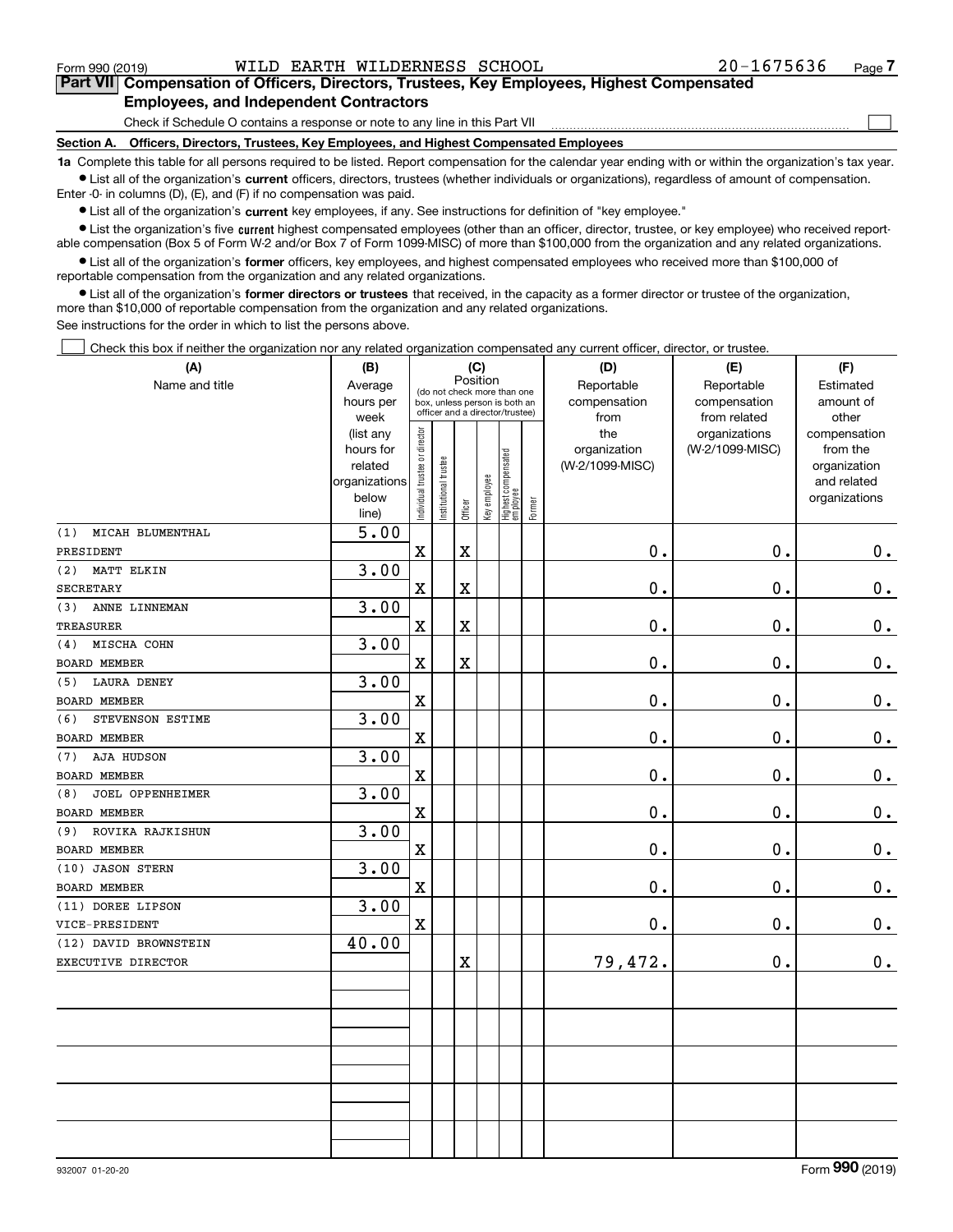|   | WILD EARTH WILDERNESS SCHOOL<br>Form 990 (2019)                                                                                                                                                                                                        |                                                                      |                                |                            |          |              |                                                                                                 |        |                                           | 20-1675636                                        |                                        |     |                                                                          | Page 8                               |
|---|--------------------------------------------------------------------------------------------------------------------------------------------------------------------------------------------------------------------------------------------------------|----------------------------------------------------------------------|--------------------------------|----------------------------|----------|--------------|-------------------------------------------------------------------------------------------------|--------|-------------------------------------------|---------------------------------------------------|----------------------------------------|-----|--------------------------------------------------------------------------|--------------------------------------|
|   | Part VII<br>Section A. Officers, Directors, Trustees, Key Employees, and Highest Compensated Employees (continued)                                                                                                                                     |                                                                      |                                |                            |          |              |                                                                                                 |        |                                           |                                                   |                                        |     |                                                                          |                                      |
|   | (A)<br>Name and title                                                                                                                                                                                                                                  | (B)<br>Average<br>hours per<br>week                                  |                                |                            | Position | (C)          | (do not check more than one<br>box, unless person is both an<br>officer and a director/trustee) |        | (D)<br>Reportable<br>compensation<br>from | (E)<br>Reportable<br>compensation<br>from related | (F)<br>Estimated<br>amount of<br>other |     |                                                                          |                                      |
|   |                                                                                                                                                                                                                                                        | (list any<br>hours for<br>related<br>organizations<br>below<br>line) | Individual trustee or director | trustee<br>Institutional t | Officer  | key employee | Highest compensated<br>employee                                                                 | Former | the<br>organization<br>(W-2/1099-MISC)    | organizations<br>(W-2/1099-MISC)                  |                                        |     | compensation<br>from the<br>organization<br>and related<br>organizations |                                      |
|   |                                                                                                                                                                                                                                                        |                                                                      |                                |                            |          |              |                                                                                                 |        |                                           |                                                   |                                        |     |                                                                          |                                      |
|   |                                                                                                                                                                                                                                                        |                                                                      |                                |                            |          |              |                                                                                                 |        |                                           |                                                   |                                        |     |                                                                          |                                      |
|   |                                                                                                                                                                                                                                                        |                                                                      |                                |                            |          |              |                                                                                                 |        |                                           |                                                   |                                        |     |                                                                          |                                      |
|   |                                                                                                                                                                                                                                                        |                                                                      |                                |                            |          |              |                                                                                                 |        |                                           |                                                   |                                        |     |                                                                          |                                      |
|   |                                                                                                                                                                                                                                                        |                                                                      |                                |                            |          |              |                                                                                                 |        |                                           |                                                   |                                        |     |                                                                          |                                      |
|   |                                                                                                                                                                                                                                                        |                                                                      |                                |                            |          |              |                                                                                                 |        |                                           |                                                   |                                        |     |                                                                          |                                      |
|   |                                                                                                                                                                                                                                                        |                                                                      |                                |                            |          |              |                                                                                                 |        |                                           |                                                   |                                        |     |                                                                          |                                      |
|   |                                                                                                                                                                                                                                                        |                                                                      |                                |                            |          |              |                                                                                                 |        |                                           |                                                   |                                        |     |                                                                          |                                      |
|   | 1b Subtotal                                                                                                                                                                                                                                            |                                                                      |                                |                            |          |              |                                                                                                 |        | 79,472.                                   |                                                   | 0.                                     |     |                                                                          | $0$ .                                |
|   | c Total from continuation sheets to Part VII, Section A manufactured and response to Total from example.                                                                                                                                               |                                                                      |                                |                            |          |              |                                                                                                 |        | 0.<br>79,472.                             |                                                   | $\mathbf 0$ .<br>$\overline{0}$ .      |     |                                                                          | $\overline{0}$ .<br>$\overline{0}$ . |
| 2 | Total number of individuals (including but not limited to those listed above) who received more than \$100,000 of reportable                                                                                                                           |                                                                      |                                |                            |          |              |                                                                                                 |        |                                           |                                                   |                                        |     |                                                                          |                                      |
|   | compensation from the organization $\blacktriangleright$                                                                                                                                                                                               |                                                                      |                                |                            |          |              |                                                                                                 |        |                                           |                                                   |                                        |     | Yes                                                                      | 0<br>No                              |
| з | Did the organization list any former officer, director, trustee, key employee, or highest compensated employee on                                                                                                                                      |                                                                      |                                |                            |          |              |                                                                                                 |        |                                           |                                                   |                                        |     |                                                                          |                                      |
|   | line 1a? If "Yes," complete Schedule J for such individual manufactured contained and the line 1a? If "Yes," complete Schedule J for such individual                                                                                                   |                                                                      |                                |                            |          |              |                                                                                                 |        |                                           |                                                   |                                        | 3   |                                                                          | x                                    |
| 4 | For any individual listed on line 1a, is the sum of reportable compensation and other compensation from the organization                                                                                                                               |                                                                      |                                |                            |          |              |                                                                                                 |        |                                           |                                                   |                                        | 4   |                                                                          | x                                    |
| 5 | Did any person listed on line 1a receive or accrue compensation from any unrelated organization or individual for services                                                                                                                             |                                                                      |                                |                            |          |              |                                                                                                 |        |                                           |                                                   |                                        | 5   |                                                                          | x                                    |
|   | <b>Section B. Independent Contractors</b>                                                                                                                                                                                                              |                                                                      |                                |                            |          |              |                                                                                                 |        |                                           |                                                   |                                        |     |                                                                          |                                      |
| 1 | Complete this table for your five highest compensated independent contractors that received more than \$100,000 of compensation from<br>the organization. Report compensation for the calendar year ending with or within the organization's tax year. |                                                                      |                                |                            |          |              |                                                                                                 |        |                                           |                                                   |                                        |     |                                                                          |                                      |
|   | (A)<br>Name and business address                                                                                                                                                                                                                       |                                                                      |                                | <b>NONE</b>                |          |              |                                                                                                 |        | (B)<br>Description of services            |                                                   |                                        | (C) | Compensation                                                             |                                      |
|   |                                                                                                                                                                                                                                                        |                                                                      |                                |                            |          |              |                                                                                                 |        |                                           |                                                   |                                        |     |                                                                          |                                      |
|   |                                                                                                                                                                                                                                                        |                                                                      |                                |                            |          |              |                                                                                                 |        |                                           |                                                   |                                        |     |                                                                          |                                      |
|   |                                                                                                                                                                                                                                                        |                                                                      |                                |                            |          |              |                                                                                                 |        |                                           |                                                   |                                        |     |                                                                          |                                      |
|   |                                                                                                                                                                                                                                                        |                                                                      |                                |                            |          |              |                                                                                                 |        |                                           |                                                   |                                        |     |                                                                          |                                      |
| 2 | Total number of independent contractors (including but not limited to those listed above) who received more than                                                                                                                                       |                                                                      |                                |                            |          |              |                                                                                                 |        |                                           |                                                   |                                        |     |                                                                          |                                      |
|   | \$100,000 of compensation from the organization                                                                                                                                                                                                        |                                                                      |                                |                            |          | 0            |                                                                                                 |        |                                           |                                                   |                                        |     |                                                                          |                                      |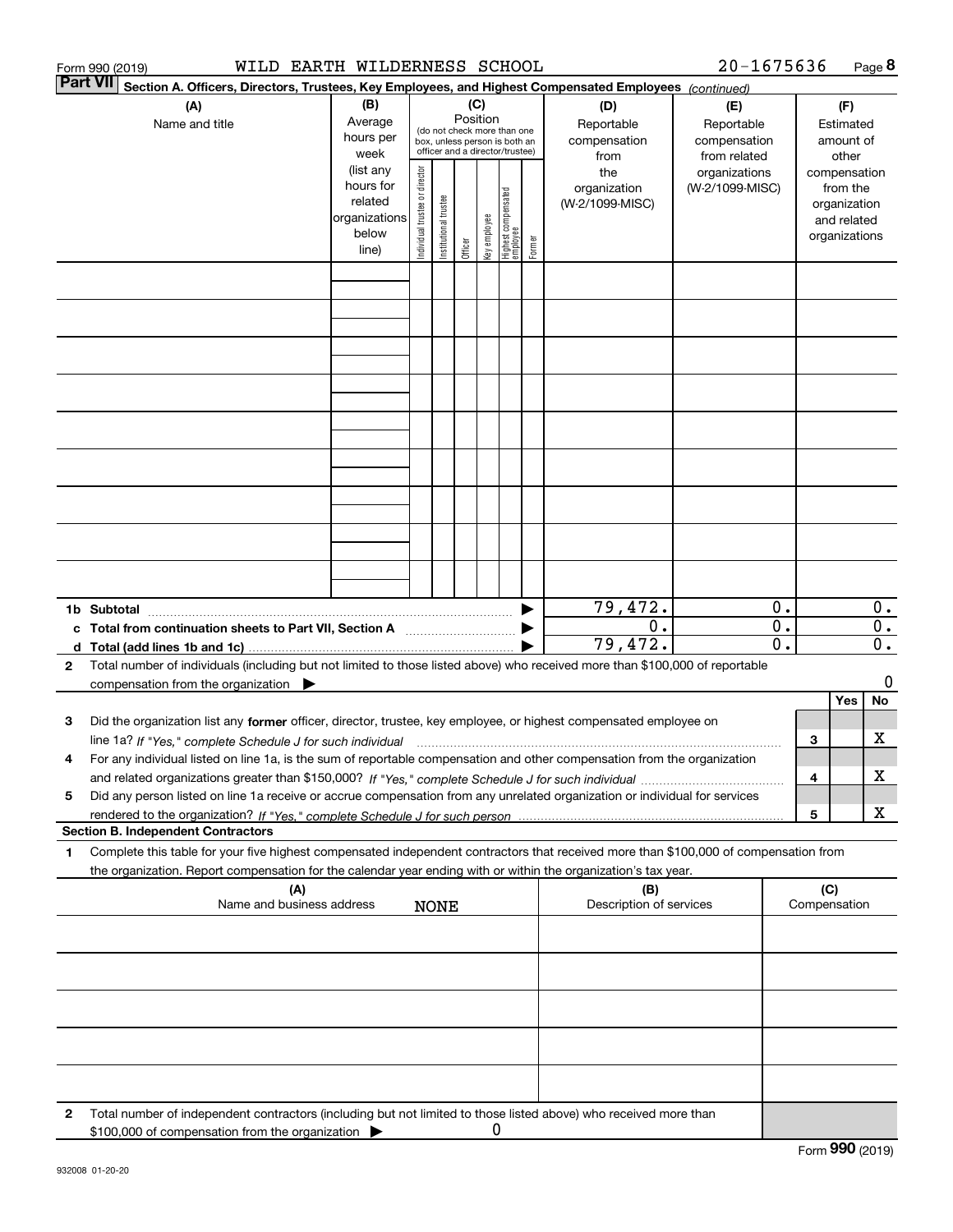|                                                                                         | <b>Part VIII</b>       | <b>Statement of Revenue</b>                                                                                                                                                                                                                                                                                                                                                                                                                                                                                                                                                                                                                                          |                                                                                 |                                                         |                                 |                                       |                               |                                                          |
|-----------------------------------------------------------------------------------------|------------------------|----------------------------------------------------------------------------------------------------------------------------------------------------------------------------------------------------------------------------------------------------------------------------------------------------------------------------------------------------------------------------------------------------------------------------------------------------------------------------------------------------------------------------------------------------------------------------------------------------------------------------------------------------------------------|---------------------------------------------------------------------------------|---------------------------------------------------------|---------------------------------|---------------------------------------|-------------------------------|----------------------------------------------------------|
|                                                                                         |                        | Check if Schedule O contains a response or note to any line in this Part VIII                                                                                                                                                                                                                                                                                                                                                                                                                                                                                                                                                                                        |                                                                                 |                                                         | (A)                             | $\overline{(B)}$                      | $\overline{C}$                | (D)                                                      |
|                                                                                         |                        |                                                                                                                                                                                                                                                                                                                                                                                                                                                                                                                                                                                                                                                                      |                                                                                 |                                                         | Total revenue                   | Related or exempt<br>function revenue | Unrelated<br>business revenue | Revenue excluded<br>from tax under<br>sections 512 - 514 |
| Contributions, Gifts, Grants<br>and Other Similar Amounts<br>Program Service<br>Revenue | b<br>2a<br>b<br>c<br>d | <b>1 a</b> Federated campaigns<br>Membership dues<br>Fundraising events<br>d Related organizations<br>Government grants (contributions)<br>All other contributions, gifts, grants, and<br>similar amounts not included above<br>g Noncash contributions included in lines 1a-1f<br>EDUCATIONAL PROGRAMS<br>the contract of the contract of the contract of the contract of the<br><u> 1989 - Johann Barbara, marka a shekara tsa 1989 - An tsa 1989 - An tsa 1989 - An tsa 1989 - An tsa 1989 - An</u><br><u> 1989 - Johann Barbara, martin amerikan basar dan berasal dalam basar dalam basar dalam basar dalam basar dala</u><br>All other program service revenue | 1a<br>1 <sub>b</sub><br>1 <sub>c</sub><br>1 <sub>d</sub><br>1e<br>1f<br>$1g$ \$ | 1,331,236.<br>14,046.<br><b>Business Code</b><br>611600 | 1,33 <u>1,236.</u><br>775, 302. | 775, 302.                             |                               |                                                          |
|                                                                                         |                        |                                                                                                                                                                                                                                                                                                                                                                                                                                                                                                                                                                                                                                                                      |                                                                                 | ь                                                       | 775,302.                        |                                       |                               |                                                          |
|                                                                                         | 3<br>4<br>5            | Investment income (including dividends, interest, and<br>Income from investment of tax-exempt bond proceeds                                                                                                                                                                                                                                                                                                                                                                                                                                                                                                                                                          |                                                                                 |                                                         | 593.                            |                                       |                               | 593.                                                     |
|                                                                                         | 6а                     | Gross rents<br>.<br>Less: rental expenses<br>Rental income or (loss)<br>d Net rental income or (loss)<br>7 a Gross amount from sales of                                                                                                                                                                                                                                                                                                                                                                                                                                                                                                                              | (i) Real<br>l 6a<br>6b<br>6c<br>(i) Securities                                  | (ii) Personal<br>(ii) Other                             |                                 |                                       |                               |                                                          |
| Revenue                                                                                 |                        | assets other than inventory<br><b>b</b> Less: cost or other basis<br>and sales expenses<br><b>c</b> Gain or (loss) $\ldots$                                                                                                                                                                                                                                                                                                                                                                                                                                                                                                                                          | 7a<br> 7 <sub>b</sub><br> 7c                                                    |                                                         |                                 |                                       |                               |                                                          |
| Other                                                                                   |                        | 8 a Gross income from fundraising events (not<br>including \$<br>contributions reported on line 1c). See<br><b>b</b> Less: direct expenses                                                                                                                                                                                                                                                                                                                                                                                                                                                                                                                           | оf                                                                              | $\boldsymbol{0}$ .<br>8a<br>4,335.<br>8 <sub>b</sub>    |                                 |                                       |                               |                                                          |
|                                                                                         |                        | c Net income or (loss) from fundraising events                                                                                                                                                                                                                                                                                                                                                                                                                                                                                                                                                                                                                       |                                                                                 |                                                         | $-4, 335.$                      |                                       |                               | $-4, 335.$                                               |
|                                                                                         |                        | 9 a Gross income from gaming activities. See<br><b>b</b> Less: direct expenses <b>manually</b>                                                                                                                                                                                                                                                                                                                                                                                                                                                                                                                                                                       |                                                                                 | 9a<br>9 <sub>b</sub>                                    |                                 |                                       |                               |                                                          |
|                                                                                         |                        | c Net income or (loss) from gaming activities<br>10 a Gross sales of inventory, less returns<br><b>b</b> Less: cost of goods sold                                                                                                                                                                                                                                                                                                                                                                                                                                                                                                                                    |                                                                                 | 1,883.<br>10a<br>2,788.<br>10ь                          |                                 |                                       |                               |                                                          |
|                                                                                         |                        | c Net income or (loss) from sales of inventory                                                                                                                                                                                                                                                                                                                                                                                                                                                                                                                                                                                                                       |                                                                                 |                                                         | $-905.$                         | $-905.$                               |                               |                                                          |
| Miscellaneous<br>Revenue                                                                | b                      | 11 a OTHER REVENUE                                                                                                                                                                                                                                                                                                                                                                                                                                                                                                                                                                                                                                                   |                                                                                 | <b>Business Code</b><br>611600                          | 14,833.                         | 14,833.                               |                               |                                                          |
|                                                                                         | с                      |                                                                                                                                                                                                                                                                                                                                                                                                                                                                                                                                                                                                                                                                      |                                                                                 |                                                         |                                 |                                       |                               |                                                          |
|                                                                                         |                        |                                                                                                                                                                                                                                                                                                                                                                                                                                                                                                                                                                                                                                                                      |                                                                                 |                                                         |                                 |                                       |                               |                                                          |
|                                                                                         |                        |                                                                                                                                                                                                                                                                                                                                                                                                                                                                                                                                                                                                                                                                      |                                                                                 | $\blacktriangleright$                                   | 14,833.                         |                                       |                               |                                                          |
|                                                                                         | 12                     |                                                                                                                                                                                                                                                                                                                                                                                                                                                                                                                                                                                                                                                                      |                                                                                 | $\blacktriangleright$                                   | $\sqrt{2, 116, 724}$ .          | 789,230.                              | 0.1                           | $-3,742.$                                                |

Form 990 (2019) Page WILD EARTH WILDERNESS SCHOOL 20-1675636

Page 9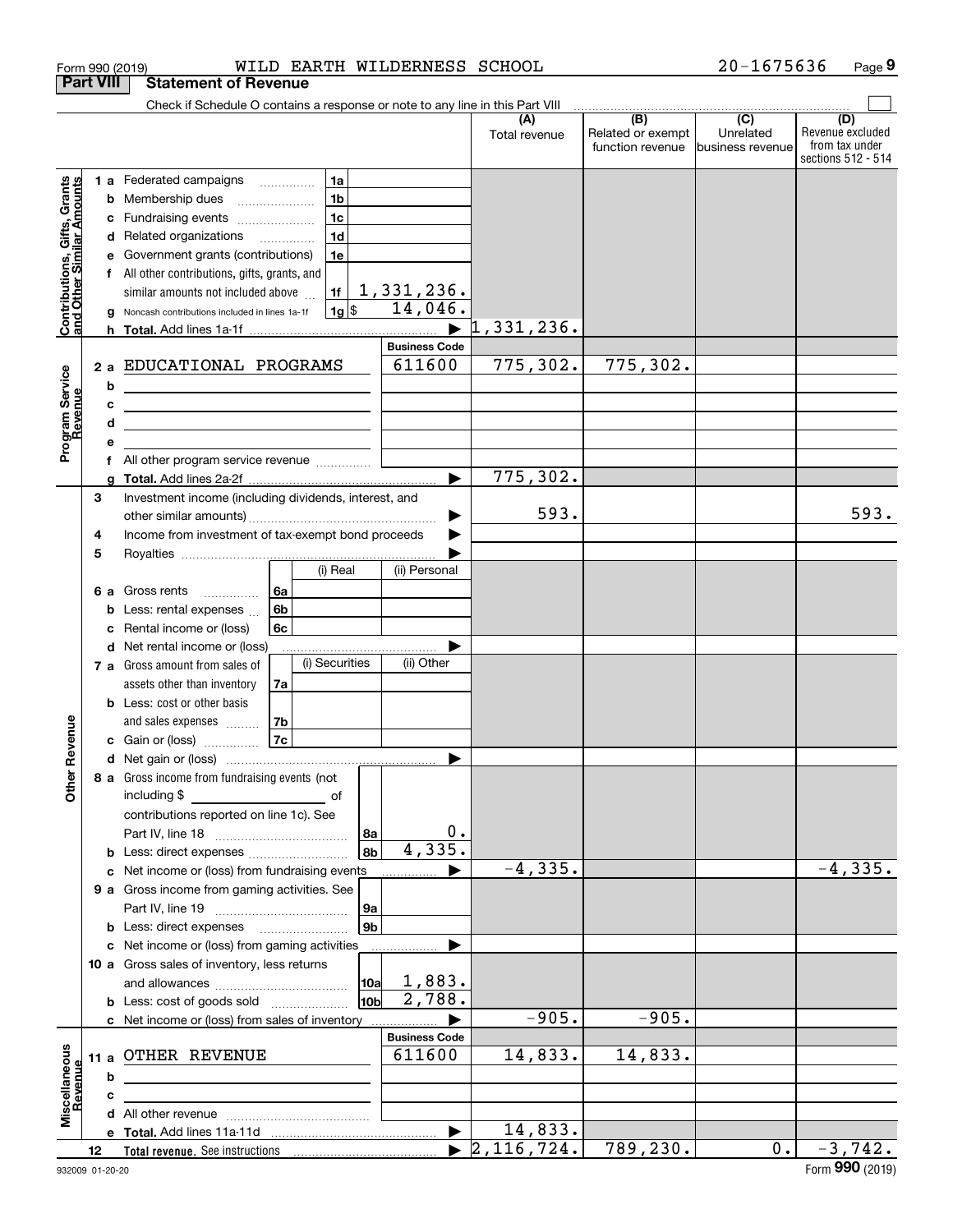Form 990 (2019) WILD\_EARTH\_WILDERNESS\_SCHOOL 2 0-1 6 7 5 6 3 6 Page<br>| **Part IX | Statement of Functional Expenses** WILD EARTH WILDERNESS SCHOOL 20-1675636

Section 501(c)(3) and 501(c)(4) organizations must complete all columns. All other organizations must complete column (A).

|              | Do not include amounts reported on lines 6b,<br>7b, 8b, 9b, and 10b of Part VIII.                    | (A)<br>Total expenses | (B)<br>Program service<br>expenses | $\overline{C}$<br>Management and<br>general expenses | (D)<br>Fundraising<br>expenses |
|--------------|------------------------------------------------------------------------------------------------------|-----------------------|------------------------------------|------------------------------------------------------|--------------------------------|
| 1.           | Grants and other assistance to domestic organizations                                                |                       |                                    |                                                      |                                |
|              | and domestic governments. See Part IV, line 21                                                       |                       |                                    |                                                      |                                |
| $\mathbf{2}$ | Grants and other assistance to domestic                                                              |                       |                                    |                                                      |                                |
|              | individuals. See Part IV, line 22                                                                    |                       |                                    |                                                      |                                |
| 3            | Grants and other assistance to foreign                                                               |                       |                                    |                                                      |                                |
|              | organizations, foreign governments, and foreign                                                      |                       |                                    |                                                      |                                |
|              | individuals. See Part IV, lines 15 and 16                                                            |                       |                                    |                                                      |                                |
| 4            | Benefits paid to or for members                                                                      |                       |                                    |                                                      |                                |
| 5            | Compensation of current officers, directors,                                                         |                       |                                    |                                                      |                                |
|              | trustees, and key employees                                                                          | 94,662.               | 52,064.                            | 14,199.                                              | 28,399.                        |
| 6            | Compensation not included above to disqualified                                                      |                       |                                    |                                                      |                                |
|              | persons (as defined under section 4958(f)(1)) and                                                    |                       |                                    |                                                      |                                |
|              | persons described in section 4958(c)(3)(B)                                                           |                       |                                    |                                                      |                                |
| 7            | Other salaries and wages                                                                             | 810, 117.             | 672,050.                           | 115,415.                                             | 22,652.                        |
| 8            | Pension plan accruals and contributions (include                                                     |                       |                                    |                                                      |                                |
|              | section 401(k) and 403(b) employer contributions)                                                    | 14,655.               | 10,553.                            | 2,486.                                               | 1,616.                         |
| 9            |                                                                                                      |                       |                                    |                                                      |                                |
| 10           |                                                                                                      | 200, 713.             | 160,628.                           | 28, 763.                                             | 11,322.                        |
| 11           | Fees for services (nonemployees):                                                                    |                       |                                    |                                                      |                                |
|              |                                                                                                      |                       |                                    |                                                      |                                |
| b            |                                                                                                      | 16,490.               |                                    | 16,490.                                              |                                |
|              |                                                                                                      |                       |                                    |                                                      |                                |
| d            |                                                                                                      |                       |                                    |                                                      |                                |
| е            | Professional fundraising services. See Part IV, line 17                                              |                       |                                    |                                                      |                                |
| f            | Investment management fees                                                                           |                       |                                    |                                                      |                                |
| $\mathbf{q}$ | Other. (If line 11g amount exceeds 10% of line 25,                                                   |                       |                                    |                                                      |                                |
|              | column (A) amount, list line 11g expenses on Sch O.)                                                 | 30,925.               |                                    | 16,600.                                              | 14,325.                        |
| 12           |                                                                                                      | 26,597.<br>41,726.    | 26,597.<br>33,083.                 |                                                      |                                |
| 13           |                                                                                                      |                       |                                    | 7,713.                                               | 930.                           |
| 14           |                                                                                                      |                       |                                    |                                                      |                                |
| 15           |                                                                                                      | 32,546.               | 26,046.                            | 4,664.                                               | 1,836.                         |
| 16           |                                                                                                      |                       |                                    |                                                      |                                |
| 17           | Travel                                                                                               |                       |                                    |                                                      |                                |
| 18           | Payments of travel or entertainment expenses<br>for any federal, state, or local public officials    |                       |                                    |                                                      |                                |
|              |                                                                                                      |                       |                                    |                                                      |                                |
| 19<br>20     | Conferences, conventions, and meetings<br>Interest                                                   | 8,250.                |                                    | 8,250.                                               |                                |
| 21           |                                                                                                      |                       |                                    |                                                      |                                |
| 22           | Depreciation, depletion, and amortization                                                            | 28,606.               | 22,894.                            | 4,099.                                               | 1,613.                         |
| 23           | Insurance                                                                                            | 34,945.               | 30,648.                            | 3,297.                                               | 1,000.                         |
| 24           | Other expenses. Itemize expenses not covered                                                         |                       |                                    |                                                      |                                |
|              | above (List miscellaneous expenses on line 24e. If                                                   |                       |                                    |                                                      |                                |
|              | line 24e amount exceeds 10% of line 25, column (A)<br>amount, list line 24e expenses on Schedule O.) |                       |                                    |                                                      |                                |
|              | a FINANCIAL AID                                                                                      | 371,981.              | 371,981.                           |                                                      |                                |
| b            | PROGRAM/CAMP SUPPLIES                                                                                | 67,653.               | 67,653.                            |                                                      |                                |
| c            | <b>LAND RENTAL</b>                                                                                   | 27,206.               | $\overline{27,206}$ .              |                                                      |                                |
| d            | PROFESSIONAL DEVELOPMEN                                                                              | 9,330.                | 7,467.                             | 1,337.                                               | 526.                           |
|              | e All other expenses                                                                                 | 21,994.               | 20,411.                            | 1,214.                                               | $\overline{369}$ .             |
| 25           | Total functional expenses. Add lines 1 through 24e                                                   | 1,838,396.            | 1,529,281.                         | 224,527.                                             | 84,588.                        |
| 26           | Joint costs. Complete this line only if the organization                                             |                       |                                    |                                                      |                                |
|              | reported in column (B) joint costs from a combined                                                   |                       |                                    |                                                      |                                |
|              | educational campaign and fundraising solicitation.                                                   |                       |                                    |                                                      |                                |
|              | Check here $\blacktriangleright$<br>if following SOP 98-2 (ASC 958-720)                              |                       |                                    |                                                      |                                |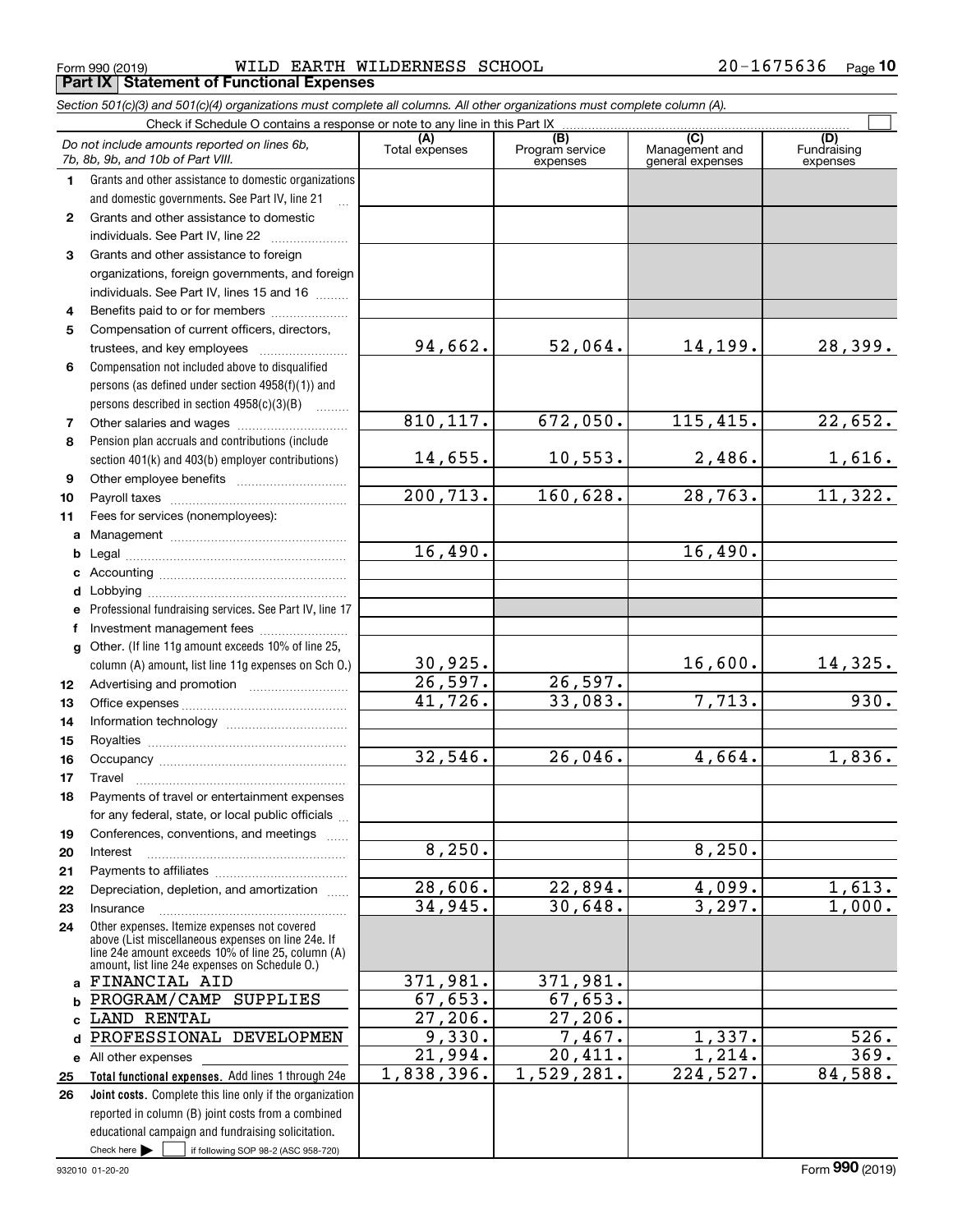| 675636<br>$20 -$<br>WILDERNESS SCHOOL<br>EARTH<br>WILD<br>⊥ 6ີ<br>Form 990 (2019) | Page |
|-----------------------------------------------------------------------------------|------|
|-----------------------------------------------------------------------------------|------|

|                             |    |                                                                                                                 |                        | (A)<br>Beginning of year |                         | (B)<br>End of year          |
|-----------------------------|----|-----------------------------------------------------------------------------------------------------------------|------------------------|--------------------------|-------------------------|-----------------------------|
|                             | 1  |                                                                                                                 |                        | 12,464.                  | $\blacksquare$          | 13,669.                     |
|                             | 2  |                                                                                                                 |                        | 189,519.                 | $\overline{\mathbf{2}}$ | 232,725.                    |
|                             | з  |                                                                                                                 |                        | 750.                     | 3                       |                             |
|                             | 4  |                                                                                                                 |                        | 70,628.                  | 4                       | 56, 572.                    |
|                             | 5  | Loans and other receivables from any current or former officer, director,                                       |                        |                          |                         |                             |
|                             |    | trustee, key employee, creator or founder, substantial contributor, or 35%                                      |                        |                          |                         |                             |
|                             |    | controlled entity or family member of any of these persons                                                      |                        |                          | 5                       |                             |
|                             | 6  | Loans and other receivables from other disqualified persons (as defined                                         |                        |                          |                         |                             |
|                             |    | under section $4958(f)(1)$ , and persons described in section $4958(c)(3)(B)$                                   | .                      |                          | 6                       |                             |
|                             | 7  |                                                                                                                 |                        |                          | $\overline{7}$          |                             |
| Assets                      | 8  |                                                                                                                 |                        |                          | 8                       |                             |
|                             | 9  | Prepaid expenses and deferred charges                                                                           |                        | 11,259.                  | 9                       | 14,436.                     |
|                             |    | 10a Land, buildings, and equipment: cost or other                                                               |                        |                          |                         |                             |
|                             |    | basis. Complete Part VI of Schedule D  10a   1, 135, 162.                                                       |                        |                          |                         |                             |
|                             |    | <u>  10b</u>  <br><b>b</b> Less: accumulated depreciation                                                       | $\overline{50, 464}$ . | 1,091,750.               | 10 <sub>c</sub>         | 1,084,698.                  |
|                             | 11 |                                                                                                                 |                        |                          | 11                      |                             |
|                             | 12 |                                                                                                                 |                        | $\overline{28, 352}$ .   | 12                      | 534, 104.                   |
|                             | 13 | Investments - program-related. See Part IV, line 11                                                             |                        |                          | 13                      |                             |
|                             | 14 |                                                                                                                 |                        |                          | 14                      |                             |
|                             | 15 |                                                                                                                 |                        | $\overline{295}$ , 641.  | 15                      | 235,021.                    |
|                             | 16 |                                                                                                                 |                        | 1,700,363.               | 16                      | 2, 171, 225.                |
|                             | 17 |                                                                                                                 |                        | $\overline{4,112}$ .     | 17                      | 4,009.                      |
|                             | 18 |                                                                                                                 |                        |                          | 18                      |                             |
|                             | 19 | Deferred revenue manual contracts and contracts and contracts are contracted and contracts are contracted and c |                        | 393,815.                 | 19                      | 359,352.                    |
|                             | 20 |                                                                                                                 |                        |                          | 20                      |                             |
|                             | 21 | Escrow or custodial account liability. Complete Part IV of Schedule D                                           | 1.1.1.1.1.1.1.1.1      |                          | 21                      |                             |
|                             | 22 | Loans and other payables to any current or former officer, director,                                            |                        |                          |                         |                             |
| Liabilities                 |    | trustee, key employee, creator or founder, substantial contributor, or 35%                                      |                        |                          |                         |                             |
|                             |    | controlled entity or family member of any of these persons                                                      |                        |                          | 22                      |                             |
|                             | 23 | Secured mortgages and notes payable to unrelated third parties                                                  |                        | $\overline{275}$ ,000.   | 23                      | 325,000.                    |
|                             | 24 |                                                                                                                 |                        |                          | 24                      | 177, 100.                   |
|                             | 25 | Other liabilities (including federal income tax, payables to related third                                      |                        |                          |                         |                             |
|                             |    | parties, and other liabilities not included on lines 17-24). Complete Part X                                    |                        |                          |                         |                             |
|                             |    | of Schedule D                                                                                                   |                        |                          | 25                      |                             |
|                             | 26 | Total liabilities. Add lines 17 through 25                                                                      |                        | $\overline{672,927}$ .   | 26                      | 865,461.                    |
|                             |    | Organizations that follow FASB ASC 958, check here $\blacktriangleright \boxed{X}$                              |                        |                          |                         |                             |
|                             |    | and complete lines 27, 28, 32, and 33.                                                                          |                        |                          |                         |                             |
|                             | 27 | Net assets without donor restrictions                                                                           |                        | 995,436.                 | 27                      | $\frac{1,074,264}{231,500}$ |
|                             | 28 |                                                                                                                 |                        | 32,000.                  | 28                      |                             |
|                             |    | Organizations that do not follow FASB ASC 958, check here $\blacktriangleright$                                 |                        |                          |                         |                             |
|                             |    | and complete lines 29 through 33.                                                                               |                        |                          |                         |                             |
|                             | 29 |                                                                                                                 |                        |                          | 29                      |                             |
| Net Assets or Fund Balances | 30 | Paid-in or capital surplus, or land, building, or equipment fund                                                |                        |                          | 30                      |                             |
|                             | 31 | Retained earnings, endowment, accumulated income, or other funds                                                |                        |                          | 31                      |                             |
|                             | 32 |                                                                                                                 |                        | 1,027,436.               | 32                      | 1, 305, 764.                |
|                             | 33 |                                                                                                                 |                        | 1,700,363.               | 33                      | 2, 171, 225.                |

Form **990** (2019)

# Form 990 (2019)<br>**Part X** | **Bala**

| 2019) |                      | พ⊥⊥⊔ |  |
|-------|----------------------|------|--|
|       | <b>Balance Sheet</b> |      |  |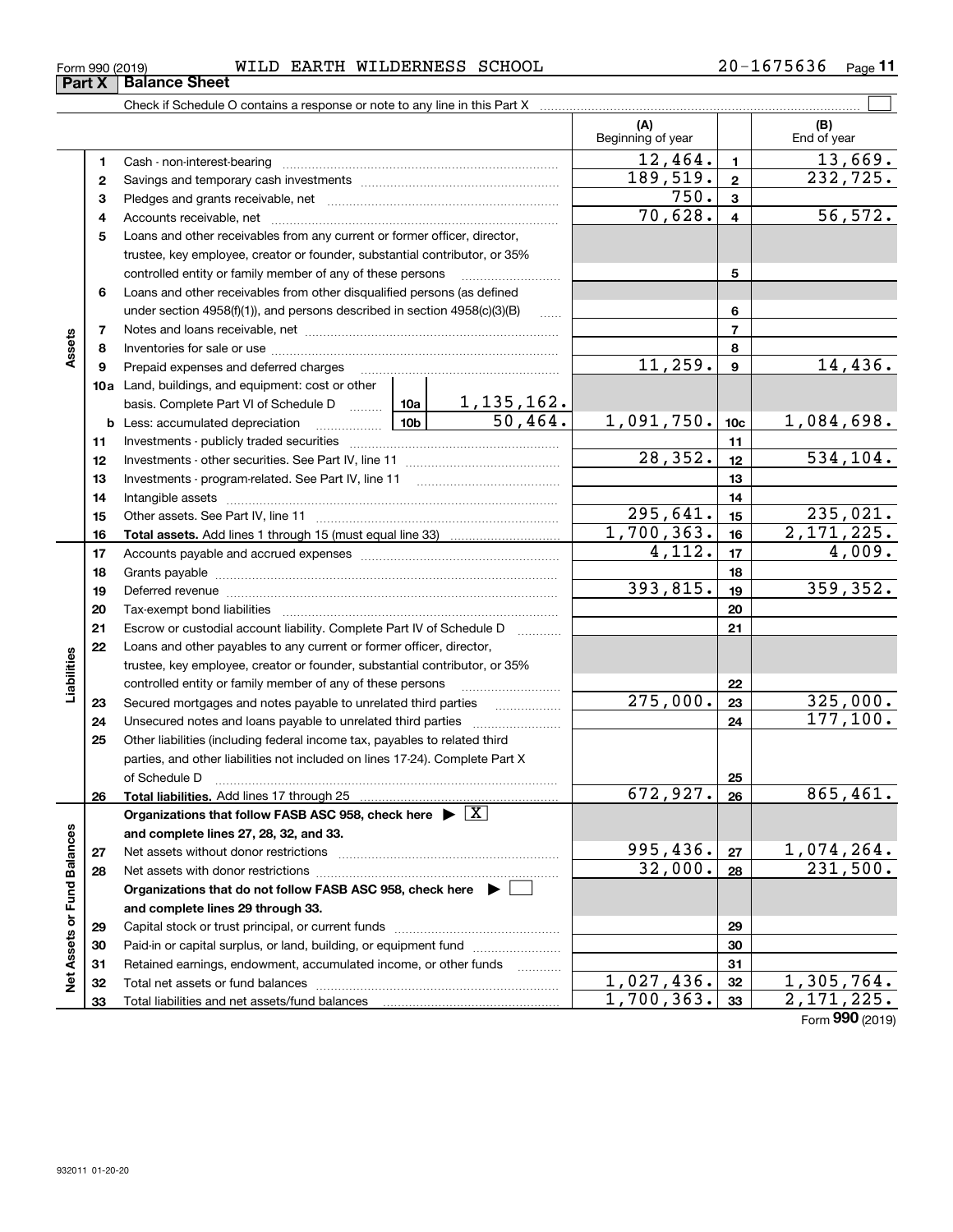| <b>Part XI</b><br><b>Reconciliation of Net Assets</b><br>2,116,724.<br>Total revenue (must equal Part VIII, column (A), line 12)<br>1<br>1<br>1,838,396.<br>$\mathbf{2}$<br>Total expenses (must equal Part IX, column (A), line 25)<br>2<br>278,328.<br>3<br>Revenue less expenses. Subtract line 2 from line 1<br>З<br>$\overline{1,027,436}$ .<br>4<br>Net assets or fund balances at beginning of year (must equal Part X, line 32, column (A)) <i>massets</i> or fund balances at beginning of year (must equal Part X, line 32, column (A))<br>4<br>5<br>Net unrealized gains (losses) on investments<br>5<br>$\overline{a_1, \ldots, a_n, \ldots, a_n, \ldots, a_n, \ldots, a_n, \ldots, a_n, \ldots, a_n, \ldots, a_n, \ldots, a_n, \ldots, a_n, \ldots, a_n, \ldots, a_n, \ldots, a_n, \ldots, a_n, \ldots, a_n, \ldots, a_n, \ldots, a_n, \ldots, a_n, \ldots, a_n, \ldots, a_n, \ldots, a_n, \ldots, a_n, \ldots, a_n, \ldots, a_n, \ldots, a_n, \ldots, a_n, \ldots, a_n, \ldots, a_n, \ldots, a_n, \ldots, a_n, \ldots, a_n, \ld$<br>6<br>Donated services and use of facilities [111] Donated and the service of facilities [11] Donated services and use of facilities [11] Donated and the service of the service of the service of the service of the service of the<br>6<br>$\overline{7}$<br>Investment expenses www.communication.com/www.communication.com/www.communication.com/www.com<br>7<br>8<br>8<br>9<br>Other changes in net assets or fund balances (explain on Schedule O)<br>9<br>Net assets or fund balances at end of year. Combine lines 3 through 9 (must equal Part X, line 32,<br>10<br>1,305,764.<br>10 <sup>1</sup><br><b>Part XII</b> Financial Statements and Reporting<br>Yes<br>$\boxed{\mathbf{X}}$ Accrual<br>Accounting method used to prepare the Form 990: <u>I</u> Cash<br>Other<br>1<br>If the organization changed its method of accounting from a prior year or checked "Other," explain in Schedule O.<br>2a Were the organization's financial statements compiled or reviewed by an independent accountant?<br>2a<br>If "Yes," check a box below to indicate whether the financial statements for the year were compiled or reviewed on a<br>separate basis, consolidated basis, or both:<br>Separate basis<br>Consolidated basis<br>Both consolidated and separate basis<br>$\mathbf X$<br>Were the organization's financial statements audited by an independent accountant?<br>2 <sub>b</sub><br>If "Yes," check a box below to indicate whether the financial statements for the year were audited on a separate basis,<br>consolidated basis, or both:<br>$\lfloor x \rfloor$ Separate basis<br><b>Consolidated basis</b><br>Both consolidated and separate basis<br>c If "Yes" to line 2a or 2b, does the organization have a committee that assumes responsibility for oversight of the audit,<br>review, or compilation of its financial statements and selection of an independent accountant?<br>2c | WILD EARTH WILDERNESS SCHOOL<br>Form 990 (2019) | 20-1675636 |  | Page 12 |
|----------------------------------------------------------------------------------------------------------------------------------------------------------------------------------------------------------------------------------------------------------------------------------------------------------------------------------------------------------------------------------------------------------------------------------------------------------------------------------------------------------------------------------------------------------------------------------------------------------------------------------------------------------------------------------------------------------------------------------------------------------------------------------------------------------------------------------------------------------------------------------------------------------------------------------------------------------------------------------------------------------------------------------------------------------------------------------------------------------------------------------------------------------------------------------------------------------------------------------------------------------------------------------------------------------------------------------------------------------------------------------------------------------------------------------------------------------------------------------------------------------------------------------------------------------------------------------------------------------------------------------------------------------------------------------------------------------------------------------------------------------------------------------------------------------------------------------------------------------------------------------------------------------------------------------------------------------------------------------------------------------------------------------------------------------------------------------------------------------------------------------------------------------------------------------------------------------------------------------------------------------------------------------------------------------------------------------------------------------------------------------------------------------------------------------------------------------------------------------------------------------------------------------------------------------------------------------------------------------------------------------------------------------------------------------------------------------------------------------------------------------------------------------------------------------------------------------------------------------------------------------------------------------------------------------------------------------------------|-------------------------------------------------|------------|--|---------|
|                                                                                                                                                                                                                                                                                                                                                                                                                                                                                                                                                                                                                                                                                                                                                                                                                                                                                                                                                                                                                                                                                                                                                                                                                                                                                                                                                                                                                                                                                                                                                                                                                                                                                                                                                                                                                                                                                                                                                                                                                                                                                                                                                                                                                                                                                                                                                                                                                                                                                                                                                                                                                                                                                                                                                                                                                                                                                                                                                                      |                                                 |            |  |         |
|                                                                                                                                                                                                                                                                                                                                                                                                                                                                                                                                                                                                                                                                                                                                                                                                                                                                                                                                                                                                                                                                                                                                                                                                                                                                                                                                                                                                                                                                                                                                                                                                                                                                                                                                                                                                                                                                                                                                                                                                                                                                                                                                                                                                                                                                                                                                                                                                                                                                                                                                                                                                                                                                                                                                                                                                                                                                                                                                                                      |                                                 |            |  |         |
|                                                                                                                                                                                                                                                                                                                                                                                                                                                                                                                                                                                                                                                                                                                                                                                                                                                                                                                                                                                                                                                                                                                                                                                                                                                                                                                                                                                                                                                                                                                                                                                                                                                                                                                                                                                                                                                                                                                                                                                                                                                                                                                                                                                                                                                                                                                                                                                                                                                                                                                                                                                                                                                                                                                                                                                                                                                                                                                                                                      |                                                 |            |  |         |
|                                                                                                                                                                                                                                                                                                                                                                                                                                                                                                                                                                                                                                                                                                                                                                                                                                                                                                                                                                                                                                                                                                                                                                                                                                                                                                                                                                                                                                                                                                                                                                                                                                                                                                                                                                                                                                                                                                                                                                                                                                                                                                                                                                                                                                                                                                                                                                                                                                                                                                                                                                                                                                                                                                                                                                                                                                                                                                                                                                      |                                                 |            |  |         |
|                                                                                                                                                                                                                                                                                                                                                                                                                                                                                                                                                                                                                                                                                                                                                                                                                                                                                                                                                                                                                                                                                                                                                                                                                                                                                                                                                                                                                                                                                                                                                                                                                                                                                                                                                                                                                                                                                                                                                                                                                                                                                                                                                                                                                                                                                                                                                                                                                                                                                                                                                                                                                                                                                                                                                                                                                                                                                                                                                                      |                                                 |            |  |         |
|                                                                                                                                                                                                                                                                                                                                                                                                                                                                                                                                                                                                                                                                                                                                                                                                                                                                                                                                                                                                                                                                                                                                                                                                                                                                                                                                                                                                                                                                                                                                                                                                                                                                                                                                                                                                                                                                                                                                                                                                                                                                                                                                                                                                                                                                                                                                                                                                                                                                                                                                                                                                                                                                                                                                                                                                                                                                                                                                                                      |                                                 |            |  |         |
|                                                                                                                                                                                                                                                                                                                                                                                                                                                                                                                                                                                                                                                                                                                                                                                                                                                                                                                                                                                                                                                                                                                                                                                                                                                                                                                                                                                                                                                                                                                                                                                                                                                                                                                                                                                                                                                                                                                                                                                                                                                                                                                                                                                                                                                                                                                                                                                                                                                                                                                                                                                                                                                                                                                                                                                                                                                                                                                                                                      |                                                 |            |  |         |
|                                                                                                                                                                                                                                                                                                                                                                                                                                                                                                                                                                                                                                                                                                                                                                                                                                                                                                                                                                                                                                                                                                                                                                                                                                                                                                                                                                                                                                                                                                                                                                                                                                                                                                                                                                                                                                                                                                                                                                                                                                                                                                                                                                                                                                                                                                                                                                                                                                                                                                                                                                                                                                                                                                                                                                                                                                                                                                                                                                      |                                                 |            |  |         |
|                                                                                                                                                                                                                                                                                                                                                                                                                                                                                                                                                                                                                                                                                                                                                                                                                                                                                                                                                                                                                                                                                                                                                                                                                                                                                                                                                                                                                                                                                                                                                                                                                                                                                                                                                                                                                                                                                                                                                                                                                                                                                                                                                                                                                                                                                                                                                                                                                                                                                                                                                                                                                                                                                                                                                                                                                                                                                                                                                                      |                                                 |            |  |         |
|                                                                                                                                                                                                                                                                                                                                                                                                                                                                                                                                                                                                                                                                                                                                                                                                                                                                                                                                                                                                                                                                                                                                                                                                                                                                                                                                                                                                                                                                                                                                                                                                                                                                                                                                                                                                                                                                                                                                                                                                                                                                                                                                                                                                                                                                                                                                                                                                                                                                                                                                                                                                                                                                                                                                                                                                                                                                                                                                                                      |                                                 |            |  |         |
|                                                                                                                                                                                                                                                                                                                                                                                                                                                                                                                                                                                                                                                                                                                                                                                                                                                                                                                                                                                                                                                                                                                                                                                                                                                                                                                                                                                                                                                                                                                                                                                                                                                                                                                                                                                                                                                                                                                                                                                                                                                                                                                                                                                                                                                                                                                                                                                                                                                                                                                                                                                                                                                                                                                                                                                                                                                                                                                                                                      |                                                 |            |  |         |
|                                                                                                                                                                                                                                                                                                                                                                                                                                                                                                                                                                                                                                                                                                                                                                                                                                                                                                                                                                                                                                                                                                                                                                                                                                                                                                                                                                                                                                                                                                                                                                                                                                                                                                                                                                                                                                                                                                                                                                                                                                                                                                                                                                                                                                                                                                                                                                                                                                                                                                                                                                                                                                                                                                                                                                                                                                                                                                                                                                      |                                                 |            |  | 0.      |
|                                                                                                                                                                                                                                                                                                                                                                                                                                                                                                                                                                                                                                                                                                                                                                                                                                                                                                                                                                                                                                                                                                                                                                                                                                                                                                                                                                                                                                                                                                                                                                                                                                                                                                                                                                                                                                                                                                                                                                                                                                                                                                                                                                                                                                                                                                                                                                                                                                                                                                                                                                                                                                                                                                                                                                                                                                                                                                                                                                      |                                                 |            |  |         |
|                                                                                                                                                                                                                                                                                                                                                                                                                                                                                                                                                                                                                                                                                                                                                                                                                                                                                                                                                                                                                                                                                                                                                                                                                                                                                                                                                                                                                                                                                                                                                                                                                                                                                                                                                                                                                                                                                                                                                                                                                                                                                                                                                                                                                                                                                                                                                                                                                                                                                                                                                                                                                                                                                                                                                                                                                                                                                                                                                                      |                                                 |            |  |         |
|                                                                                                                                                                                                                                                                                                                                                                                                                                                                                                                                                                                                                                                                                                                                                                                                                                                                                                                                                                                                                                                                                                                                                                                                                                                                                                                                                                                                                                                                                                                                                                                                                                                                                                                                                                                                                                                                                                                                                                                                                                                                                                                                                                                                                                                                                                                                                                                                                                                                                                                                                                                                                                                                                                                                                                                                                                                                                                                                                                      |                                                 |            |  |         |
|                                                                                                                                                                                                                                                                                                                                                                                                                                                                                                                                                                                                                                                                                                                                                                                                                                                                                                                                                                                                                                                                                                                                                                                                                                                                                                                                                                                                                                                                                                                                                                                                                                                                                                                                                                                                                                                                                                                                                                                                                                                                                                                                                                                                                                                                                                                                                                                                                                                                                                                                                                                                                                                                                                                                                                                                                                                                                                                                                                      |                                                 |            |  |         |
|                                                                                                                                                                                                                                                                                                                                                                                                                                                                                                                                                                                                                                                                                                                                                                                                                                                                                                                                                                                                                                                                                                                                                                                                                                                                                                                                                                                                                                                                                                                                                                                                                                                                                                                                                                                                                                                                                                                                                                                                                                                                                                                                                                                                                                                                                                                                                                                                                                                                                                                                                                                                                                                                                                                                                                                                                                                                                                                                                                      |                                                 |            |  | No      |
|                                                                                                                                                                                                                                                                                                                                                                                                                                                                                                                                                                                                                                                                                                                                                                                                                                                                                                                                                                                                                                                                                                                                                                                                                                                                                                                                                                                                                                                                                                                                                                                                                                                                                                                                                                                                                                                                                                                                                                                                                                                                                                                                                                                                                                                                                                                                                                                                                                                                                                                                                                                                                                                                                                                                                                                                                                                                                                                                                                      |                                                 |            |  |         |
|                                                                                                                                                                                                                                                                                                                                                                                                                                                                                                                                                                                                                                                                                                                                                                                                                                                                                                                                                                                                                                                                                                                                                                                                                                                                                                                                                                                                                                                                                                                                                                                                                                                                                                                                                                                                                                                                                                                                                                                                                                                                                                                                                                                                                                                                                                                                                                                                                                                                                                                                                                                                                                                                                                                                                                                                                                                                                                                                                                      |                                                 |            |  |         |
|                                                                                                                                                                                                                                                                                                                                                                                                                                                                                                                                                                                                                                                                                                                                                                                                                                                                                                                                                                                                                                                                                                                                                                                                                                                                                                                                                                                                                                                                                                                                                                                                                                                                                                                                                                                                                                                                                                                                                                                                                                                                                                                                                                                                                                                                                                                                                                                                                                                                                                                                                                                                                                                                                                                                                                                                                                                                                                                                                                      |                                                 |            |  | х       |
|                                                                                                                                                                                                                                                                                                                                                                                                                                                                                                                                                                                                                                                                                                                                                                                                                                                                                                                                                                                                                                                                                                                                                                                                                                                                                                                                                                                                                                                                                                                                                                                                                                                                                                                                                                                                                                                                                                                                                                                                                                                                                                                                                                                                                                                                                                                                                                                                                                                                                                                                                                                                                                                                                                                                                                                                                                                                                                                                                                      |                                                 |            |  |         |
|                                                                                                                                                                                                                                                                                                                                                                                                                                                                                                                                                                                                                                                                                                                                                                                                                                                                                                                                                                                                                                                                                                                                                                                                                                                                                                                                                                                                                                                                                                                                                                                                                                                                                                                                                                                                                                                                                                                                                                                                                                                                                                                                                                                                                                                                                                                                                                                                                                                                                                                                                                                                                                                                                                                                                                                                                                                                                                                                                                      |                                                 |            |  |         |
|                                                                                                                                                                                                                                                                                                                                                                                                                                                                                                                                                                                                                                                                                                                                                                                                                                                                                                                                                                                                                                                                                                                                                                                                                                                                                                                                                                                                                                                                                                                                                                                                                                                                                                                                                                                                                                                                                                                                                                                                                                                                                                                                                                                                                                                                                                                                                                                                                                                                                                                                                                                                                                                                                                                                                                                                                                                                                                                                                                      |                                                 |            |  |         |
|                                                                                                                                                                                                                                                                                                                                                                                                                                                                                                                                                                                                                                                                                                                                                                                                                                                                                                                                                                                                                                                                                                                                                                                                                                                                                                                                                                                                                                                                                                                                                                                                                                                                                                                                                                                                                                                                                                                                                                                                                                                                                                                                                                                                                                                                                                                                                                                                                                                                                                                                                                                                                                                                                                                                                                                                                                                                                                                                                                      |                                                 |            |  |         |
|                                                                                                                                                                                                                                                                                                                                                                                                                                                                                                                                                                                                                                                                                                                                                                                                                                                                                                                                                                                                                                                                                                                                                                                                                                                                                                                                                                                                                                                                                                                                                                                                                                                                                                                                                                                                                                                                                                                                                                                                                                                                                                                                                                                                                                                                                                                                                                                                                                                                                                                                                                                                                                                                                                                                                                                                                                                                                                                                                                      |                                                 |            |  |         |
|                                                                                                                                                                                                                                                                                                                                                                                                                                                                                                                                                                                                                                                                                                                                                                                                                                                                                                                                                                                                                                                                                                                                                                                                                                                                                                                                                                                                                                                                                                                                                                                                                                                                                                                                                                                                                                                                                                                                                                                                                                                                                                                                                                                                                                                                                                                                                                                                                                                                                                                                                                                                                                                                                                                                                                                                                                                                                                                                                                      |                                                 |            |  |         |
|                                                                                                                                                                                                                                                                                                                                                                                                                                                                                                                                                                                                                                                                                                                                                                                                                                                                                                                                                                                                                                                                                                                                                                                                                                                                                                                                                                                                                                                                                                                                                                                                                                                                                                                                                                                                                                                                                                                                                                                                                                                                                                                                                                                                                                                                                                                                                                                                                                                                                                                                                                                                                                                                                                                                                                                                                                                                                                                                                                      |                                                 |            |  |         |
|                                                                                                                                                                                                                                                                                                                                                                                                                                                                                                                                                                                                                                                                                                                                                                                                                                                                                                                                                                                                                                                                                                                                                                                                                                                                                                                                                                                                                                                                                                                                                                                                                                                                                                                                                                                                                                                                                                                                                                                                                                                                                                                                                                                                                                                                                                                                                                                                                                                                                                                                                                                                                                                                                                                                                                                                                                                                                                                                                                      |                                                 |            |  |         |
|                                                                                                                                                                                                                                                                                                                                                                                                                                                                                                                                                                                                                                                                                                                                                                                                                                                                                                                                                                                                                                                                                                                                                                                                                                                                                                                                                                                                                                                                                                                                                                                                                                                                                                                                                                                                                                                                                                                                                                                                                                                                                                                                                                                                                                                                                                                                                                                                                                                                                                                                                                                                                                                                                                                                                                                                                                                                                                                                                                      |                                                 |            |  | x       |
| If the organization changed either its oversight process or selection process during the tax year, explain on Schedule O.                                                                                                                                                                                                                                                                                                                                                                                                                                                                                                                                                                                                                                                                                                                                                                                                                                                                                                                                                                                                                                                                                                                                                                                                                                                                                                                                                                                                                                                                                                                                                                                                                                                                                                                                                                                                                                                                                                                                                                                                                                                                                                                                                                                                                                                                                                                                                                                                                                                                                                                                                                                                                                                                                                                                                                                                                                            |                                                 |            |  |         |
| 3a As a result of a federal award, was the organization required to undergo an audit or audits as set forth in the Single Audit                                                                                                                                                                                                                                                                                                                                                                                                                                                                                                                                                                                                                                                                                                                                                                                                                                                                                                                                                                                                                                                                                                                                                                                                                                                                                                                                                                                                                                                                                                                                                                                                                                                                                                                                                                                                                                                                                                                                                                                                                                                                                                                                                                                                                                                                                                                                                                                                                                                                                                                                                                                                                                                                                                                                                                                                                                      |                                                 |            |  |         |
| За                                                                                                                                                                                                                                                                                                                                                                                                                                                                                                                                                                                                                                                                                                                                                                                                                                                                                                                                                                                                                                                                                                                                                                                                                                                                                                                                                                                                                                                                                                                                                                                                                                                                                                                                                                                                                                                                                                                                                                                                                                                                                                                                                                                                                                                                                                                                                                                                                                                                                                                                                                                                                                                                                                                                                                                                                                                                                                                                                                   |                                                 |            |  | Χ       |
| <b>b</b> If "Yes," did the organization undergo the required audit or audits? If the organization did not undergo the required audit                                                                                                                                                                                                                                                                                                                                                                                                                                                                                                                                                                                                                                                                                                                                                                                                                                                                                                                                                                                                                                                                                                                                                                                                                                                                                                                                                                                                                                                                                                                                                                                                                                                                                                                                                                                                                                                                                                                                                                                                                                                                                                                                                                                                                                                                                                                                                                                                                                                                                                                                                                                                                                                                                                                                                                                                                                 |                                                 |            |  |         |
| or audits, explain why on Schedule O and describe any steps taken to undergo such audits [11] outcommunically contained and the analytic or audits [11] or audits [11] or audits [11] or audits [11] or audits [11] or audits<br>3b<br>nn n                                                                                                                                                                                                                                                                                                                                                                                                                                                                                                                                                                                                                                                                                                                                                                                                                                                                                                                                                                                                                                                                                                                                                                                                                                                                                                                                                                                                                                                                                                                                                                                                                                                                                                                                                                                                                                                                                                                                                                                                                                                                                                                                                                                                                                                                                                                                                                                                                                                                                                                                                                                                                                                                                                                          |                                                 |            |  |         |

Form 990 (2019)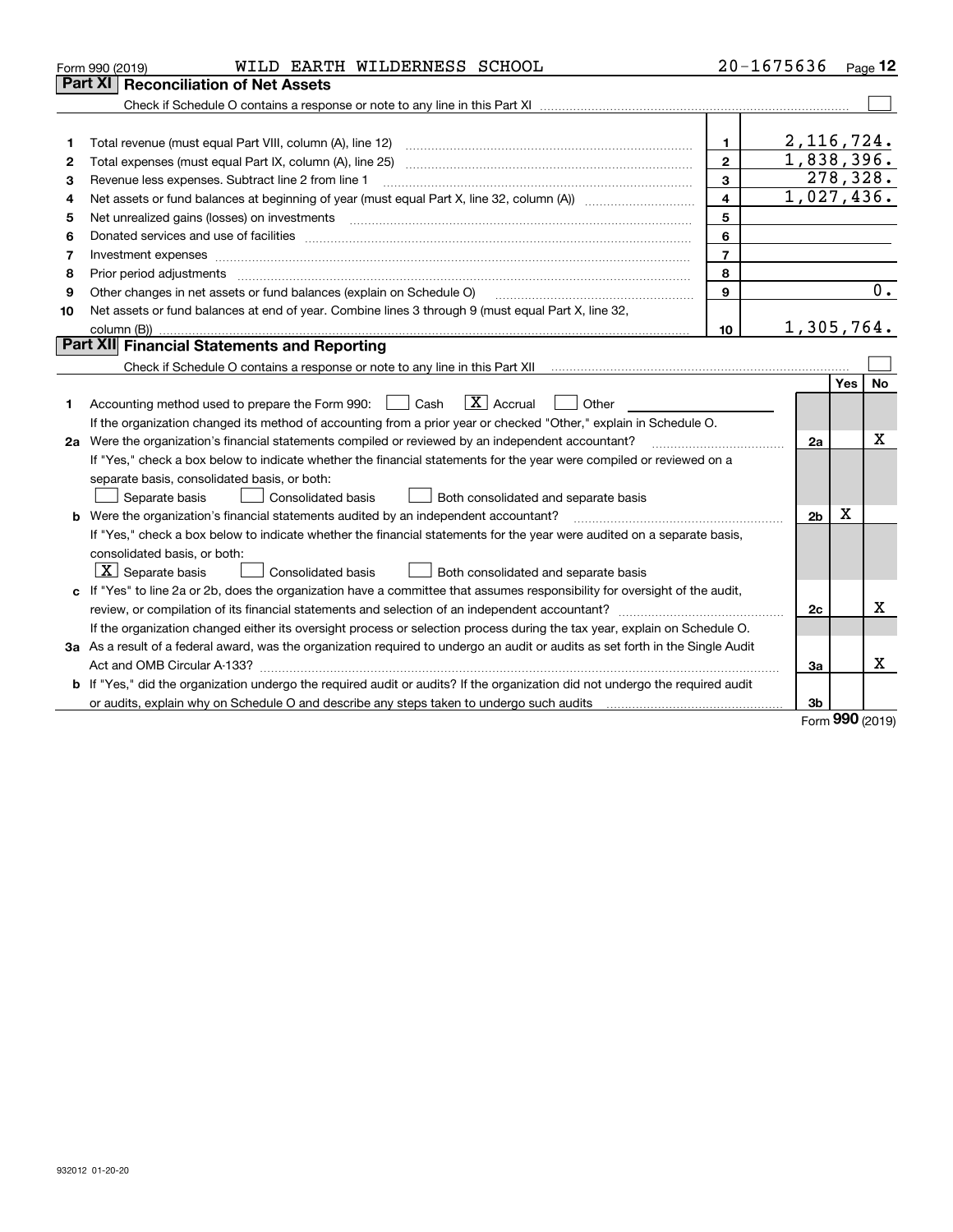| <b>SCHEDULE A</b> |  |
|-------------------|--|
|-------------------|--|

## Public Charity Status and Public Support

(Form 990 or 990-EZ) Complete if the organization is a section 501(c)(3) organization or a section 4947(a)(1) nonexempt charitable trust.

| OMB No 1545-0047                    |
|-------------------------------------|
| 19<br>0                             |
| <b>Open to Public</b><br>Inspection |

| Department of the Treasury<br>Internal Revenue Service |                                                      | Attach to Form 990 or Form 990-EZ.<br>Go to www.irs.gov/Form990 for instructions and the latest information. |                                                                        |                                                                                                                                               |     |                                                                | <b>Open to Public</b><br>Inspection |  |                                       |
|--------------------------------------------------------|------------------------------------------------------|--------------------------------------------------------------------------------------------------------------|------------------------------------------------------------------------|-----------------------------------------------------------------------------------------------------------------------------------------------|-----|----------------------------------------------------------------|-------------------------------------|--|---------------------------------------|
|                                                        | Name of the organization                             |                                                                                                              |                                                                        |                                                                                                                                               |     |                                                                |                                     |  | <b>Employer identification number</b> |
|                                                        |                                                      |                                                                                                              |                                                                        | WILD EARTH WILDERNESS SCHOOL                                                                                                                  |     |                                                                |                                     |  | $20 - 1675636$                        |
| Part I                                                 |                                                      |                                                                                                              |                                                                        | Reason for Public Charity Status (All organizations must complete this part.) See instructions.                                               |     |                                                                |                                     |  |                                       |
|                                                        |                                                      |                                                                                                              |                                                                        | The organization is not a private foundation because it is: (For lines 1 through 12, check only one box.)                                     |     |                                                                |                                     |  |                                       |
| 1                                                      |                                                      |                                                                                                              |                                                                        | A church, convention of churches, or association of churches described in section 170(b)(1)(A)(i).                                            |     |                                                                |                                     |  |                                       |
| 2                                                      |                                                      |                                                                                                              |                                                                        | A school described in section 170(b)(1)(A)(ii). (Attach Schedule E (Form 990 or 990-EZ).)                                                     |     |                                                                |                                     |  |                                       |
| 3                                                      |                                                      |                                                                                                              |                                                                        | A hospital or a cooperative hospital service organization described in section 170(b)(1)(A)(iii).                                             |     |                                                                |                                     |  |                                       |
| 4                                                      | city, and state:                                     |                                                                                                              |                                                                        | A medical research organization operated in conjunction with a hospital described in section 170(b)(1)(A)(iii). Enter the hospital's name,    |     |                                                                |                                     |  |                                       |
| 5                                                      |                                                      |                                                                                                              | section 170(b)(1)(A)(iv). (Complete Part II.)                          | An organization operated for the benefit of a college or university owned or operated by a governmental unit described in                     |     |                                                                |                                     |  |                                       |
| 6                                                      |                                                      |                                                                                                              |                                                                        | A federal, state, or local government or governmental unit described in section 170(b)(1)(A)(v).                                              |     |                                                                |                                     |  |                                       |
| 7                                                      |                                                      |                                                                                                              |                                                                        | An organization that normally receives a substantial part of its support from a governmental unit or from the general public described in     |     |                                                                |                                     |  |                                       |
|                                                        |                                                      |                                                                                                              | section 170(b)(1)(A)(vi). (Complete Part II.)                          |                                                                                                                                               |     |                                                                |                                     |  |                                       |
| 8                                                      |                                                      |                                                                                                              |                                                                        | A community trust described in section 170(b)(1)(A)(vi). (Complete Part II.)                                                                  |     |                                                                |                                     |  |                                       |
| 9                                                      |                                                      |                                                                                                              |                                                                        | An agricultural research organization described in section 170(b)(1)(A)(ix) operated in conjunction with a land-grant college                 |     |                                                                |                                     |  |                                       |
|                                                        |                                                      |                                                                                                              |                                                                        | or university or a non-land-grant college of agriculture (see instructions). Enter the name, city, and state of the college or                |     |                                                                |                                     |  |                                       |
|                                                        | university:                                          |                                                                                                              |                                                                        |                                                                                                                                               |     |                                                                |                                     |  |                                       |
| 10                                                     | $\boxed{\text{X}}$                                   |                                                                                                              |                                                                        | An organization that normally receives: (1) more than 33 1/3% of its support from contributions, membership fees, and gross receipts from     |     |                                                                |                                     |  |                                       |
|                                                        |                                                      |                                                                                                              |                                                                        | activities related to its exempt functions - subject to certain exceptions, and (2) no more than 33 1/3% of its support from gross investment |     |                                                                |                                     |  |                                       |
|                                                        |                                                      |                                                                                                              |                                                                        | income and unrelated business taxable income (less section 511 tax) from businesses acquired by the organization after June 30, 1975.         |     |                                                                |                                     |  |                                       |
|                                                        |                                                      |                                                                                                              | See section 509(a)(2). (Complete Part III.)                            |                                                                                                                                               |     |                                                                |                                     |  |                                       |
| 11                                                     |                                                      |                                                                                                              |                                                                        | An organization organized and operated exclusively to test for public safety. See section 509(a)(4).                                          |     |                                                                |                                     |  |                                       |
| 12                                                     |                                                      |                                                                                                              |                                                                        | An organization organized and operated exclusively for the benefit of, to perform the functions of, or to carry out the purposes of one or    |     |                                                                |                                     |  |                                       |
|                                                        |                                                      |                                                                                                              |                                                                        | more publicly supported organizations described in section 509(a)(1) or section 509(a)(2). See section 509(a)(3). Check the box in            |     |                                                                |                                     |  |                                       |
|                                                        |                                                      |                                                                                                              |                                                                        | lines 12a through 12d that describes the type of supporting organization and complete lines 12e, 12f, and 12g.                                |     |                                                                |                                     |  |                                       |
| а                                                      |                                                      |                                                                                                              |                                                                        | Type I. A supporting organization operated, supervised, or controlled by its supported organization(s), typically by giving                   |     |                                                                |                                     |  |                                       |
|                                                        |                                                      |                                                                                                              |                                                                        | the supported organization(s) the power to regularly appoint or elect a majority of the directors or trustees of the supporting               |     |                                                                |                                     |  |                                       |
|                                                        |                                                      |                                                                                                              | organization. You must complete Part IV, Sections A and B.             |                                                                                                                                               |     |                                                                |                                     |  |                                       |
| b                                                      |                                                      |                                                                                                              |                                                                        | Type II. A supporting organization supervised or controlled in connection with its supported organization(s), by having                       |     |                                                                |                                     |  |                                       |
|                                                        |                                                      |                                                                                                              |                                                                        | control or management of the supporting organization vested in the same persons that control or manage the supported                          |     |                                                                |                                     |  |                                       |
|                                                        |                                                      |                                                                                                              |                                                                        | organization(s). You must complete Part IV, Sections A and C.                                                                                 |     |                                                                |                                     |  |                                       |
| с                                                      |                                                      |                                                                                                              |                                                                        | Type III functionally integrated. A supporting organization operated in connection with, and functionally integrated with,                    |     |                                                                |                                     |  |                                       |
|                                                        |                                                      |                                                                                                              |                                                                        | its supported organization(s) (see instructions). You must complete Part IV, Sections A, D, and E.                                            |     |                                                                |                                     |  |                                       |
| d                                                      |                                                      |                                                                                                              |                                                                        | Type III non-functionally integrated. A supporting organization operated in connection with its supported organization(s)                     |     |                                                                |                                     |  |                                       |
|                                                        |                                                      |                                                                                                              |                                                                        | that is not functionally integrated. The organization generally must satisfy a distribution requirement and an attentiveness                  |     |                                                                |                                     |  |                                       |
|                                                        |                                                      |                                                                                                              |                                                                        | requirement (see instructions). You must complete Part IV, Sections A and D, and Part V.                                                      |     |                                                                |                                     |  |                                       |
| е                                                      |                                                      |                                                                                                              |                                                                        | Check this box if the organization received a written determination from the IRS that it is a Type I, Type II, Type III                       |     |                                                                |                                     |  |                                       |
|                                                        |                                                      |                                                                                                              |                                                                        | functionally integrated, or Type III non-functionally integrated supporting organization.                                                     |     |                                                                |                                     |  |                                       |
|                                                        | <b>f</b> Enter the number of supported organizations |                                                                                                              |                                                                        |                                                                                                                                               |     |                                                                |                                     |  |                                       |
| g                                                      |                                                      |                                                                                                              | Provide the following information about the supported organization(s). |                                                                                                                                               |     |                                                                |                                     |  |                                       |
|                                                        | (i) Name of supported                                |                                                                                                              | (ii) EIN                                                               | (iii) Type of organization                                                                                                                    |     | (iv) Is the organization listed<br>in your governing document? | (v) Amount of monetary              |  | (vi) Amount of other                  |
|                                                        | organization                                         |                                                                                                              |                                                                        | (described on lines 1-10<br>above (see instructions))                                                                                         | Yes | No                                                             | support (see instructions)          |  | support (see instructions)            |
|                                                        |                                                      |                                                                                                              |                                                                        |                                                                                                                                               |     |                                                                |                                     |  |                                       |
|                                                        |                                                      |                                                                                                              |                                                                        |                                                                                                                                               |     |                                                                |                                     |  |                                       |
|                                                        |                                                      |                                                                                                              |                                                                        |                                                                                                                                               |     |                                                                |                                     |  |                                       |
|                                                        |                                                      |                                                                                                              |                                                                        |                                                                                                                                               |     |                                                                |                                     |  |                                       |
|                                                        |                                                      |                                                                                                              |                                                                        |                                                                                                                                               |     |                                                                |                                     |  |                                       |
|                                                        |                                                      |                                                                                                              |                                                                        |                                                                                                                                               |     |                                                                |                                     |  |                                       |
|                                                        |                                                      |                                                                                                              |                                                                        |                                                                                                                                               |     |                                                                |                                     |  |                                       |
|                                                        |                                                      |                                                                                                              |                                                                        |                                                                                                                                               |     |                                                                |                                     |  |                                       |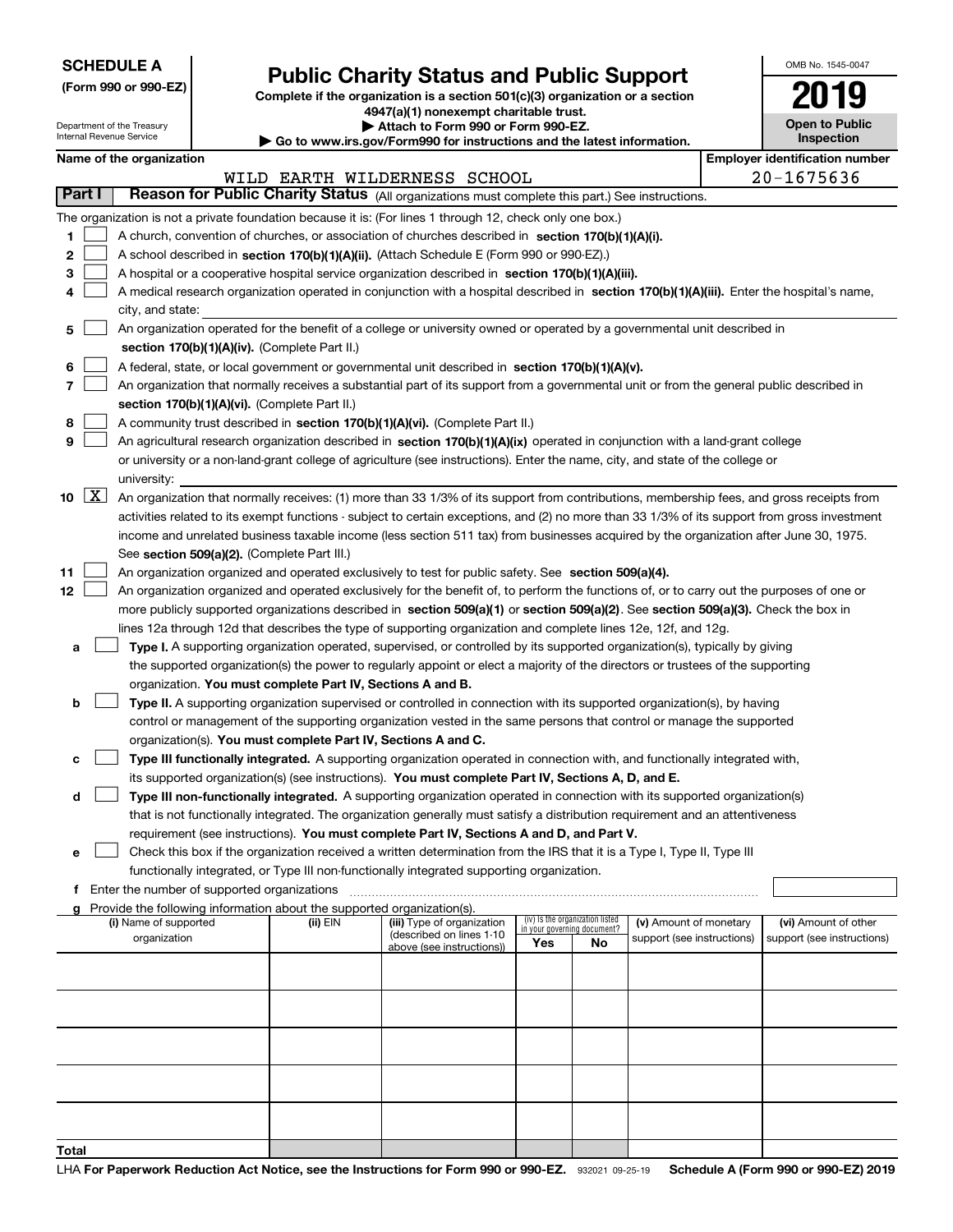#### Schedule A (Form 990 or 990-EZ) 2019 <code>WILD</code> EARTH <code>WILDERNESS SCHOOL</code>  $20-1675636$  <code>Page</code>

 $20 - 1675636$  Page 2

(Complete only if you checked the box on line 5, 7, or 8 of Part I or if the organization failed to qualify under Part III. If the organization fails to qualify under the tests listed below, please complete Part III.) Part II | Support Schedule for Organizations Described in Sections 170(b)(1)(A)(iv) and 170(b)(1)(A)(vi)

|     | <b>Section A. Public Support</b>                                                                                                               |          |            |            |            |          |           |
|-----|------------------------------------------------------------------------------------------------------------------------------------------------|----------|------------|------------|------------|----------|-----------|
|     | Calendar year (or fiscal year beginning in) $\blacktriangleright$                                                                              | (a) 2015 | (b) 2016   | $(c)$ 2017 | $(d)$ 2018 | (e) 2019 | (f) Total |
|     | 1 Gifts, grants, contributions, and                                                                                                            |          |            |            |            |          |           |
|     | membership fees received. (Do not                                                                                                              |          |            |            |            |          |           |
|     | include any "unusual grants.")                                                                                                                 |          |            |            |            |          |           |
|     | 2 Tax revenues levied for the organ-                                                                                                           |          |            |            |            |          |           |
|     | ization's benefit and either paid to                                                                                                           |          |            |            |            |          |           |
|     | or expended on its behalf                                                                                                                      |          |            |            |            |          |           |
|     | 3 The value of services or facilities                                                                                                          |          |            |            |            |          |           |
|     | furnished by a governmental unit to                                                                                                            |          |            |            |            |          |           |
|     | the organization without charge                                                                                                                |          |            |            |            |          |           |
|     | <b>Total.</b> Add lines 1 through 3                                                                                                            |          |            |            |            |          |           |
| 5   | The portion of total contributions                                                                                                             |          |            |            |            |          |           |
|     | by each person (other than a                                                                                                                   |          |            |            |            |          |           |
|     | governmental unit or publicly                                                                                                                  |          |            |            |            |          |           |
|     | supported organization) included                                                                                                               |          |            |            |            |          |           |
|     | on line 1 that exceeds 2% of the                                                                                                               |          |            |            |            |          |           |
|     | amount shown on line 11,                                                                                                                       |          |            |            |            |          |           |
|     | column (f)                                                                                                                                     |          |            |            |            |          |           |
|     | 6 Public support. Subtract line 5 from line 4.                                                                                                 |          |            |            |            |          |           |
|     | <b>Section B. Total Support</b>                                                                                                                |          |            |            |            |          |           |
|     | Calendar year (or fiscal year beginning in) >                                                                                                  | (a) 2015 | $(b)$ 2016 | $(c)$ 2017 | $(d)$ 2018 | (e) 2019 | (f) Total |
|     | 7 Amounts from line 4                                                                                                                          |          |            |            |            |          |           |
| 8   | Gross income from interest,                                                                                                                    |          |            |            |            |          |           |
|     | dividends, payments received on                                                                                                                |          |            |            |            |          |           |
|     | securities loans, rents, royalties,                                                                                                            |          |            |            |            |          |           |
|     | and income from similar sources                                                                                                                |          |            |            |            |          |           |
| 9   | Net income from unrelated business                                                                                                             |          |            |            |            |          |           |
|     | activities, whether or not the                                                                                                                 |          |            |            |            |          |           |
|     | business is regularly carried on                                                                                                               |          |            |            |            |          |           |
|     | <b>10</b> Other income. Do not include gain                                                                                                    |          |            |            |            |          |           |
|     | or loss from the sale of capital                                                                                                               |          |            |            |            |          |           |
|     | assets (Explain in Part VI.)                                                                                                                   |          |            |            |            |          |           |
|     | <b>11 Total support.</b> Add lines 7 through 10                                                                                                |          |            |            |            |          |           |
|     | <b>12</b> Gross receipts from related activities, etc. (see instructions)                                                                      |          |            |            |            | 12       |           |
|     | 13 First five years. If the Form 990 is for the organization's first, second, third, fourth, or fifth tax year as a section 501(c)(3)          |          |            |            |            |          |           |
|     | organization, check this box and stop here                                                                                                     |          |            |            |            |          |           |
|     | <b>Section C. Computation of Public Support Percentage</b>                                                                                     |          |            |            |            |          |           |
|     | 14 Public support percentage for 2019 (line 6, column (f) divided by line 11, column (f) <i>mummumumum</i>                                     |          |            |            |            | 14       | %         |
|     |                                                                                                                                                |          |            |            |            | 15       | %         |
|     | 16a 33 1/3% support test - 2019. If the organization did not check the box on line 13, and line 14 is 33 1/3% or more, check this box and      |          |            |            |            |          |           |
|     | stop here. The organization qualifies as a publicly supported organization                                                                     |          |            |            |            |          |           |
|     | b 33 1/3% support test - 2018. If the organization did not check a box on line 13 or 16a, and line 15 is 33 1/3% or more, check this box       |          |            |            |            |          |           |
|     | and stop here. The organization qualifies as a publicly supported organization                                                                 |          |            |            |            |          |           |
|     | 17a 10% -facts-and-circumstances test - 2019. If the organization did not check a box on line 13, 16a, or 16b, and line 14 is 10% or more,     |          |            |            |            |          |           |
|     | and if the organization meets the "facts-and-circumstances" test, check this box and stop here. Explain in Part VI how the organization        |          |            |            |            |          |           |
|     | meets the "facts-and-circumstances" test. The organization qualifies as a publicly supported organization                                      |          |            |            |            |          |           |
|     | <b>b 10% -facts-and-circumstances test - 2018.</b> If the organization did not check a box on line 13, 16a, 16b, or 17a, and line 15 is 10% or |          |            |            |            |          |           |
|     | more, and if the organization meets the "facts-and-circumstances" test, check this box and stop here. Explain in Part VI how the               |          |            |            |            |          |           |
|     | organization meets the "facts-and-circumstances" test. The organization qualifies as a publicly supported organization                         |          |            |            |            |          |           |
| 18. | Private foundation. If the organization did not check a box on line 13, 16a, 16b, 17a, or 17b, check this box and see instructions             |          |            |            |            |          |           |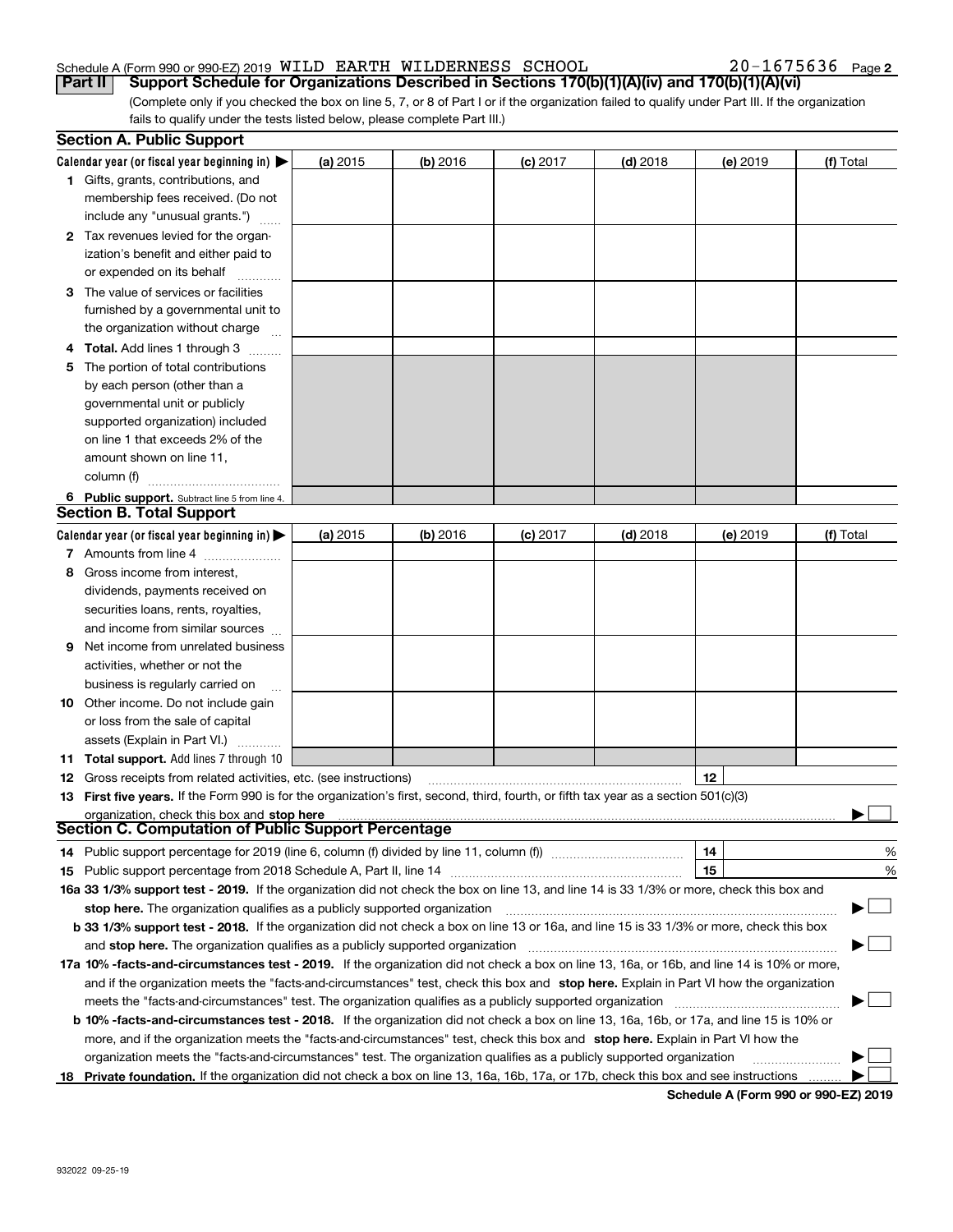#### Schedule A (Form 990 or 990-EZ) 2019 <code>WILD</code> EARTH <code>WILDERNESS SCHOOL</code>  $20-1675636$  <code>Page</code> **Part III | Support Schedule for Organizations Described in Section 509(a)(2)**

(Complete only if you checked the box on line 10 of Part I or if the organization failed to qualify under Part II. If the organization fails to qualify under the tests listed below, please complete Part II.)

|    | <b>Section A. Public Support</b>                                                                                                                                                                                                                                 |           |           |            |            |                       |                                          |
|----|------------------------------------------------------------------------------------------------------------------------------------------------------------------------------------------------------------------------------------------------------------------|-----------|-----------|------------|------------|-----------------------|------------------------------------------|
|    | Calendar year (or fiscal year beginning in)                                                                                                                                                                                                                      | (a) 2015  | (b) 2016  | $(c)$ 2017 | $(d)$ 2018 | (e) 2019              | (f) Total                                |
|    | 1 Gifts, grants, contributions, and                                                                                                                                                                                                                              |           |           |            |            |                       |                                          |
|    | membership fees received. (Do not                                                                                                                                                                                                                                |           |           |            |            |                       |                                          |
|    | include any "unusual grants.")                                                                                                                                                                                                                                   | 222,041.  | 266, 280. | 681,033.   | 1376047.   | 1334236.              | 3879637.                                 |
|    | 2 Gross receipts from admissions,<br>merchandise sold or services per-<br>formed, or facilities furnished in<br>any activity that is related to the<br>organization's tax-exempt purpose                                                                         | 547,330.  | 612, 452. | 745,548.   | 869,595.   | 779,185.              | 3554110.                                 |
|    | 3 Gross receipts from activities that                                                                                                                                                                                                                            |           |           |            |            |                       |                                          |
|    | are not an unrelated trade or bus-<br>iness under section 513                                                                                                                                                                                                    |           |           |            |            |                       |                                          |
|    | 4 Tax revenues levied for the organ-                                                                                                                                                                                                                             |           |           |            |            |                       |                                          |
|    | ization's benefit and either paid to                                                                                                                                                                                                                             |           |           |            |            |                       |                                          |
|    | or expended on its behalf                                                                                                                                                                                                                                        |           |           |            |            |                       |                                          |
|    | 5 The value of services or facilities<br>furnished by a governmental unit to<br>the organization without charge                                                                                                                                                  |           |           |            |            |                       |                                          |
|    | 6 Total. Add lines 1 through 5                                                                                                                                                                                                                                   | 769,371.  | 878,732.  | 1426581.   | 2245642.   | 2113421.              | 7433747.                                 |
|    | 7a Amounts included on lines 1, 2, and<br>3 received from disqualified persons                                                                                                                                                                                   |           |           |            |            |                       | 0.                                       |
|    | <b>b</b> Amounts included on lines 2 and 3 received<br>from other than disqualified persons that<br>exceed the greater of \$5,000 or 1% of the<br>amount on line 13 for the year                                                                                 |           |           |            |            |                       | 0.                                       |
|    | c Add lines 7a and 7b                                                                                                                                                                                                                                            |           |           |            |            |                       | $\mathbf 0$ .                            |
|    | 8 Public support. (Subtract line 7c from line 6.)                                                                                                                                                                                                                |           |           |            |            |                       | 7433747.                                 |
|    | <b>Section B. Total Support</b>                                                                                                                                                                                                                                  |           |           |            |            |                       |                                          |
|    | Calendar year (or fiscal year beginning in)                                                                                                                                                                                                                      | (a) 2015  | (b) 2016  | $(c)$ 2017 | $(d)$ 2018 | (e) 2019              | (f) Total                                |
|    | 9 Amounts from line 6                                                                                                                                                                                                                                            | 769,371.  | 878,732.  | 1426581.   | 2245642.   | 2113421.              | 7433747.                                 |
|    | 10a Gross income from interest,<br>dividends, payments received on<br>securities loans, rents, royalties,<br>and income from similar sources                                                                                                                     | 737.      | 840.      | 2,336.     | 6,001.     | 593.                  | 10,507.                                  |
|    | <b>b</b> Unrelated business taxable income                                                                                                                                                                                                                       |           |           |            |            |                       |                                          |
|    | (less section 511 taxes) from businesses                                                                                                                                                                                                                         |           |           |            |            |                       |                                          |
|    | acquired after June 30, 1975                                                                                                                                                                                                                                     |           |           |            |            |                       |                                          |
|    | c Add lines 10a and 10b<br>11 Net income from unrelated business<br>activities not included in line 10b,<br>whether or not the business is<br>regularly carried on                                                                                               | 737.      | 840.      | 2,336.     | 6,001.     | $\overline{593}$ .    | 10,507.                                  |
|    | <b>12</b> Other income. Do not include gain<br>or loss from the sale of capital<br>assets (Explain in Part VI.)                                                                                                                                                  |           | 1,734.    | 2,856.     | 3,941.     | 14,833.               | 23,364.                                  |
|    | <b>13</b> Total support. (Add lines 9, 10c, 11, and 12.)                                                                                                                                                                                                         | 770, 108. | 881,306.  | 1431773.   | 2255584.   | $\overline{21}28847.$ | 7467618.                                 |
|    | 14 First five years. If the Form 990 is for the organization's first, second, third, fourth, or fifth tax year as a section 501(c)(3) organization,                                                                                                              |           |           |            |            |                       |                                          |
|    | check this box and stop here                                                                                                                                                                                                                                     |           |           |            |            |                       |                                          |
|    | <b>Section C. Computation of Public Support Percentage</b>                                                                                                                                                                                                       |           |           |            |            |                       |                                          |
|    | 15 Public support percentage for 2019 (line 8, column (f), divided by line 13, column (f))                                                                                                                                                                       |           |           |            |            | 15                    | 99.55<br>%                               |
| 16 | Public support percentage from 2018 Schedule A, Part III, line 15                                                                                                                                                                                                |           |           |            |            | 16                    | %                                        |
|    | Section D. Computation of Investment Income Percentage                                                                                                                                                                                                           |           |           |            |            |                       |                                          |
|    |                                                                                                                                                                                                                                                                  |           |           |            |            | 17                    | .14<br>%                                 |
|    | 18 Investment income percentage from 2018 Schedule A, Part III, line 17                                                                                                                                                                                          |           |           |            |            | 18                    | %                                        |
|    | 19a 33 1/3% support tests - 2019. If the organization did not check the box on line 14, and line 15 is more than 33 1/3%, and line 17 is not<br>more than 33 1/3%, check this box and stop here. The organization qualifies as a publicly supported organization |           |           |            |            |                       | $\blacktriangleright$ $\boxed{\text{X}}$ |
|    | b 33 1/3% support tests - 2018. If the organization did not check a box on line 14 or line 19a, and line 16 is more than 33 1/3%, and                                                                                                                            |           |           |            |            |                       |                                          |
|    | line 18 is not more than 33 1/3%, check this box and stop here. The organization qualifies as a publicly supported organization                                                                                                                                  |           |           |            |            |                       |                                          |
| 20 | Private foundation. If the organization did not check a box on line 14, 19a, or 19b, check this box and see instructions                                                                                                                                         |           |           |            |            |                       |                                          |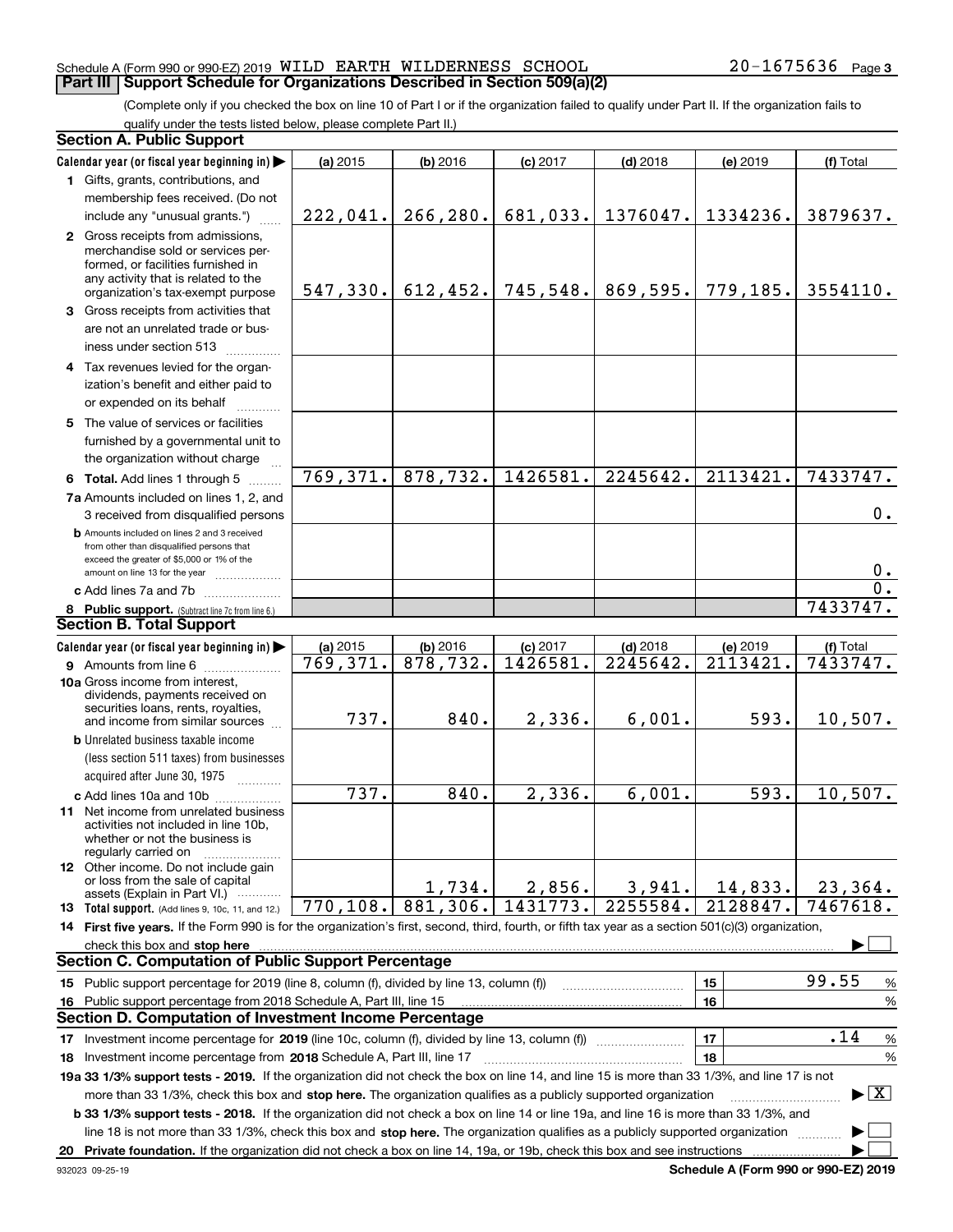#### Schedule A (Form 990 or 990-EZ) 2019 <code>WILD</code> EARTH <code>WILDERNESS SCHOOL</code>  $20-1675636$  <code>Page</code>

#### **Part IV Supporting Organizations**

(Complete only if you checked a box in line 12 on Part I. If you checked 12a of Part I, complete Sections A and B. If you checked 12b of Part I, complete Sections A and C. If you checked 12c of Part I, complete Sections A, D, and E. If you checked 12d of Part I, complete Sections A and D, and complete Part V.)

#### Section A. All Supporting Organizations

- 1 Are all of the organization's supported organizations listed by name in the organization's governing documents? If "No," describe in Part VI how the supported organizations are designated. If designated by class or purpose, describe the designation. If historic and continuing relationship, explain.
- 2 Did the organization have any supported organization that does not have an IRS determination of status under section 509(a)(1) or (2)? If "Yes," explain in Part VI how the organization determined that the supported organization was described in section 509(a)(1) or (2).
- 3a Did the organization have a supported organization described in section 501(c)(4), (5), or (6)? If "Yes," answer (b) and (c) below.
- b Did the organization confirm that each supported organization qualified under section 501(c)(4), (5), or (6) and satisfied the public support tests under section 509(a)(2)? If "Yes," describe in Part VI when and how the organization made the determination.
- c Did the organization ensure that all support to such organizations was used exclusively for section 170(c)(2)(B) purposes? If "Yes," explain in Part VI what controls the organization put in place to ensure such use.
- 4a Was any supported organization not organized in the United States ("foreign supported organization")? If "Yes," and if you checked 12a or 12b in Part I, answer (b) and (c) below.
- b Did the organization have ultimate control and discretion in deciding whether to make grants to the foreign supported organization? If "Yes," describe in Part VI how the organization had such control and discretion despite being controlled or supervised by or in connection with its supported organizations.
- c Did the organization support any foreign supported organization that does not have an IRS determination under sections 501(c)(3) and 509(a)(1) or (2)? If "Yes," explain in Part VI what controls the organization used to ensure that all support to the foreign supported organization was used exclusively for section 170(c)(2)(B) purposes.
- 5a Did the organization add, substitute, or remove any supported organizations during the tax year? If "Yes," answer (b) and (c) below (if applicable). Also, provide detail in Part VI, including (i) the names and EIN numbers of the supported organizations added, substituted, or removed; (ii) the reasons for each such action; (iii) the authority under the organization's organizing document authorizing such action; and (iv) how the action was accomplished (such as by amendment to the organizing document).
- **b Type I or Type II only.** Was any added or substituted supported organization part of a class already designated in the organization's organizing document?
- c Substitutions only. Was the substitution the result of an event beyond the organization's control?
- 6 Did the organization provide support (whether in the form of grants or the provision of services or facilities) to Part VI. support or benefit one or more of the filing organization's supported organizations? If "Yes," provide detail in anyone other than (i) its supported organizations, (ii) individuals that are part of the charitable class benefited by one or more of its supported organizations, or (iii) other supporting organizations that also
- 7 Did the organization provide a grant, loan, compensation, or other similar payment to a substantial contributor regard to a substantial contributor? If "Yes," complete Part I of Schedule L (Form 990 or 990-EZ). (as defined in section 4958(c)(3)(C)), a family member of a substantial contributor, or a 35% controlled entity with
- 8 Did the organization make a loan to a disqualified person (as defined in section 4958) not described in line 7? If "Yes," complete Part I of Schedule L (Form 990 or 990-EZ).
- **9a** Was the organization controlled directly or indirectly at any time during the tax year by one or more in section 509(a)(1) or (2))? If "Yes," provide detail in Part VI. disqualified persons as defined in section 4946 (other than foundation managers and organizations described
- b Did one or more disqualified persons (as defined in line 9a) hold a controlling interest in any entity in which the supporting organization had an interest? If "Yes," provide detail in Part VI.
- c Did a disqualified person (as defined in line 9a) have an ownership interest in, or derive any personal benefit from, assets in which the supporting organization also had an interest? If "Yes," provide detail in Part VI.
- 10a Was the organization subject to the excess business holdings rules of section 4943 because of section supporting organizations)? If "Yes," answer 10b below. 4943(f) (regarding certain Type II supporting organizations, and all Type III non-functionally integrated
	- **b** Did the organization have any excess business holdings in the tax year? (Use Schedule C, Form 4720, to determine whether the organization had excess business holdings.)

2 3a 3b 3c 4a 4b 4c 5a 5b 5c 6 7 8 9a 9b 9c 10a

1

Yes | No

10b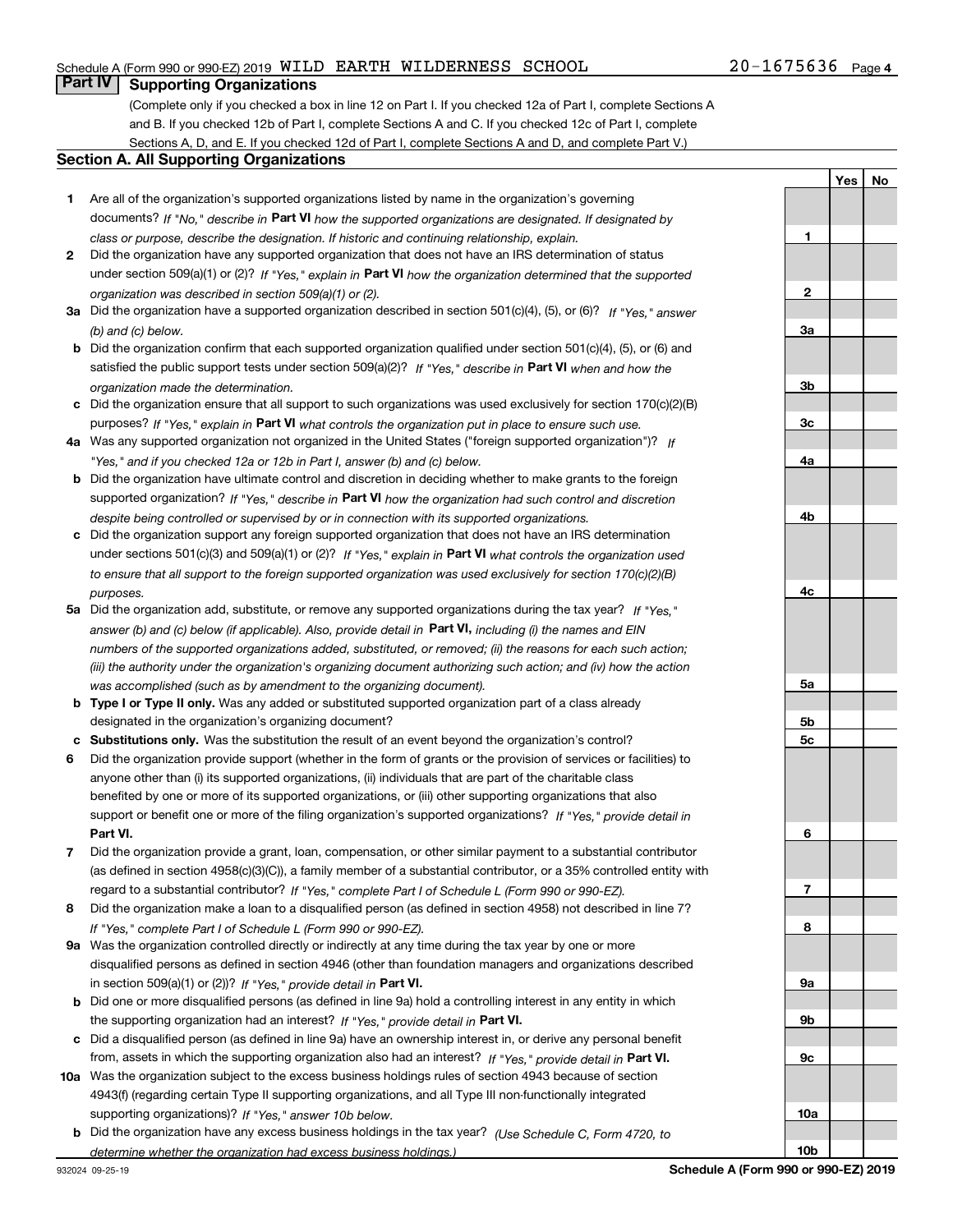#### Schedule A (Form 990 or 990-EZ) 2019 <code>WILD</code> EARTH <code>WILDERNESS SCHOOL</code>  $20-1675636$  <code>Page</code> Part IV Supporting Organizations (continued)

|    |                                                                                                                                   |                 | Yes | No |
|----|-----------------------------------------------------------------------------------------------------------------------------------|-----------------|-----|----|
| 11 | Has the organization accepted a gift or contribution from any of the following persons?                                           |                 |     |    |
|    | a A person who directly or indirectly controls, either alone or together with persons described in (b) and (c)                    |                 |     |    |
|    | below, the governing body of a supported organization?                                                                            | 11a             |     |    |
|    | <b>b</b> A family member of a person described in (a) above?                                                                      | 11 <sub>b</sub> |     |    |
|    | c A 35% controlled entity of a person described in (a) or (b) above? If "Yes" to a, b, or c, provide detail in Part VI.           | 11c             |     |    |
|    | <b>Section B. Type I Supporting Organizations</b>                                                                                 |                 |     |    |
|    |                                                                                                                                   |                 | Yes | No |
| 1  | Did the directors, trustees, or membership of one or more supported organizations have the power to                               |                 |     |    |
|    | regularly appoint or elect at least a majority of the organization's directors or trustees at all times during the                |                 |     |    |
|    | tax year? If "No," describe in Part VI how the supported organization(s) effectively operated, supervised, or                     |                 |     |    |
|    | controlled the organization's activities. If the organization had more than one supported organization,                           |                 |     |    |
|    | describe how the powers to appoint and/or remove directors or trustees were allocated among the supported                         |                 |     |    |
|    | organizations and what conditions or restrictions, if any, applied to such powers during the tax year.                            | 1               |     |    |
| 2  | Did the organization operate for the benefit of any supported organization other than the supported                               |                 |     |    |
|    | organization(s) that operated, supervised, or controlled the supporting organization? If "Yes," explain in                        |                 |     |    |
|    | Part VI how providing such benefit carried out the purposes of the supported organization(s) that operated,                       |                 |     |    |
|    | supervised, or controlled the supporting organization.                                                                            | $\mathbf 2$     |     |    |
|    | <b>Section C. Type II Supporting Organizations</b>                                                                                |                 |     |    |
|    |                                                                                                                                   |                 | Yes | No |
| 1  | Were a majority of the organization's directors or trustees during the tax year also a majority of the directors                  |                 |     |    |
|    | or trustees of each of the organization's supported organization(s)? If "No." describe in Part VI how control                     |                 |     |    |
|    | or management of the supporting organization was vested in the same persons that controlled or managed                            |                 |     |    |
|    | the supported organization(s).                                                                                                    | 1               |     |    |
|    | <b>Section D. All Type III Supporting Organizations</b>                                                                           |                 |     |    |
|    |                                                                                                                                   |                 | Yes | No |
| 1  | Did the organization provide to each of its supported organizations, by the last day of the fifth month of the                    |                 |     |    |
|    | organization's tax year, (i) a written notice describing the type and amount of support provided during the prior tax             |                 |     |    |
|    | year, (ii) a copy of the Form 990 that was most recently filed as of the date of notification, and (iii) copies of the            |                 |     |    |
|    | organization's governing documents in effect on the date of notification, to the extent not previously provided?                  | 1               |     |    |
| 2  | Were any of the organization's officers, directors, or trustees either (i) appointed or elected by the supported                  |                 |     |    |
|    | organization(s) or (ii) serving on the governing body of a supported organization? If "No," explain in Part VI how                |                 |     |    |
|    | the organization maintained a close and continuous working relationship with the supported organization(s).                       | 2               |     |    |
| 3  | By reason of the relationship described in (2), did the organization's supported organizations have a                             |                 |     |    |
|    | significant voice in the organization's investment policies and in directing the use of the organization's                        |                 |     |    |
|    | income or assets at all times during the tax year? If "Yes," describe in Part VI the role the organization's                      |                 |     |    |
|    | supported organizations played in this regard.                                                                                    | 3               |     |    |
|    | Section E. Type III Functionally Integrated Supporting Organizations                                                              |                 |     |    |
| 1  | Check the box next to the method that the organization used to satisfy the Integral Part Test during the year (see instructions). |                 |     |    |
| а  | The organization satisfied the Activities Test. Complete line 2 below.                                                            |                 |     |    |
| b  | The organization is the parent of each of its supported organizations. Complete line 3 below.                                     |                 |     |    |
| c  | The organization supported a governmental entity. Describe in Part VI how you supported a government entity (see instructions),   |                 |     |    |
| 2  | Activities Test. Answer (a) and (b) below.                                                                                        |                 | Yes | No |
| a  | Did substantially all of the organization's activities during the tax year directly further the exempt purposes of                |                 |     |    |
|    | the supported organization(s) to which the organization was responsive? If "Yes," then in Part VI identify                        |                 |     |    |
|    | those supported organizations and explain how these activities directly furthered their exempt purposes,                          |                 |     |    |
|    | how the organization was responsive to those supported organizations, and how the organization determined                         |                 |     |    |
|    | that these activities constituted substantially all of its activities.                                                            | 2a              |     |    |
|    | <b>b</b> Did the activities described in (a) constitute activities that, but for the organization's involvement, one or more      |                 |     |    |
|    | of the organization's supported organization(s) would have been engaged in? If "Yes," explain in Part VI the                      |                 |     |    |
|    | reasons for the organization's position that its supported organization(s) would have engaged in these                            |                 |     |    |
|    | activities but for the organization's involvement.                                                                                | 2b              |     |    |
| з  | Parent of Supported Organizations. Answer (a) and (b) below.                                                                      |                 |     |    |
|    | a Did the organization have the power to regularly appoint or elect a majority of the officers, directors, or                     |                 |     |    |
|    | trustees of each of the supported organizations? Provide details in Part VI.                                                      | За              |     |    |
|    | b Did the organization exercise a substantial degree of direction over the policies, programs, and activities of each             |                 |     |    |
|    | of its supported organizations? If "Yes." describe in Part VI the role played by the organization in this regard.                 | 3b              |     |    |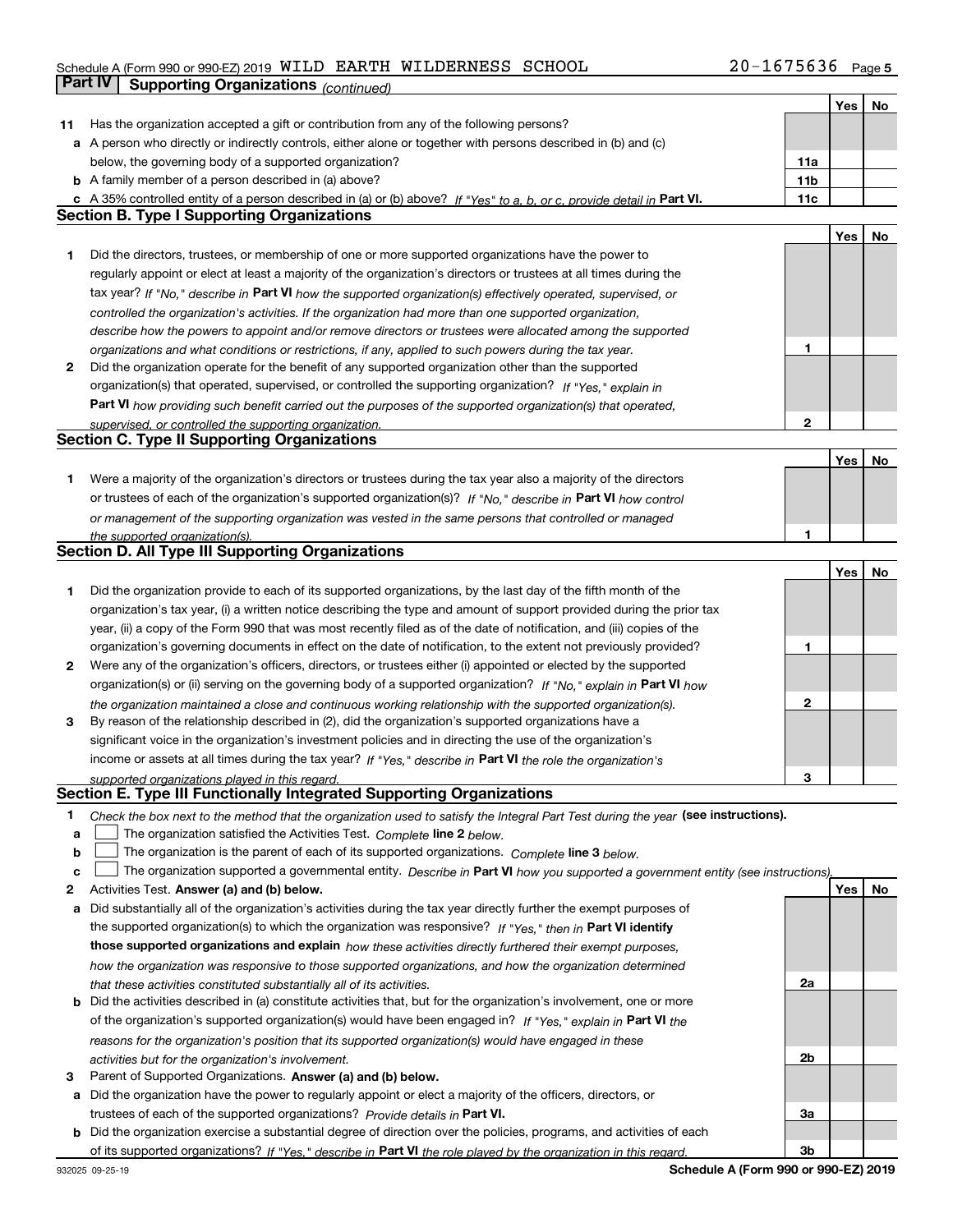#### Schedule A (Form 990 or 990-EZ) 2019 <code>WILD</code> EARTH <code>WILDERNESS SCHOOL</code>  $20-1675636$  <code>Page</code> **Part V** Type III Non-Functionally Integrated 509(a)(3) Supporting Organizations

1 Check here if the organization satisfied the Integral Part Test as a qualifying trust on Nov. 20, 1970 (explain in Part VI). See instructions. All other Type III non-functionally integrated supporting organizations must complete Sections A through E.

|              | Section A - Adjusted Net Income                                              |                | (A) Prior Year | (B) Current Year<br>(optional) |
|--------------|------------------------------------------------------------------------------|----------------|----------------|--------------------------------|
| 1            | Net short-term capital gain                                                  | 1              |                |                                |
| $\mathbf{2}$ | Recoveries of prior-year distributions                                       | $\overline{2}$ |                |                                |
| 3            | Other gross income (see instructions)                                        | 3              |                |                                |
| 4            | Add lines 1 through 3.                                                       | 4              |                |                                |
| 5            | Depreciation and depletion                                                   | 5              |                |                                |
| 6            | Portion of operating expenses paid or incurred for production or             |                |                |                                |
|              | collection of gross income or for management, conservation, or               |                |                |                                |
|              | maintenance of property held for production of income (see instructions)     | 6              |                |                                |
| 7            | Other expenses (see instructions)                                            | $\overline{7}$ |                |                                |
| 8            | Adjusted Net Income (subtract lines 5, 6, and 7 from line 4)                 | 8              |                |                                |
|              | <b>Section B - Minimum Asset Amount</b>                                      |                | (A) Prior Year | (B) Current Year<br>(optional) |
| 1            | Aggregate fair market value of all non-exempt-use assets (see                |                |                |                                |
|              | instructions for short tax year or assets held for part of year):            |                |                |                                |
|              | a Average monthly value of securities                                        | 1a             |                |                                |
|              | <b>b</b> Average monthly cash balances                                       | 1 <sub>b</sub> |                |                                |
|              | <b>c</b> Fair market value of other non-exempt-use assets                    | 1c             |                |                                |
|              | d Total (add lines 1a, 1b, and 1c)                                           | 1d             |                |                                |
|              | e Discount claimed for blockage or other                                     |                |                |                                |
|              | factors (explain in detail in Part VI):                                      |                |                |                                |
| $\mathbf{2}$ | Acquisition indebtedness applicable to non-exempt-use assets                 | $\mathbf{2}$   |                |                                |
| 3            | Subtract line 2 from line 1d.                                                | 3              |                |                                |
| 4            | Cash deemed held for exempt use. Enter 1-1/2% of line 3 (for greater amount, |                |                |                                |
|              | see instructions)                                                            | 4              |                |                                |
| 5            | Net value of non-exempt-use assets (subtract line 4 from line 3)             | 5              |                |                                |
| 6            | Multiply line 5 by .035.                                                     | 6              |                |                                |
| 7            | Recoveries of prior-year distributions                                       | 7              |                |                                |
| 8            | Minimum Asset Amount (add line 7 to line 6)                                  | 8              |                |                                |
|              | <b>Section C - Distributable Amount</b>                                      |                |                | <b>Current Year</b>            |
| 1            | Adjusted net income for prior year (from Section A, line 8, Column A)        | 1              |                |                                |
| $\mathbf{2}$ | Enter 85% of line 1.                                                         | $\mathbf{2}$   |                |                                |
| 3            | Minimum asset amount for prior year (from Section B, line 8, Column A)       | 3              |                |                                |
| 4            | Enter greater of line 2 or line 3.                                           | 4              |                |                                |
| 5            | Income tax imposed in prior year                                             | 5              |                |                                |
| 6            | <b>Distributable Amount.</b> Subtract line 5 from line 4, unless subject to  |                |                |                                |
|              | emergency temporary reduction (see instructions).                            | 6              |                |                                |

7 Check here if the current year is the organization's first as a non-functionally integrated Type III supporting organization (see instructions).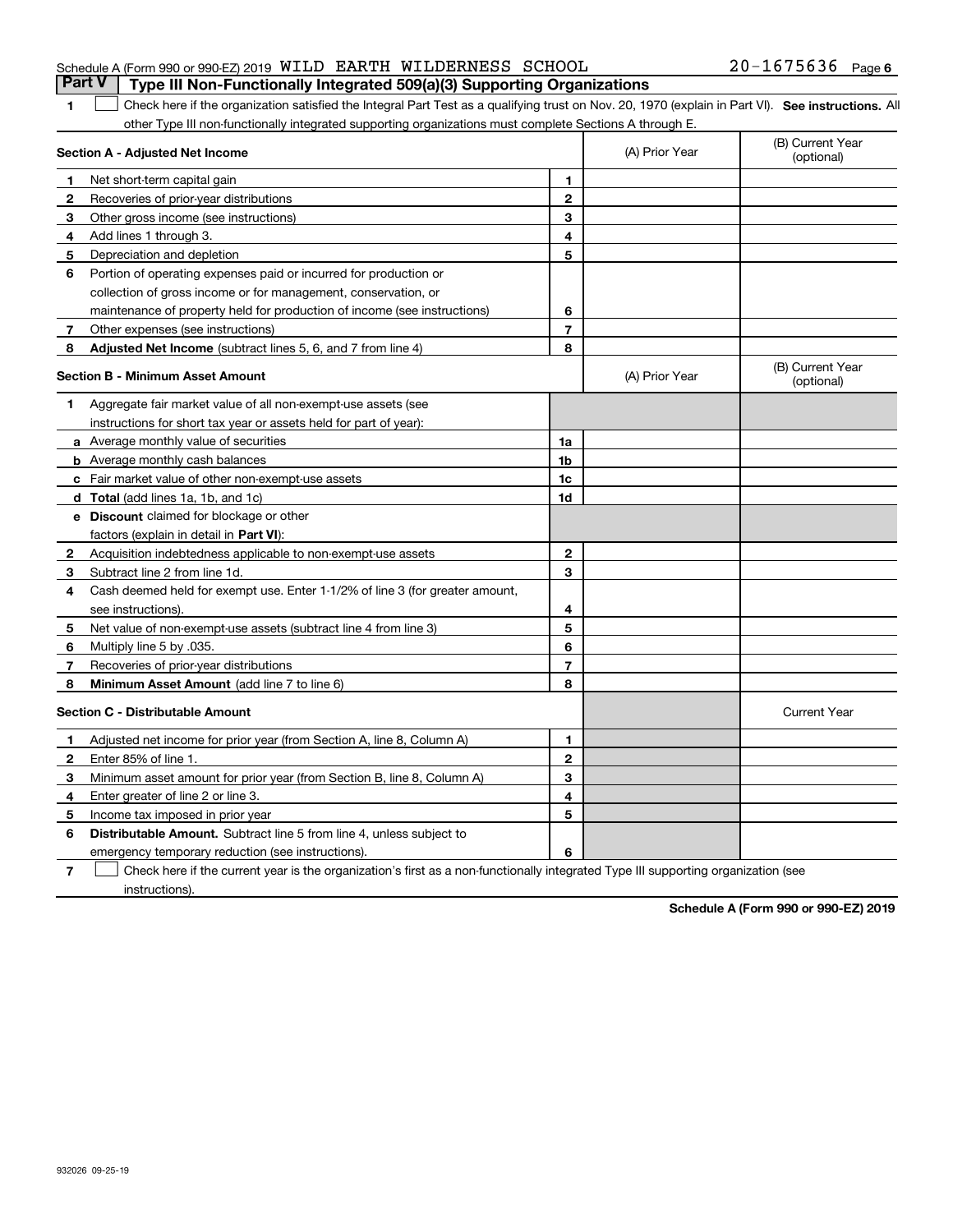#### Schedule A (Form 990 or 990-EZ) 2019 <code>WILD</code> EARTH <code>WILDERNESS SCHOOL</code>  $20-1675636$  <code>Page</code>

| <b>Part V</b> | Type III Non-Functionally Integrated 509(a)(3) Supporting Organizations                    |                                    | (continued)                        |                               |  |  |  |  |  |  |
|---------------|--------------------------------------------------------------------------------------------|------------------------------------|------------------------------------|-------------------------------|--|--|--|--|--|--|
|               | <b>Section D - Distributions</b>                                                           |                                    |                                    | <b>Current Year</b>           |  |  |  |  |  |  |
| 1.            | Amounts paid to supported organizations to accomplish exempt purposes                      |                                    |                                    |                               |  |  |  |  |  |  |
| 2             | Amounts paid to perform activity that directly furthers exempt purposes of supported       |                                    |                                    |                               |  |  |  |  |  |  |
|               | organizations, in excess of income from activity                                           |                                    |                                    |                               |  |  |  |  |  |  |
| 3             | Administrative expenses paid to accomplish exempt purposes of supported organizations      |                                    |                                    |                               |  |  |  |  |  |  |
| 4             | Amounts paid to acquire exempt-use assets                                                  |                                    |                                    |                               |  |  |  |  |  |  |
| 5             | Qualified set-aside amounts (prior IRS approval required)                                  |                                    |                                    |                               |  |  |  |  |  |  |
| 6             | Other distributions (describe in Part VI). See instructions.                               |                                    |                                    |                               |  |  |  |  |  |  |
| 7             | <b>Total annual distributions.</b> Add lines 1 through 6.                                  |                                    |                                    |                               |  |  |  |  |  |  |
| 8             | Distributions to attentive supported organizations to which the organization is responsive |                                    |                                    |                               |  |  |  |  |  |  |
|               | (provide details in Part VI). See instructions.                                            |                                    |                                    |                               |  |  |  |  |  |  |
| 9             | Distributable amount for 2019 from Section C, line 6                                       |                                    |                                    |                               |  |  |  |  |  |  |
| 10            | Line 8 amount divided by line 9 amount                                                     |                                    |                                    |                               |  |  |  |  |  |  |
|               | <b>Section E - Distribution Allocations</b> (see instructions)                             | (i)<br><b>Excess Distributions</b> | (iii)<br><b>Underdistributions</b> | (iii)<br><b>Distributable</b> |  |  |  |  |  |  |
|               |                                                                                            |                                    | Pre-2019                           | <b>Amount for 2019</b>        |  |  |  |  |  |  |
| 1.            | Distributable amount for 2019 from Section C, line 6                                       |                                    |                                    |                               |  |  |  |  |  |  |
| 2             | Underdistributions, if any, for years prior to 2019 (reason-                               |                                    |                                    |                               |  |  |  |  |  |  |
|               | able cause required- explain in Part VI). See instructions.                                |                                    |                                    |                               |  |  |  |  |  |  |
| 3             | Excess distributions carryover, if any, to 2019                                            |                                    |                                    |                               |  |  |  |  |  |  |
|               | <b>a</b> From 2014                                                                         |                                    |                                    |                               |  |  |  |  |  |  |
|               | <b>b</b> From $2015$                                                                       |                                    |                                    |                               |  |  |  |  |  |  |
|               | c From 2016                                                                                |                                    |                                    |                               |  |  |  |  |  |  |
|               | <b>d</b> From 2017                                                                         |                                    |                                    |                               |  |  |  |  |  |  |
|               | e From 2018                                                                                |                                    |                                    |                               |  |  |  |  |  |  |
|               | f Total of lines 3a through e                                                              |                                    |                                    |                               |  |  |  |  |  |  |
|               | <b>g</b> Applied to underdistributions of prior years                                      |                                    |                                    |                               |  |  |  |  |  |  |
|               | <b>h</b> Applied to 2019 distributable amount                                              |                                    |                                    |                               |  |  |  |  |  |  |
| л.            | Carryover from 2014 not applied (see instructions)                                         |                                    |                                    |                               |  |  |  |  |  |  |
|               | Remainder. Subtract lines 3g, 3h, and 3i from 3f.                                          |                                    |                                    |                               |  |  |  |  |  |  |
| 4             | Distributions for 2019 from Section D,                                                     |                                    |                                    |                               |  |  |  |  |  |  |
|               | line 7:                                                                                    |                                    |                                    |                               |  |  |  |  |  |  |
|               | <b>a</b> Applied to underdistributions of prior years                                      |                                    |                                    |                               |  |  |  |  |  |  |
|               | <b>b</b> Applied to 2019 distributable amount                                              |                                    |                                    |                               |  |  |  |  |  |  |
| c             | Remainder. Subtract lines 4a and 4b from 4.                                                |                                    |                                    |                               |  |  |  |  |  |  |
| 5             | Remaining underdistributions for years prior to 2019, if                                   |                                    |                                    |                               |  |  |  |  |  |  |
|               | any. Subtract lines 3g and 4a from line 2. For result greater                              |                                    |                                    |                               |  |  |  |  |  |  |
|               | than zero, explain in Part VI. See instructions.                                           |                                    |                                    |                               |  |  |  |  |  |  |
| 6             | Remaining underdistributions for 2019. Subtract lines 3h                                   |                                    |                                    |                               |  |  |  |  |  |  |
|               | and 4b from line 1. For result greater than zero, explain in                               |                                    |                                    |                               |  |  |  |  |  |  |
|               | Part VI. See instructions.                                                                 |                                    |                                    |                               |  |  |  |  |  |  |
| 7             | Excess distributions carryover to 2020. Add lines 3j                                       |                                    |                                    |                               |  |  |  |  |  |  |
|               | and 4c.                                                                                    |                                    |                                    |                               |  |  |  |  |  |  |
| 8             | Breakdown of line 7:                                                                       |                                    |                                    |                               |  |  |  |  |  |  |
|               | a Excess from 2015                                                                         |                                    |                                    |                               |  |  |  |  |  |  |
|               | <b>b</b> Excess from 2016                                                                  |                                    |                                    |                               |  |  |  |  |  |  |
|               | c Excess from 2017                                                                         |                                    |                                    |                               |  |  |  |  |  |  |
|               | d Excess from 2018                                                                         |                                    |                                    |                               |  |  |  |  |  |  |
|               | e Excess from 2019                                                                         |                                    |                                    |                               |  |  |  |  |  |  |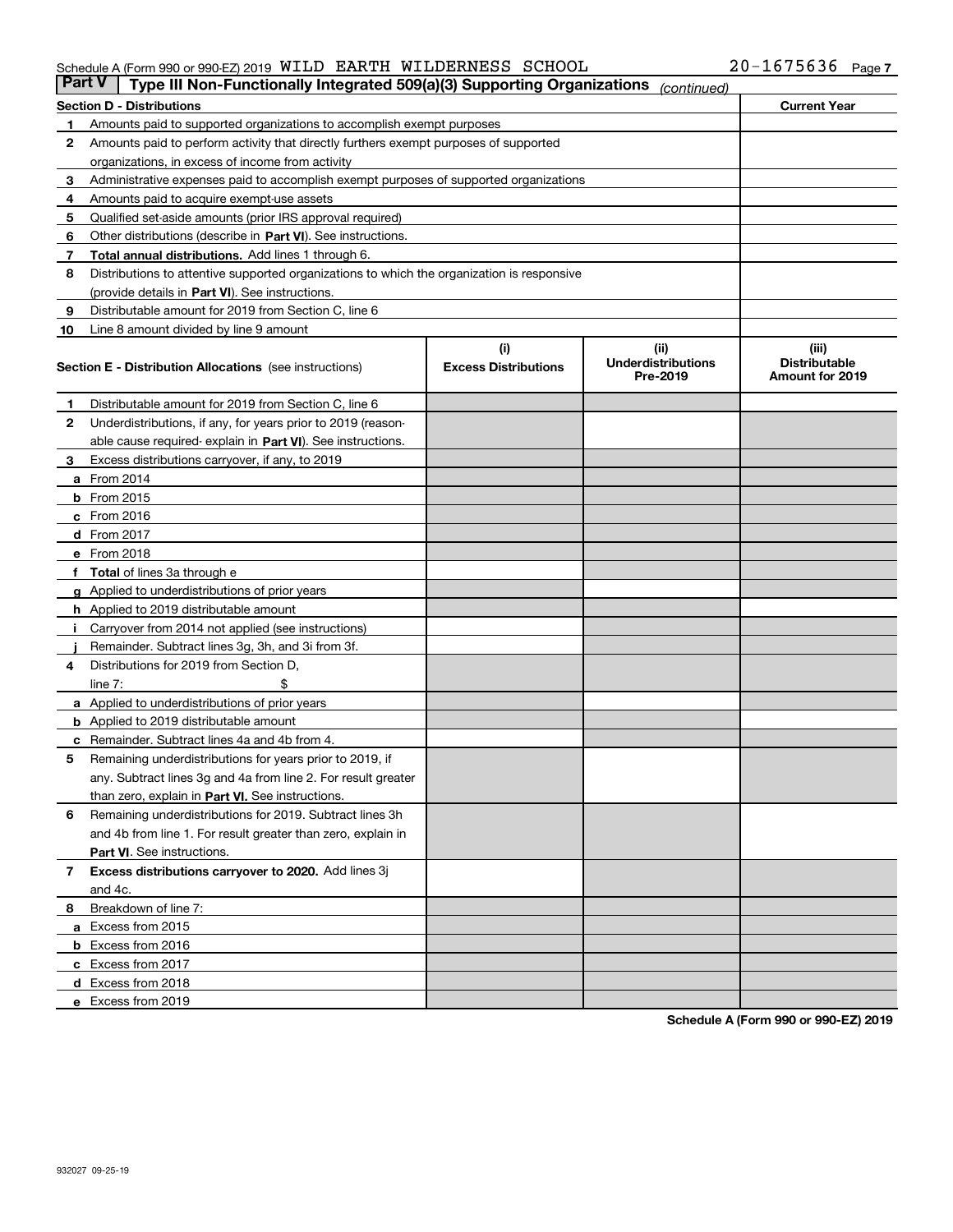Part VI | Supplemental Information. Provide the explanations required by Part II, line 10; Part II, line 17a or 17b; Part III, line 12; Part IV, Section A, lines 1, 2, 3b, 3c, 4b, 4c, 5a, 6, 9a, 9b, 9c, 11a, 11b, and 11c; Part IV, Section B, lines 1 and 2; Part IV, Section C, line 1; Part IV, Section D, lines 2 and 3; Part IV, Section E, lines 1c, 2a, 2b, 3a, and 3b; Part V, line 1; Part V, Section B, line 1e; Part V, Section D, lines 5, 6, and 8; and Part V, Section E, lines 2, 5, and 6. Also complete this part for any additional information. (See instructions.)

#### SCHEDULE A, PART III, LINE 12, EXPLANATION FOR OTHER INCOME:

| OTHER REVENUE   |                                                                                                                                 |
|-----------------|---------------------------------------------------------------------------------------------------------------------------------|
| 2016 AMOUNT: \$ | 1,734.                                                                                                                          |
| 2017 AMOUNT: \$ | 2,856.<br><u> 1989 - Johann Stoff, fransk politik (d. 1989)</u>                                                                 |
| 2018 AMOUNT: \$ | 3,941.<br><u> 1989 - Johann Barn, mars ann an t-Amhair an t-Amhair an t-Amhair an t-Amhair an t-Amhair an t-Amhair an t-Amh</u> |
| 2019 AMOUNT: \$ | 14,833.                                                                                                                         |
|                 |                                                                                                                                 |
|                 |                                                                                                                                 |
|                 |                                                                                                                                 |
|                 |                                                                                                                                 |
|                 |                                                                                                                                 |
|                 |                                                                                                                                 |
|                 |                                                                                                                                 |
|                 |                                                                                                                                 |
|                 |                                                                                                                                 |
|                 |                                                                                                                                 |
|                 |                                                                                                                                 |
|                 |                                                                                                                                 |
|                 |                                                                                                                                 |
|                 |                                                                                                                                 |
|                 |                                                                                                                                 |
|                 |                                                                                                                                 |
|                 |                                                                                                                                 |
|                 |                                                                                                                                 |
|                 |                                                                                                                                 |
|                 |                                                                                                                                 |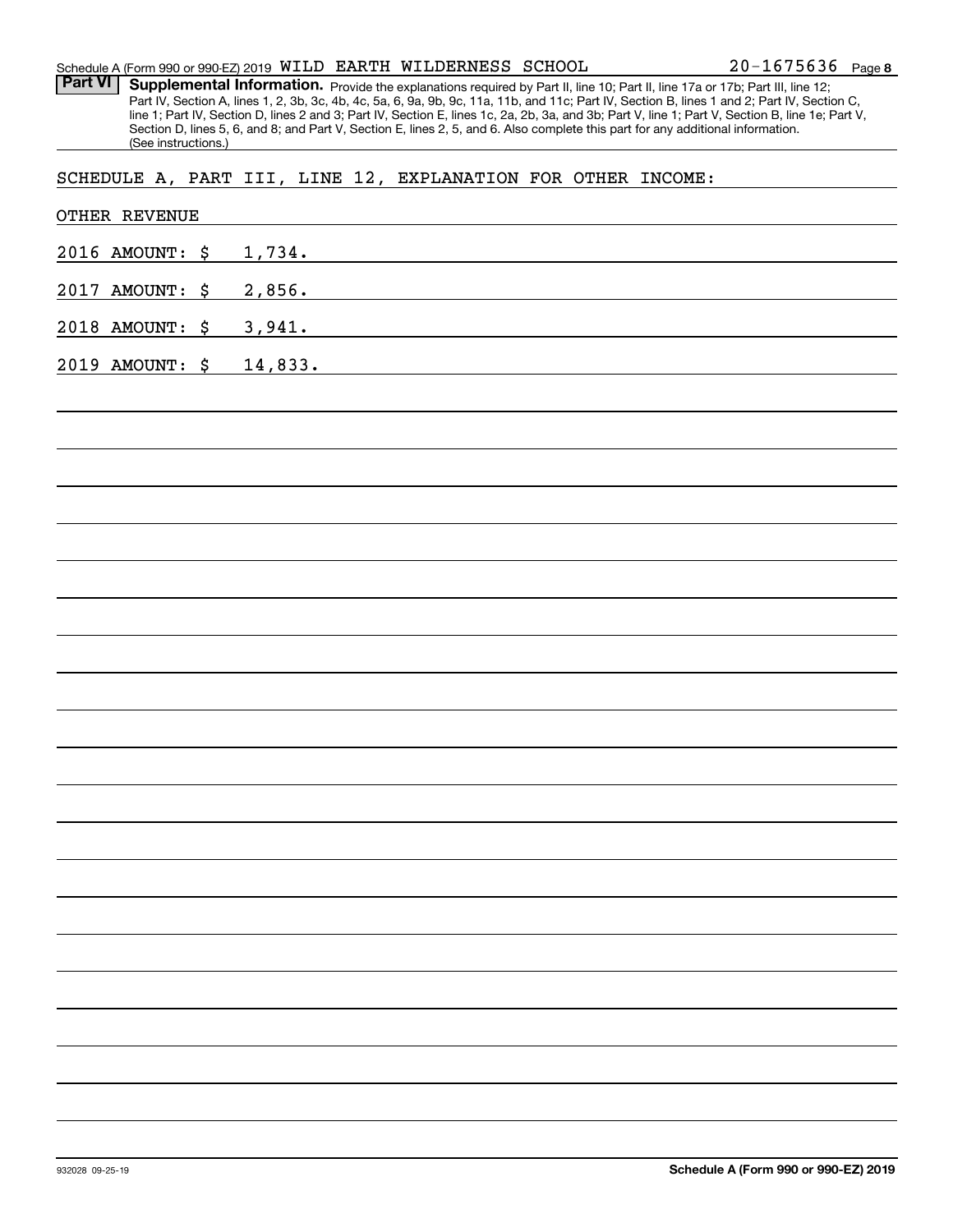| <b>SCHEDULE D</b> |  |
|-------------------|--|
|-------------------|--|

| (Form 990) |  |
|------------|--|
|------------|--|

(Form 990) | Complete if the organization answered "Yes" on Form 990, Part IV, line 6, 7, 8, 9, 10, 11a, 11b, 11c, 11d, 11e, 11f, 12a, or 12b. SCHEDULE D Supplemental Financial Statements<br>
Form 990) Somplete if the organization answered "Yes" on Form 990,<br>
Part IV, line 6, 7, 8, 9, 10, 11a, 11b, 11c, 11d, 11e, 11f, 12a, or 12b.



Department of the Treasury Internal Revenue Service Name of the organization extensive properties and the organization number of the organization number

▶ Attach to Form 990.<br>▶ Go to www.irs.gov/Form990 for instructions and the latest information.

|         | WILD EARTH WILDERNESS SCHOOL                                                                                                                   | 20-1675636                                         |
|---------|------------------------------------------------------------------------------------------------------------------------------------------------|----------------------------------------------------|
| Part I  | Organizations Maintaining Donor Advised Funds or Other Similar Funds or Accounts. Complete if the                                              |                                                    |
|         | organization answered "Yes" on Form 990, Part IV, line 6.                                                                                      |                                                    |
|         | (a) Donor advised funds                                                                                                                        | (b) Funds and other accounts                       |
| 1.      |                                                                                                                                                |                                                    |
| 2       | Aggregate value of contributions to (during year)                                                                                              |                                                    |
| з       | Aggregate value of grants from (during year)                                                                                                   |                                                    |
| 4       |                                                                                                                                                |                                                    |
| 5       | Did the organization inform all donors and donor advisors in writing that the assets held in donor advised funds                               |                                                    |
|         |                                                                                                                                                | Yes<br>No                                          |
|         |                                                                                                                                                |                                                    |
| 6       | Did the organization inform all grantees, donors, and donor advisors in writing that grant funds can be used only                              |                                                    |
|         | for charitable purposes and not for the benefit of the donor or donor advisor, or for any other purpose conferring                             |                                                    |
| Part II | impermissible private benefit?                                                                                                                 | Yes<br>No                                          |
|         | Conservation Easements. Complete if the organization answered "Yes" on Form 990, Part IV, line 7.                                              |                                                    |
| 1       | Purpose(s) of conservation easements held by the organization (check all that apply).                                                          |                                                    |
|         | Preservation of land for public use (for example, recreation or education)                                                                     | Preservation of a historically important land area |
|         | Protection of natural habitat                                                                                                                  | Preservation of a certified historic structure     |
|         | Preservation of open space                                                                                                                     |                                                    |
| 2       | Complete lines 2a through 2d if the organization held a qualified conservation contribution in the form of a conservation easement on the last |                                                    |
|         | day of the tax year.                                                                                                                           | Held at the End of the Tax Year                    |
| а       | Total number of conservation easements                                                                                                         | 2a                                                 |
| b       | Total acreage restricted by conservation easements                                                                                             | 2b                                                 |
| c       |                                                                                                                                                | 2c                                                 |
| d       | Number of conservation easements included in (c) acquired after 7/25/06, and not on a historic structure                                       |                                                    |
|         |                                                                                                                                                | 2d                                                 |
| З.      | Number of conservation easements modified, transferred, released, extinguished, or terminated by the organization during the tax               |                                                    |
|         | $year \blacktriangleright$                                                                                                                     |                                                    |
| 4       | Number of states where property subject to conservation easement is located >                                                                  |                                                    |
| 5       | Does the organization have a written policy regarding the periodic monitoring, inspection, handling of                                         |                                                    |
|         | violations, and enforcement of the conservation easements it holds?                                                                            | Yes<br><b>No</b>                                   |
| 6       | Staff and volunteer hours devoted to monitoring, inspecting, handling of violations, and enforcing conservation easements during the year      |                                                    |
|         |                                                                                                                                                |                                                    |
| 7       | Amount of expenses incurred in monitoring, inspecting, handling of violations, and enforcing conservation easements during the year            |                                                    |
|         | $\blacktriangleright$ S                                                                                                                        |                                                    |
| 8       | Does each conservation easement reported on line 2(d) above satisfy the requirements of section 170(h)(4)(B)(i)                                |                                                    |
|         |                                                                                                                                                | Yes<br>No                                          |
| 9       | In Part XIII, describe how the organization reports conservation easements in its revenue and expense statement and                            |                                                    |
|         | balance sheet, and include, if applicable, the text of the footnote to the organization's financial statements that describes the              |                                                    |
|         | organization's accounting for conservation easements.                                                                                          |                                                    |
|         | Organizations Maintaining Collections of Art, Historical Treasures, or Other Similar Assets.<br>Part III                                       |                                                    |
|         | Complete if the organization answered "Yes" on Form 990, Part IV, line 8.                                                                      |                                                    |
|         | 1a If the organization elected, as permitted under FASB ASC 958, not to report in its revenue statement and balance sheet works                |                                                    |
|         | of art, historical treasures, or other similar assets held for public exhibition, education, or research in furtherance of public              |                                                    |
|         | service, provide in Part XIII the text of the footnote to its financial statements that describes these items.                                 |                                                    |
| b       | If the organization elected, as permitted under FASB ASC 958, to report in its revenue statement and balance sheet works of                    |                                                    |
|         |                                                                                                                                                |                                                    |
|         | art, historical treasures, or other similar assets held for public exhibition, education, or research in furtherance of public service,        |                                                    |
|         | provide the following amounts relating to these items:                                                                                         |                                                    |
|         |                                                                                                                                                | \$<br>▶                                            |
|         | (ii) Assets included in Form 990, Part X                                                                                                       | $\blacktriangleright$ \$                           |
| 2       | If the organization received or held works of art, historical treasures, or other similar assets for financial gain, provide                   |                                                    |
|         | the following amounts required to be reported under FASB ASC 958 relating to these items:                                                      |                                                    |
| а       | Revenue included on Form 990, Part VIII, line 1 [2000] [2000] [2000] [2000] [2000] [2000] [2000] [2000] [2000                                  | $\blacktriangleright$ \$                           |
|         |                                                                                                                                                | $\blacktriangleright$ s                            |

LHA For Paperwork Reduction Act Notice, see the Instructions for Form 990. Schedule D (Form 990) 2019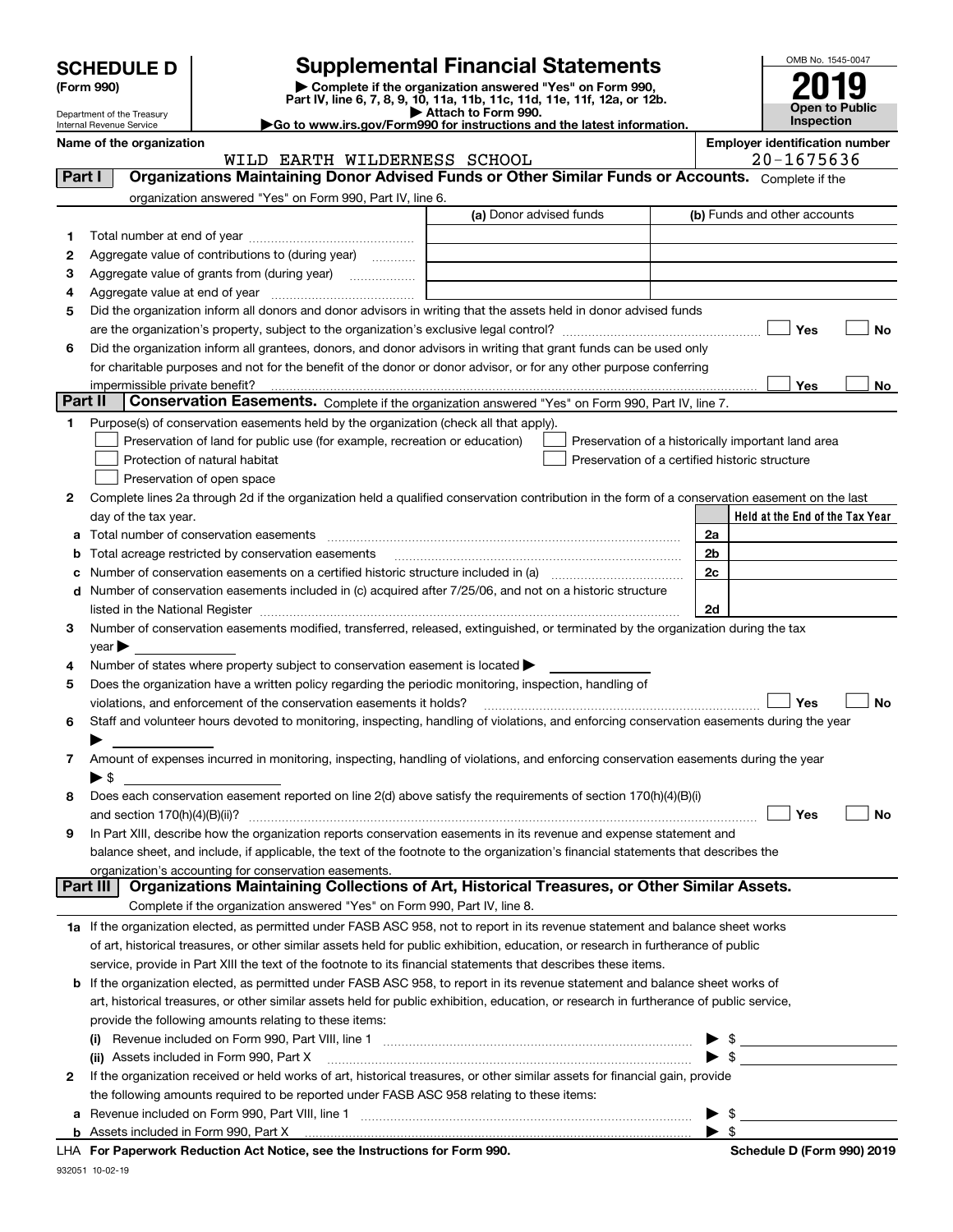|               | Schedule D (Form 990) 2019                                                                                                                                                                                                           | WILD EARTH WILDERNESS SCHOOL |   |                |                                                   |                      |                | $20 - 1675636$ Page 2 |
|---------------|--------------------------------------------------------------------------------------------------------------------------------------------------------------------------------------------------------------------------------------|------------------------------|---|----------------|---------------------------------------------------|----------------------|----------------|-----------------------|
|               | Part III<br>Organizations Maintaining Collections of Art, Historical Treasures, or Other Similar Assets (continued)                                                                                                                  |                              |   |                |                                                   |                      |                |                       |
| 3             | Using the organization's acquisition, accession, and other records, check any of the following that make significant use of its                                                                                                      |                              |   |                |                                                   |                      |                |                       |
|               | collection items (check all that apply):                                                                                                                                                                                             |                              |   |                |                                                   |                      |                |                       |
| a             | Public exhibition                                                                                                                                                                                                                    | d                            |   |                | Loan or exchange program                          |                      |                |                       |
| b             | Scholarly research                                                                                                                                                                                                                   |                              | e |                | Other <u>with the contract of the contract of</u> |                      |                |                       |
| c             | Preservation for future generations                                                                                                                                                                                                  |                              |   |                |                                                   |                      |                |                       |
| 4             | Provide a description of the organization's collections and explain how they further the organization's exempt purpose in Part XIII.                                                                                                 |                              |   |                |                                                   |                      |                |                       |
| 5             | During the year, did the organization solicit or receive donations of art, historical treasures, or other similar assets                                                                                                             |                              |   |                |                                                   |                      |                |                       |
|               | to be sold to raise funds rather than to be maintained as part of the organization's collection?                                                                                                                                     |                              |   |                |                                                   |                      | Yes            | No                    |
|               | <b>Part IV</b><br>Escrow and Custodial Arrangements. Complete if the organization answered "Yes" on Form 990, Part IV, line 9, or                                                                                                    |                              |   |                |                                                   |                      |                |                       |
|               | reported an amount on Form 990, Part X, line 21.                                                                                                                                                                                     |                              |   |                |                                                   |                      |                |                       |
|               | 1a Is the organization an agent, trustee, custodian or other intermediary for contributions or other assets not included                                                                                                             |                              |   |                |                                                   |                      |                |                       |
|               | on Form 990, Part X? [11] matter and the contract of the contract of the contract of the contract of the contract of the contract of the contract of the contract of the contract of the contract of the contract of the contr       |                              |   |                |                                                   |                      | Yes            | No                    |
| b             | If "Yes," explain the arrangement in Part XIII and complete the following table:                                                                                                                                                     |                              |   |                |                                                   |                      |                |                       |
|               |                                                                                                                                                                                                                                      |                              |   |                |                                                   |                      | Amount         |                       |
| c             | Beginning balance <b>contract to the contract of the contract of the contract of the contract of the contract of the contract of the contract of the contract of the contract of the contract of the contract of the contract of</b> |                              |   |                |                                                   | 1c                   |                |                       |
|               | Additions during the year manufactured and an account of the year manufactured and account of the year manufactured and account of the year manufactured and account of the year manufactured and account of the year manufact       |                              |   |                |                                                   | 1d                   |                |                       |
|               | Distributions during the year manufactured and continuum control of the year manufactured and control of the year manufactured and control of the year manufactured and control of the state of the state of the state of the        |                              |   |                |                                                   | 1e                   |                |                       |
|               |                                                                                                                                                                                                                                      |                              |   |                |                                                   | 1f                   |                |                       |
|               | 2a Did the organization include an amount on Form 990, Part X, line 21, for escrow or custodial account liability?                                                                                                                   |                              |   |                |                                                   | .                    | Yes            | No                    |
| <b>Part V</b> | <b>b</b> If "Yes," explain the arrangement in Part XIII. Check here if the explanation has been provided on Part XIII<br>Endowment Funds. Complete if the organization answered "Yes" on Form 990, Part IV, line 10.                 |                              |   |                |                                                   |                      |                |                       |
|               |                                                                                                                                                                                                                                      | (a) Current year             |   |                | (c) Two years back                                | (d) Three years back |                | (e) Four years back   |
|               |                                                                                                                                                                                                                                      |                              |   | (b) Prior year |                                                   |                      |                |                       |
| 1a            | Beginning of year balance                                                                                                                                                                                                            |                              |   |                |                                                   |                      |                |                       |
|               | Net investment earnings, gains, and losses                                                                                                                                                                                           |                              |   |                |                                                   |                      |                |                       |
|               |                                                                                                                                                                                                                                      |                              |   |                |                                                   |                      |                |                       |
|               | Other expenditures for facilities                                                                                                                                                                                                    |                              |   |                |                                                   |                      |                |                       |
| е             | and programs                                                                                                                                                                                                                         |                              |   |                |                                                   |                      |                |                       |
|               |                                                                                                                                                                                                                                      |                              |   |                |                                                   |                      |                |                       |
| g             | End of year balance                                                                                                                                                                                                                  |                              |   |                |                                                   |                      |                |                       |
| 2             | Provide the estimated percentage of the current year end balance (line 1g, column (a)) held as:                                                                                                                                      |                              |   |                |                                                   |                      |                |                       |
|               | Board designated or quasi-endowment > ____                                                                                                                                                                                           |                              | % |                |                                                   |                      |                |                       |
| b             |                                                                                                                                                                                                                                      | %                            |   |                |                                                   |                      |                |                       |
| c             | Term endowment $\blacktriangleright$                                                                                                                                                                                                 | %                            |   |                |                                                   |                      |                |                       |
|               | The percentages on lines 2a, 2b, and 2c should equal 100%.                                                                                                                                                                           |                              |   |                |                                                   |                      |                |                       |
|               | 3a Are there endowment funds not in the possession of the organization that are held and administered for the organization                                                                                                           |                              |   |                |                                                   |                      |                |                       |
|               | by:                                                                                                                                                                                                                                  |                              |   |                |                                                   |                      |                | Yes<br>No             |
|               | (i)                                                                                                                                                                                                                                  |                              |   |                |                                                   |                      | 3a(i)          |                       |
|               |                                                                                                                                                                                                                                      |                              |   |                |                                                   |                      | 3a(ii)         |                       |
|               |                                                                                                                                                                                                                                      |                              |   |                |                                                   |                      | 3b             |                       |
| 4             | Describe in Part XIII the intended uses of the organization's endowment funds.                                                                                                                                                       |                              |   |                |                                                   |                      |                |                       |
|               | Land, Buildings, and Equipment.<br><b>Part VI</b>                                                                                                                                                                                    |                              |   |                |                                                   |                      |                |                       |
|               | Complete if the organization answered "Yes" on Form 990, Part IV, line 11a. See Form 990, Part X, line 10.                                                                                                                           |                              |   |                |                                                   |                      |                |                       |
|               | Description of property                                                                                                                                                                                                              | (a) Cost or other            |   |                | (b) Cost or other                                 | (c) Accumulated      | (d) Book value |                       |
|               |                                                                                                                                                                                                                                      | basis (investment)           |   |                | basis (other)                                     | depreciation         |                |                       |
|               |                                                                                                                                                                                                                                      |                              |   |                | 573,935.                                          |                      |                | 573,935.              |
|               |                                                                                                                                                                                                                                      |                              |   |                |                                                   |                      |                |                       |
|               |                                                                                                                                                                                                                                      |                              |   |                | 546,733.                                          | 41,048.              |                | 505,685.              |
|               |                                                                                                                                                                                                                                      |                              |   |                |                                                   |                      |                |                       |
|               | e Other                                                                                                                                                                                                                              |                              |   |                | 14,494.                                           | 9,416.               |                | 5,078.                |
|               | Total. Add lines 1a through 1e. (Column (d) must equal Form 990. Part X. column (B). line 10c.)                                                                                                                                      |                              |   |                |                                                   |                      |                | 1,084,698.            |

Schedule D (Form 990) 2019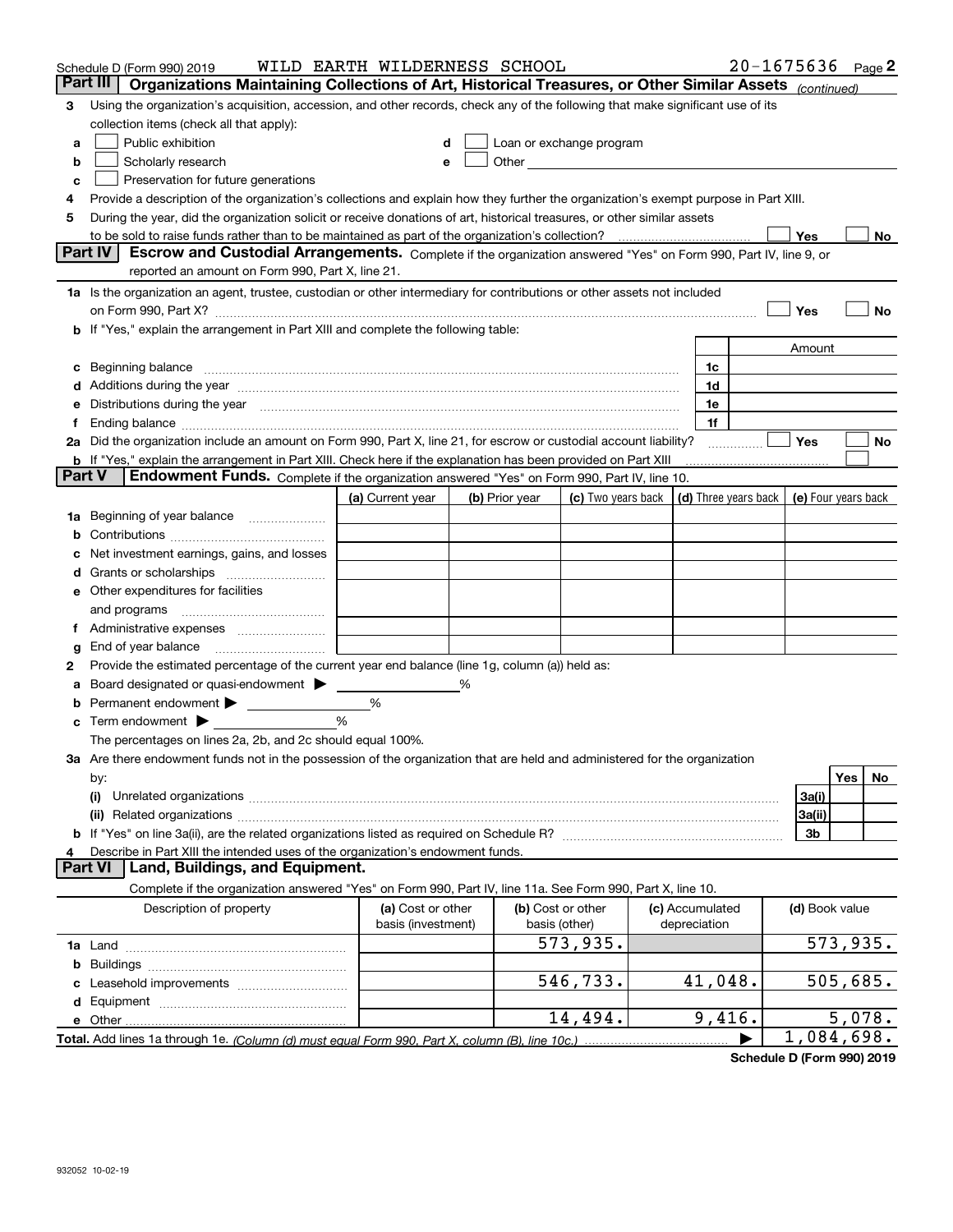|  | Schedule D (Form 990) 2019 |  |  | WILD EARTH WILDERNESS SCHOOL |  | $20 - 1675636$ | Page 3 |  |
|--|----------------------------|--|--|------------------------------|--|----------------|--------|--|
|--|----------------------------|--|--|------------------------------|--|----------------|--------|--|

#### **Part VII** Investments - Other Securities.

Complete if the organization answered "Yes" on Form 990, Part IV, line 11b. See Form 990, Part X, line 12.

| (a) Description of security or category (including name of security) | (b) Book value | (c) Method of valuation: Cost or end-of-year market value |
|----------------------------------------------------------------------|----------------|-----------------------------------------------------------|
| (1) Financial derivatives                                            |                |                                                           |
| (2) Closely held equity interests                                    |                |                                                           |
| (3) Other                                                            |                |                                                           |
| MONEY ACCOUNT<br>(A)                                                 | 534, 104.      | END-OF-YEAR MARKET VALUE                                  |
| (B)                                                                  |                |                                                           |
| (C)                                                                  |                |                                                           |
| (D)                                                                  |                |                                                           |
| (E)                                                                  |                |                                                           |
| (F)                                                                  |                |                                                           |
| (G)                                                                  |                |                                                           |
| (H)                                                                  |                |                                                           |
| Total. (Col. (b) must equal Form 990, Part X, col. (B) line $12$ .)  | 534,104.       |                                                           |

#### Part VIII Investments - Program Related.

Complete if the organization answered "Yes" on Form 990, Part IV, line 11c. See Form 990, Part X, line 13.

| (a) Description of investment                                       | (b) Book value | (c) Method of valuation: Cost or end-of-year market value |
|---------------------------------------------------------------------|----------------|-----------------------------------------------------------|
| (1)                                                                 |                |                                                           |
| (2)                                                                 |                |                                                           |
| (3)                                                                 |                |                                                           |
| (4)                                                                 |                |                                                           |
| (5)                                                                 |                |                                                           |
| (6)                                                                 |                |                                                           |
| (7)                                                                 |                |                                                           |
| (8)                                                                 |                |                                                           |
| (9)                                                                 |                |                                                           |
| Total. (Col. (b) must equal Form 990, Part X, col. (B) line $13$ .) |                |                                                           |

#### **Part IX Other Assets.**

Complete if the organization answered "Yes" on Form 990, Part IV, line 11d. See Form 990, Part X, line 15.

| (a) Description                                                                                                   | (b) Book value |
|-------------------------------------------------------------------------------------------------------------------|----------------|
| SECURITY DEPOSIT<br>(1)                                                                                           | 2,100.         |
| PLEDGES RECEIVABLE<br>(2)                                                                                         | 232,921.       |
| (3)                                                                                                               |                |
| (4)                                                                                                               |                |
| (5)                                                                                                               |                |
| (6)                                                                                                               |                |
| (7)                                                                                                               |                |
| (8)                                                                                                               |                |
| (9)                                                                                                               |                |
|                                                                                                                   | 235,021.       |
| <b>Other Liabilities.</b><br>Part X                                                                               |                |
| Complete if the organization answered "Yes" on Form 990, Part IV, line 11e or 11f. See Form 990, Part X, line 25. |                |
| (a) Description of liability<br>1.                                                                                | (b) Book value |
| Federal income taxes<br>(1)                                                                                       |                |
| (2)                                                                                                               |                |
| (3)                                                                                                               |                |
| (4)                                                                                                               |                |
| (5)                                                                                                               |                |
| (6)                                                                                                               |                |
| (7)                                                                                                               |                |
| (8)                                                                                                               |                |
| (9)                                                                                                               |                |

Total. (Column (b) must equal Form 990, Part X, col. (B) line 25.) |

2. Liability for uncertain tax positions. In Part XIII, provide the text of the footnote to the organization's financial statements that reports the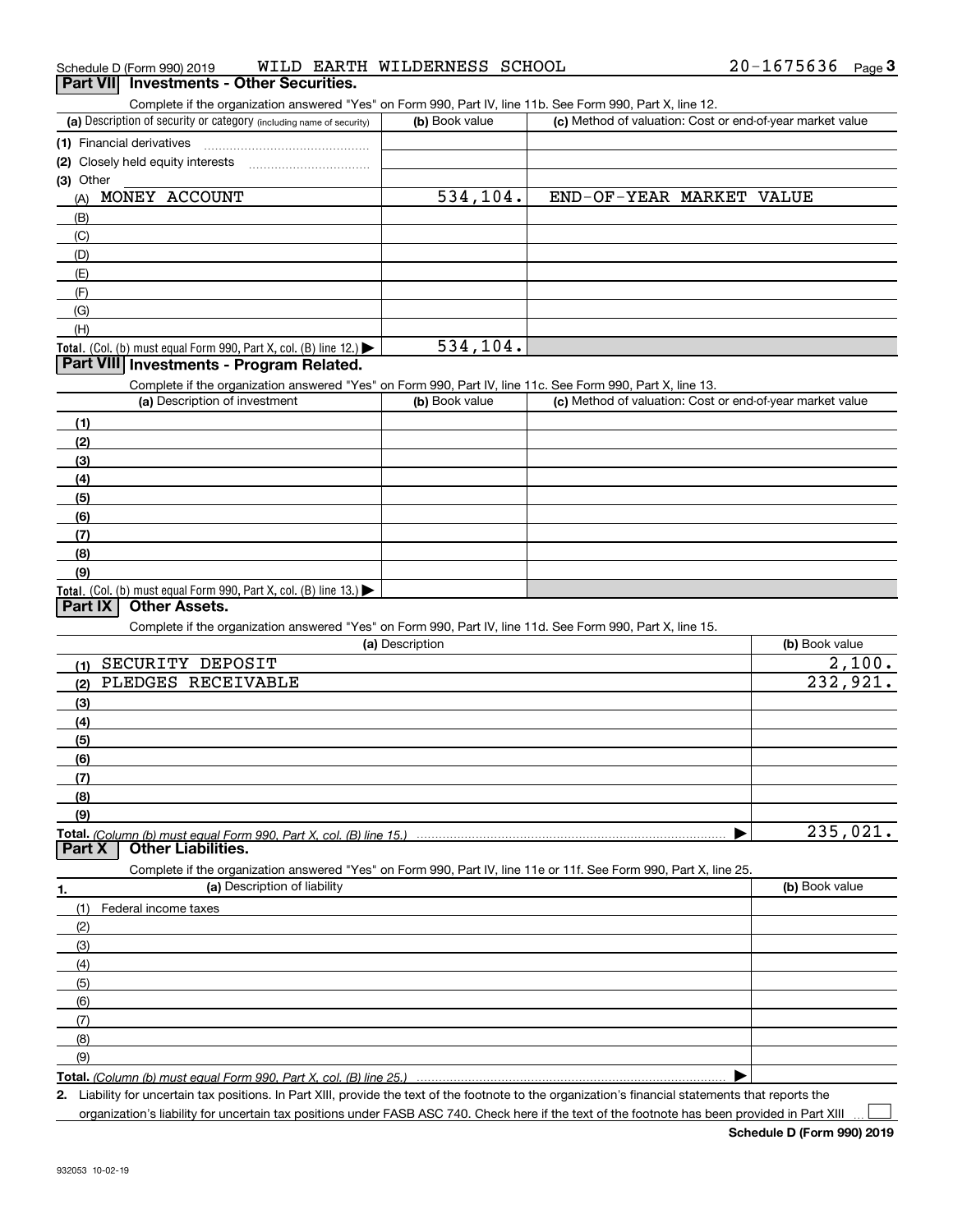|                                                                                                  | WILD EARTH WILDERNESS SCHOOL<br>Schedule D (Form 990) 2019                                                                                                                    |                |        |                | $20 - 1675636$ Page 4 |
|--------------------------------------------------------------------------------------------------|-------------------------------------------------------------------------------------------------------------------------------------------------------------------------------|----------------|--------|----------------|-----------------------|
|                                                                                                  | Reconciliation of Revenue per Audited Financial Statements With Revenue per Return.<br>Part XI                                                                                |                |        |                |                       |
|                                                                                                  | Complete if the organization answered "Yes" on Form 990, Part IV, line 12a.                                                                                                   |                |        |                |                       |
| 1                                                                                                | Total revenue, gains, and other support per audited financial statements                                                                                                      |                |        | $\blacksquare$ | 2, 123, 847.          |
| 2                                                                                                | Amounts included on line 1 but not on Form 990, Part VIII, line 12:                                                                                                           |                |        |                |                       |
| a                                                                                                | 2a                                                                                                                                                                            |                |        |                |                       |
|                                                                                                  | 2 <sub>b</sub><br>b                                                                                                                                                           |                |        |                |                       |
|                                                                                                  |                                                                                                                                                                               | 2 <sub>c</sub> |        |                |                       |
| d                                                                                                |                                                                                                                                                                               | 2d             | 7,123. |                |                       |
| e                                                                                                | Add lines 2a through 2d                                                                                                                                                       |                |        | 2e             | 7,123 <b>.</b>        |
| 3                                                                                                |                                                                                                                                                                               |                |        | 3              | 2,116,724.            |
| 4                                                                                                | Amounts included on Form 990, Part VIII, line 12, but not on line 1:                                                                                                          |                |        |                |                       |
| a                                                                                                |                                                                                                                                                                               | 4a             |        |                |                       |
| b                                                                                                | Other (Describe in Part XIII.) <b>Construction Contract Construction</b> Chemistry Chemistry Chemistry Chemistry Chemistry                                                    | 4 <sub>b</sub> |        |                |                       |
|                                                                                                  | Add lines 4a and 4b                                                                                                                                                           |                |        | 4c             | 0.                    |
| 5                                                                                                |                                                                                                                                                                               |                | 5      | 2,116,724.     |                       |
| Part XII   Reconciliation of Expenses per Audited Financial Statements With Expenses per Return. |                                                                                                                                                                               |                |        |                |                       |
|                                                                                                  | Complete if the organization answered "Yes" on Form 990, Part IV, line 12a.                                                                                                   |                |        |                |                       |
| 1                                                                                                |                                                                                                                                                                               |                |        | $\blacksquare$ | 1,845,519.            |
| 2                                                                                                | Amounts included on line 1 but not on Form 990, Part IX, line 25:                                                                                                             |                |        |                |                       |
|                                                                                                  |                                                                                                                                                                               | 2a             |        |                |                       |
|                                                                                                  |                                                                                                                                                                               | 2 <sub>b</sub> |        |                |                       |
| C.                                                                                               |                                                                                                                                                                               | 2 <sub>c</sub> |        |                |                       |
| d                                                                                                |                                                                                                                                                                               | 2d             | 7,123. |                |                       |
|                                                                                                  |                                                                                                                                                                               |                |        | 2e             | 7,123.                |
| 3                                                                                                |                                                                                                                                                                               |                |        | 3              | 1,838,396.            |
| 4                                                                                                | Amounts included on Form 990, Part IX, line 25, but not on line 1:                                                                                                            |                |        |                |                       |
|                                                                                                  | Investment expenses not included on Form 990, Part VIII, line 7b [11, 111, 111, 111]<br>4a                                                                                    |                |        |                |                       |
|                                                                                                  |                                                                                                                                                                               | 4 <sub>b</sub> |        |                |                       |
|                                                                                                  | c Add lines 4a and 4b                                                                                                                                                         |                |        | 4c             | $0 \cdot$             |
|                                                                                                  |                                                                                                                                                                               |                | 5      | 1,838,396.     |                       |
| Part XIII Supplemental Information.                                                              |                                                                                                                                                                               |                |        |                |                       |
|                                                                                                  | Drovide the descriptions required for Dart II, lines 3, 5, and Q: Dart III, lines 1a and 4: Dart IV, lines 1b and 2b: Dart V, line 4: Dart Y, line 2: Dart Y, line 2: Dart YI |                |        |                |                       |

ovide the descriptions required for Part II, lines 3, 5, and 9; Part III, lines 1a and 4; Part IV, lines 1b and 2b; Part V, line 4; Part X, line 2; Part XI, lines 2d and 4b; and Part XII, lines 2d and 4b. Also complete this part to provide any additional information.

### PART XI, LINE 2D - OTHER ADJUSTMENTS:

| COST OF SALES                         | 2,788. |
|---------------------------------------|--------|
| FUNDRAISING EXPENSES                  | 4,335. |
| TOTAL TO SCHEDULE D, PART XI, LINE 2D | 7,123. |

#### PART XII, LINE 2D - OTHER ADJUSTMENTS:

| COST OF SALES                          | 2,788. |
|----------------------------------------|--------|
| FUNDRAISING EXPENSES                   | 4,335. |
| TOTAL TO SCHEDULE D, PART XII, LINE 2D | 7,123. |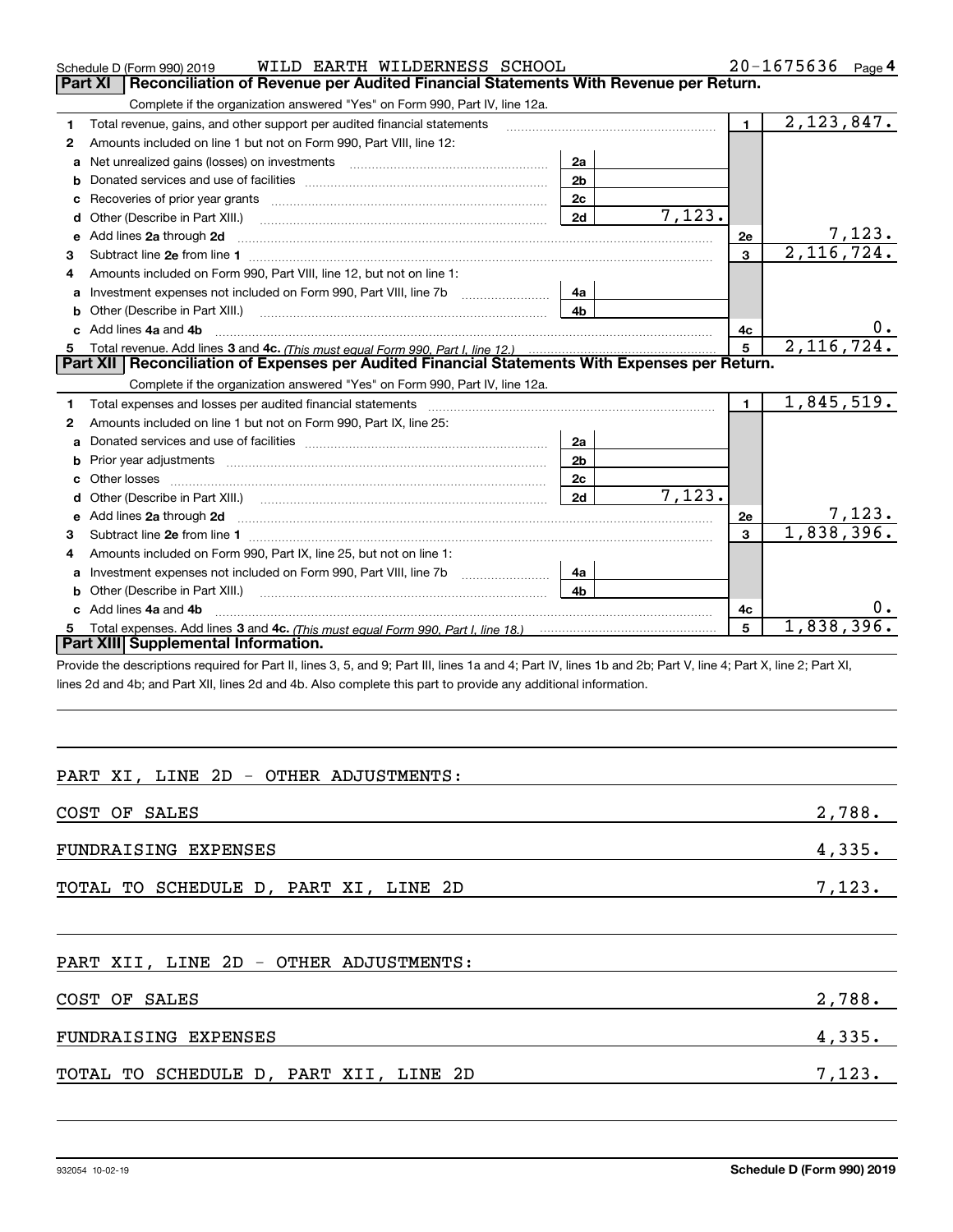| <b>Part XIII Supplemental Information</b> (continued) |
|-------------------------------------------------------|
|                                                       |
|                                                       |
|                                                       |
|                                                       |
|                                                       |
|                                                       |
|                                                       |
|                                                       |
|                                                       |
|                                                       |
|                                                       |
|                                                       |
|                                                       |
|                                                       |
|                                                       |
|                                                       |
|                                                       |
|                                                       |
|                                                       |
|                                                       |
|                                                       |
|                                                       |
|                                                       |
|                                                       |
|                                                       |
|                                                       |
|                                                       |
|                                                       |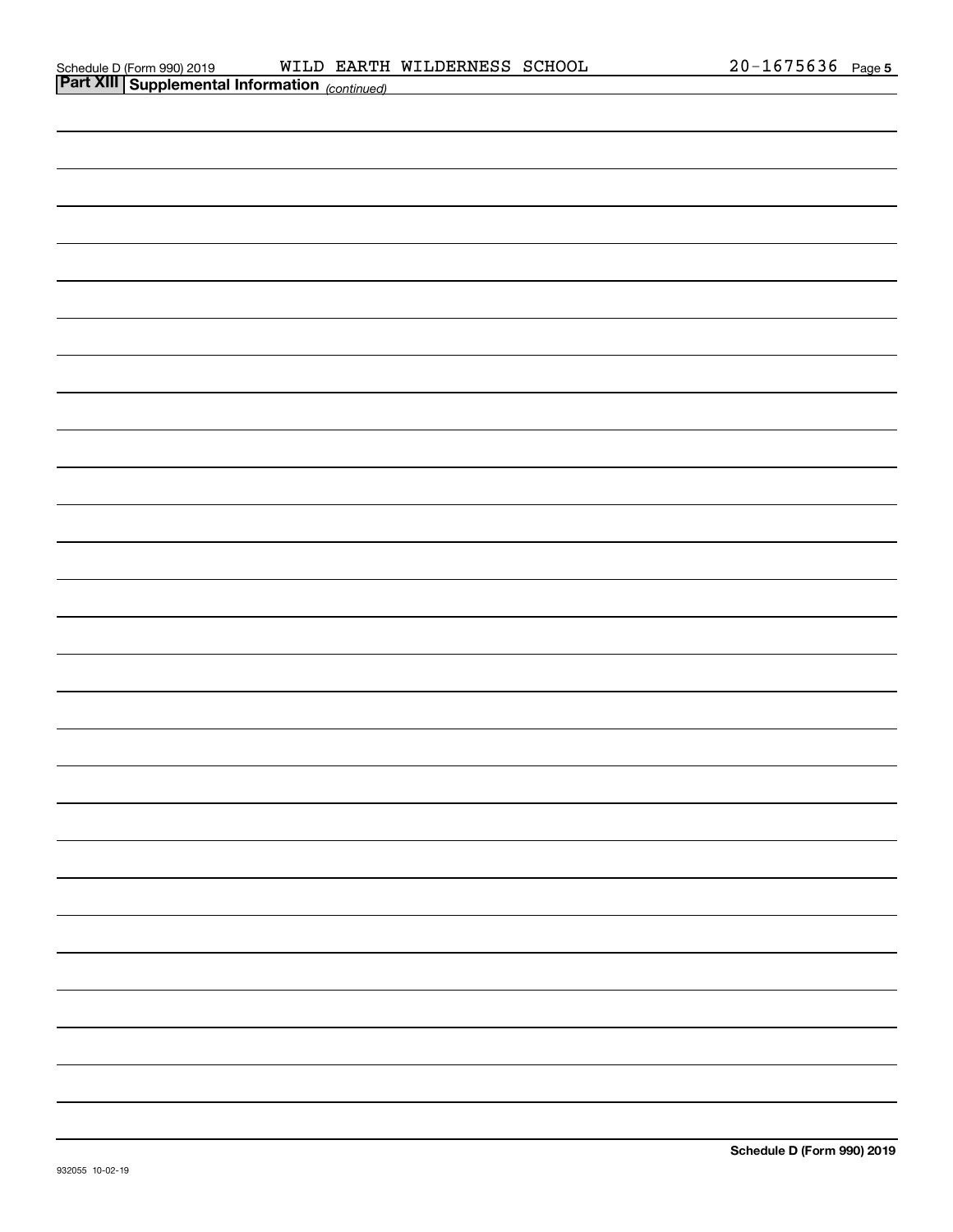(Form 990 or 990-EZ)

Name of the organization

Complete to provide information for responses to specific questions on SCHEDULE O Supplemental Information to Form 990 or 990-EZ  $\frac{1008 \text{ No. 1545-004}}{2019}$ 

Department of the Treasury Internal Revenue Service

Form 990 or 990-EZ or to provide any additional information. | Attach to Form 990 or 990-EZ. | Go to www.irs.gov/Form990 for the latest information.

OMB No. 1545-0047 Open to Public Inspection

WILD EARTH WILDERNESS SCHOOL 20-1675636

Employer identification number

FORM 990, PART I, LINE 1, DESCRIPTION OF ORGANIZATION MISSION:

WILD EARTH LEADS TRANSFORMATIVE NATURE IMMERSION EXPERIENCES THAT

CULTIVATE CHARACTER, CONFIDENCE, PASSION AND PERSEVERANCE IN NEW YORK'S

YOUTH

FORM 990, PART VI, SECTION B, LINE 11B:

990 IS REVIEWED BY BOARD MEMBERS DURING A REGULARLY SCHEDULED BOARD MEETING

FORM 990, PART VI, SECTION B, LINE 12C:

POLICY IS MONITORED BY EXECUTIVE DIRECTOR

FORM 990, PART VI, SECTION C, LINE 19:

DOCUMENTS ARE AVAILABLE TO THE PUBLIC UPON REQUEST TO THE ORGANIZATION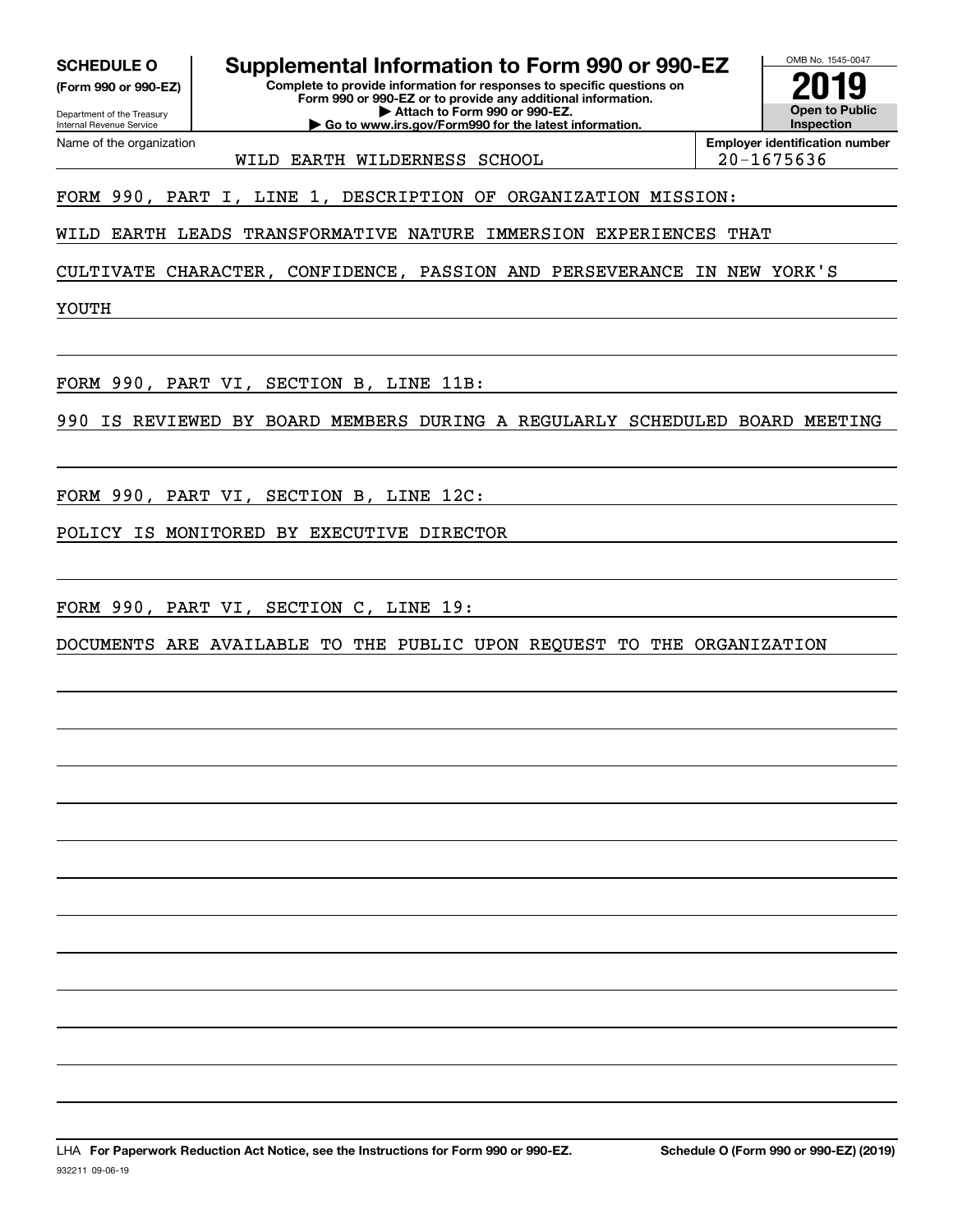## **TAX RETURN FILING INSTRUCTIONS**

NEW YORK FORM CHAR500

#### **FOR THE YEAR ENDING**

AUGUST 31, 2020

#### **PREPARED FOR:**

WILD EARTH WILDERNESS SCHOOL 2307 LUCAS TURNPIKE HIGH FALLS, NY 12440

#### **PREPARED BY:**

FOSTER & SCHMALKUCHE, P.C. PO BOX 300 GARDINER, NY 12525

#### **AMOUNT OF TAX:**

BALANCE DUE OF \$275

#### **MAKE CHECK PAYABLE TO:**

DEPARTMENT OF LAW

#### **MAIL TAX RETURN TO:**

NYS OFFICE OF ATTORNEY GENERAL CHARITIES BUREAU REGISTRATION SECTION 28 LIBERTY STREET NEW YORK, NY 10005

#### **RETURN MUST BE MAILED ON OR BEFORE:**

PLEASE MAIL AS SOON AS POSSIBLE.

#### **SPECIAL INSTRUCTIONS:**

THE REPORT SHOULD BE SIGNED AND DATED BY AN AUTHORIZED INDIVIDUAL(S).

THE ATTACHED COPY OF THE FEDERAL FORM 990 MUST BE PROPERLY SIGNED AND DATED.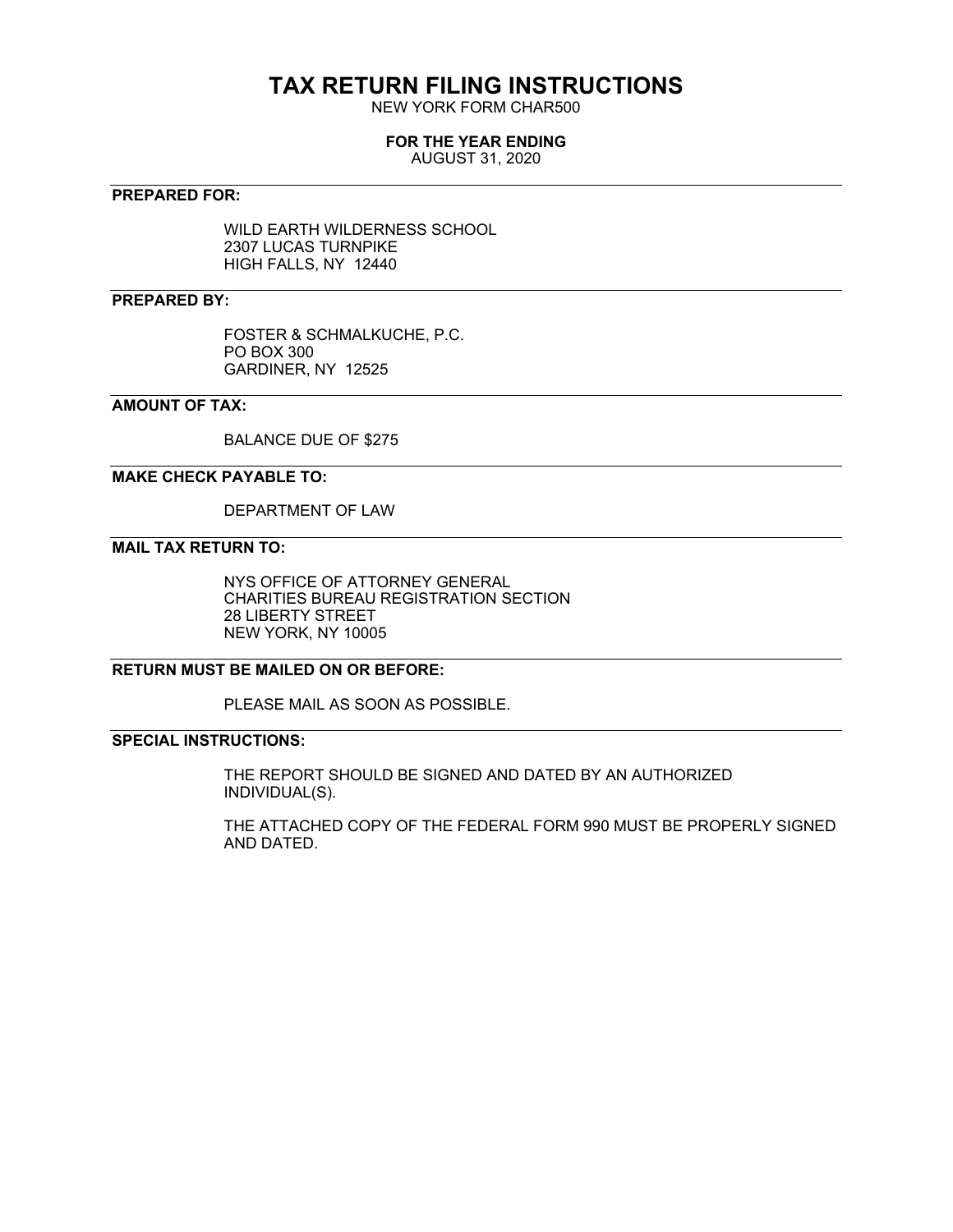NYS Annual Filing for Charitable Organizations www.CharitiesNYS.com

Open to Public Inspection

| <b>1. General Information</b>                                                                                                                                                                                                                                                                            |                                                                                                                                                                                                   |                  |                                   |                                                                                                                                                            |  |
|----------------------------------------------------------------------------------------------------------------------------------------------------------------------------------------------------------------------------------------------------------------------------------------------------------|---------------------------------------------------------------------------------------------------------------------------------------------------------------------------------------------------|------------------|-----------------------------------|------------------------------------------------------------------------------------------------------------------------------------------------------------|--|
| 09/01/2019<br>and Ending (mm/dd/yyyy) 08/31/2020<br>For Fiscal Year Beginning (mm/dd/yyyy)                                                                                                                                                                                                               |                                                                                                                                                                                                   |                  |                                   |                                                                                                                                                            |  |
| Check if Applicable:<br>Address Change                                                                                                                                                                                                                                                                   | Name of Organization:<br>20-1675636<br>WILD EARTH WILDERNESS SCHOOL                                                                                                                               |                  |                                   | Employer Identification Number (EIN):                                                                                                                      |  |
| Name Change<br><b>Initial Filing</b>                                                                                                                                                                                                                                                                     | Mailing Address:<br>NY Registration Number:<br>$21 - 01 - 03$<br>2307 LUCAS TURNPIKE                                                                                                              |                  |                                   |                                                                                                                                                            |  |
| <b>Final Filing</b><br><b>Amended Filing</b>                                                                                                                                                                                                                                                             | Telephone:<br>City / State / ZIP:<br>12440<br>HIGH FALLS, NY                                                                                                                                      |                  |                                   | 845 256-9830                                                                                                                                               |  |
| Reg ID Pending                                                                                                                                                                                                                                                                                           | Website:<br>WWW.WILDEARTH.ORG                                                                                                                                                                     |                  |                                   | Email:<br>INFO@WILDEARTH.ORG                                                                                                                               |  |
| registration category:                                                                                                                                                                                                                                                                                   | Check your organization's<br>Confirm your Registration Category in the<br>$\boxed{\textbf{X}}$ DUAL (7A & EPTL)<br>7A only<br>EPTL only<br>EXEMPT*<br>Charities Registry at www.CharitiesNYS.com. |                  |                                   |                                                                                                                                                            |  |
| 2. Certification                                                                                                                                                                                                                                                                                         |                                                                                                                                                                                                   |                  |                                   |                                                                                                                                                            |  |
| two signatories.                                                                                                                                                                                                                                                                                         |                                                                                                                                                                                                   |                  |                                   | See instructions for certification requirements. Improper certification is a violation of law that may be subject to penalties. The certification requires |  |
|                                                                                                                                                                                                                                                                                                          | they are true, correct and complete in accordance with the laws of the State of New York applicable to this report.                                                                               |                  |                                   | We certify under penalties of perjury that we reviewed this report, including all attachments, and to the best of our knowledge and belief,                |  |
|                                                                                                                                                                                                                                                                                                          |                                                                                                                                                                                                   |                  | MICAH BLUMENTHAL                  |                                                                                                                                                            |  |
| President or Authorized Officer:                                                                                                                                                                                                                                                                         |                                                                                                                                                                                                   |                  | PRESIDENT                         |                                                                                                                                                            |  |
|                                                                                                                                                                                                                                                                                                          | Signature                                                                                                                                                                                         |                  | ANNE LINNEMAN<br><b>TREASURER</b> | <b>Print Name and Title</b><br>Date                                                                                                                        |  |
| Chief Financial Officer or Treasurer:                                                                                                                                                                                                                                                                    | Signature                                                                                                                                                                                         |                  |                                   | <b>Print Name and Title</b><br>Date                                                                                                                        |  |
|                                                                                                                                                                                                                                                                                                          |                                                                                                                                                                                                   |                  |                                   |                                                                                                                                                            |  |
| <b>3. Annual Reporting Exemption</b>                                                                                                                                                                                                                                                                     |                                                                                                                                                                                                   |                  |                                   |                                                                                                                                                            |  |
|                                                                                                                                                                                                                                                                                                          |                                                                                                                                                                                                   |                  |                                   | Check the exemption(s) that apply to your filing. If your organization is claiming an exemption under one category (7A or EPTL only filers) or both        |  |
|                                                                                                                                                                                                                                                                                                          |                                                                                                                                                                                                   |                  |                                   | categories (DUAL filers) that apply to your registration, complete only parts 1, 2, and 3, and submit the certified Char500. No fee, schedules, or         |  |
|                                                                                                                                                                                                                                                                                                          | schedules and attachments and pay applicable fees.                                                                                                                                                |                  |                                   | additional attachments are required. If you cannot claim an exemption or are a DUAL filer that claims only one exemption, you must file applicable         |  |
| 3a. 7A filing exemption: Total contributions from NY State including residents, foundations, government agencies, etc. did not<br>exceed \$25,000 and the organization did not engage a professional fund raiser (PFR) or fund raising counsel (FRC) to solicit<br>contributions during the fiscal year. |                                                                                                                                                                                                   |                  |                                   |                                                                                                                                                            |  |
| 3b. EPTL filing exemption: Gross receipts did not exceed \$25,000 and the market value of assets did not exceed \$25,000 at any time<br>during the fiscal year.                                                                                                                                          |                                                                                                                                                                                                   |                  |                                   |                                                                                                                                                            |  |
| 4. Schedules and Attachments                                                                                                                                                                                                                                                                             |                                                                                                                                                                                                   |                  |                                   |                                                                                                                                                            |  |
| See the following page<br>$\boxed{\text{X}}$ No 4a. Did your organization use a professional fund raiser, fund raising counsel or commercial co-venturer<br>for a checklist of<br>Yes                                                                                                                    |                                                                                                                                                                                                   |                  |                                   |                                                                                                                                                            |  |
| for fund raising activity in NY State? If yes, complete Schedule 4a.<br>schedules and<br>attachments to                                                                                                                                                                                                  |                                                                                                                                                                                                   |                  |                                   |                                                                                                                                                            |  |
| $X$ No<br>4b. Did the organization receive government grants? If yes, complete Schedule 4b.<br>Yes<br>complete your filing.                                                                                                                                                                              |                                                                                                                                                                                                   |                  |                                   |                                                                                                                                                            |  |
| 5. Fee                                                                                                                                                                                                                                                                                                   |                                                                                                                                                                                                   |                  |                                   |                                                                                                                                                            |  |
| See the checklist on the                                                                                                                                                                                                                                                                                 | 7A filing fee:                                                                                                                                                                                    | EPTL filing fee: | Total fee:                        |                                                                                                                                                            |  |
| next page to calculate your                                                                                                                                                                                                                                                                              |                                                                                                                                                                                                   |                  |                                   | Make a single check or money order                                                                                                                         |  |
| fee(s). Indicate fee(s) you<br>are submitting here:                                                                                                                                                                                                                                                      | \$<br>25.                                                                                                                                                                                         | \$<br>250.       | \$<br>275.                        | payable to:<br>"Department of Law"                                                                                                                         |  |
|                                                                                                                                                                                                                                                                                                          |                                                                                                                                                                                                   |                  |                                   |                                                                                                                                                            |  |

CHAR500 Annual Filing for Charitable Organizations (Updated January 2020)

\*The "Exempt" category refers to an organization's NYS registration status. It does not refer to its IRS tax designation.